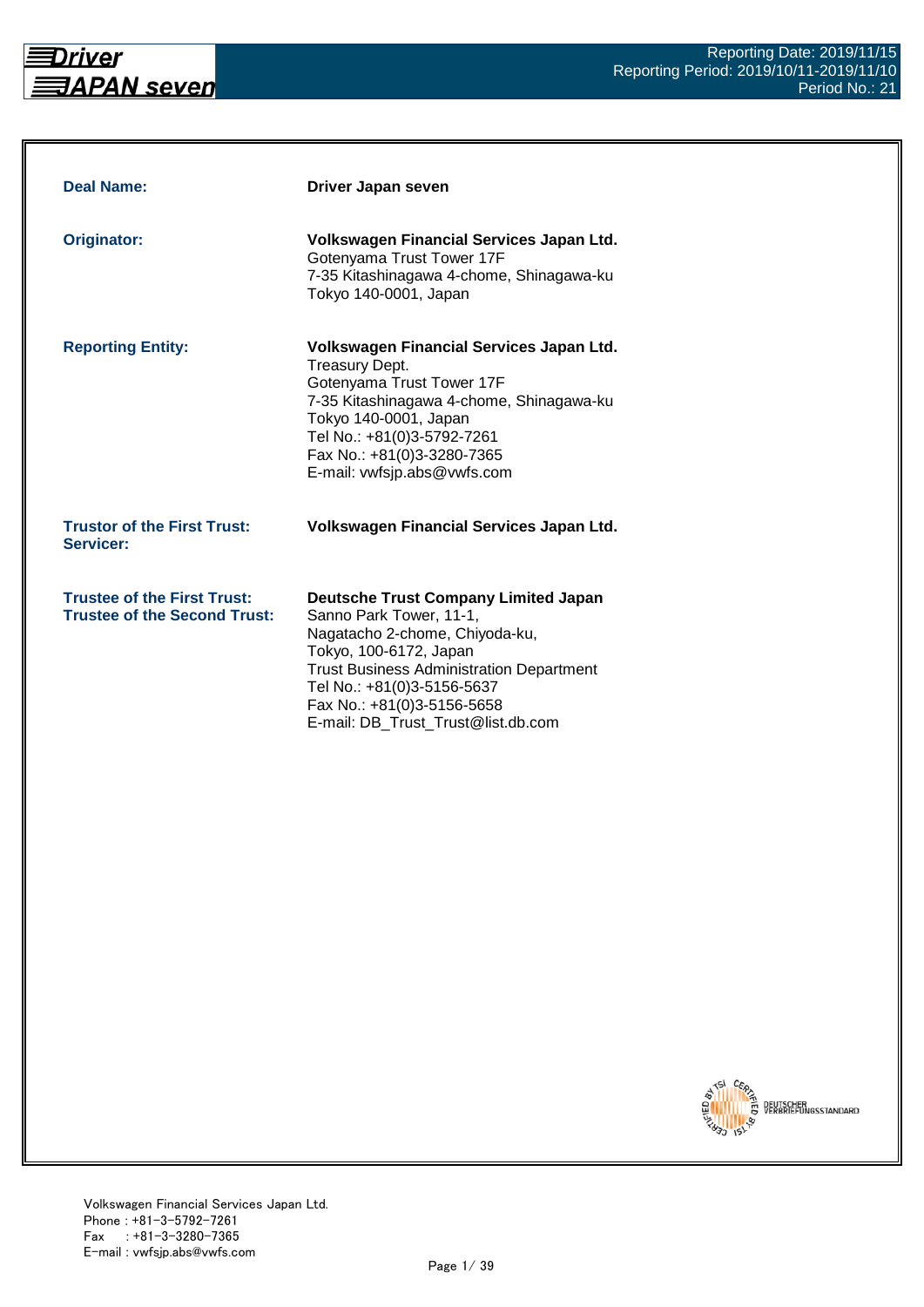#### **Contents**

| <b>Page</b> Tables of Contents                               |
|--------------------------------------------------------------|
| 1 Front Page                                                 |
| 2 Contents                                                   |
| <b>3 Deal Overview</b>                                       |
| 4 Deal Overview: Counterparties I                            |
| <b>5 Deal Overview: Counterparties II</b>                    |
| 6 Information regarding the TBI and ABL to the Second Trust  |
| <b>7</b> Pool Information                                    |
| <b>8</b> Available Distribution                              |
| 9 Waterfall                                                  |
| 10 Credit Enhancement                                        |
| 11 Cumulative Gross Loss Ratio & Performance Trigger         |
| 12 Cumulative Gross Loss Ratio & Performance Trigger (Chart) |
| 13 Default & Delinquencies                                   |
| 14 Run Out Schedule (Previous)                               |
| 15 Run Out Schedule                                          |
| <b>16 Expected Amortization to the Second Trust</b>          |
| 17 Sub-Servicer                                              |
| 18 Brand                                                     |
| 19 New and Used                                              |
| 20 Product Type                                              |
| <b>21 RV</b>                                                 |
| 22 Brand New and Used                                        |
| 23 Customer Type                                             |
| <b>24 Outstanding Discounted Principal Balance</b>           |
| <b>25 Original Principal Amount</b>                          |
| 26 Interest Rate paid by the Obligor                         |
| 27 Original Term                                             |
| <b>28 Remaining Term</b>                                     |
| 29 Seasoning                                                 |
| 30 Type of Car                                               |
| 31 Brand and Model                                           |
| 32 Geographic Dist. by Prefecture                            |
| 33 Obligor Concentration                                     |
| 34 Contract Start Month                                      |
| <b>35 Contract End Month</b>                                 |
| <b>36 Monthly payment</b>                                    |
| 37 Bonus payment                                             |
| 38 Mortor Type                                               |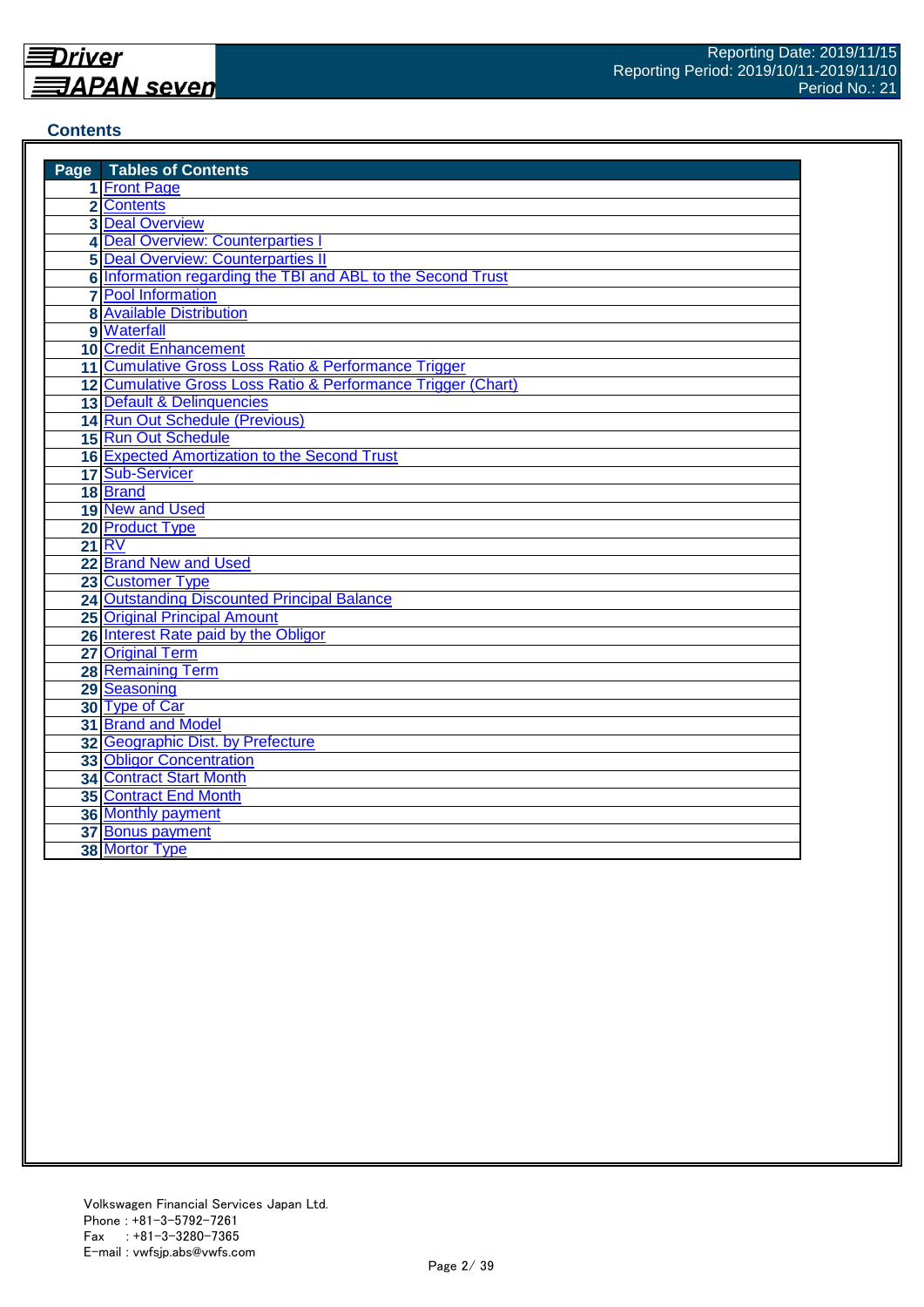#### **Deal Overview**

| <b>Cut Off Date:</b>                | 2018/02/10 |    |                                           |            |
|-------------------------------------|------------|----|-------------------------------------------|------------|
| <b>Trust Commencement Date:</b>     | 2018/02/23 |    | <b>Legal Maturity of the First Trust:</b> | 2026/06/26 |
| <b>Monthly Period:</b>              | 2019/10/11 | to | 2019/11/10                                |            |
| <b>Reporting Date:</b>              | 2019/11/15 |    |                                           |            |
| <b>Reporting Frequency:</b>         | monthly    |    |                                           |            |
| <b>Period No.:</b>                  | 21         |    |                                           |            |
| <b>Remittance Date:</b>             | 2019/11/22 |    |                                           |            |
| <b>Advance Payment Date:</b>        | 2019/11/22 |    |                                           |            |
| <b>Cash Adjustment Date:</b>        | 2019/11/22 |    |                                           |            |
| <b>Additional Entrustment Date:</b> | 2019/11/26 |    |                                           |            |
| <b>Trust Calculation Date:</b>      | 2019/11/26 |    |                                           |            |
| <b>Trust Calculation Period:</b>    | 2019/10/25 | to | 2019/11/26                                |            |
| <b>First Trust Payment Date:</b>    | 2019/11/27 |    |                                           |            |
| <b>Second Trust Payment Date:</b>   | 2019/11/28 |    |                                           |            |
| <b>Interest Calculation Period:</b> | 2019/10/29 | to | 2019/11/28                                |            |
| <b>Next Reporting Date:</b>         | 2019/12/17 |    |                                           |            |

## **Pool information at the Initial Cut off Date**

|                         | <b>Contracts</b> | Number of Outstanding Discounted<br><b>Principal Balance</b> | <b>Outstanding Nominal</b><br><b>Balance</b> |
|-------------------------|------------------|--------------------------------------------------------------|----------------------------------------------|
| <b>Outstanding Pool</b> | 25,466           | 58,823,742,157 JPY                                           | 61,652,388,600 JPY                           |

| <b>Credit Type</b>           | of Loans   | <b>Percentage Outstanding Discounted</b><br><b>Principal Balance</b> | <b>Percentage of Balance</b> |
|------------------------------|------------|----------------------------------------------------------------------|------------------------------|
| Balloon                      | 79.91 %    | 52,580,850,830 JPY                                                   | 89.39 %                      |
| <b>Equal Instalment Loan</b> | 20.09 %    | 6,242,891,327 JPY                                                    | 10.61 %                      |
| <b>Total</b>                 | 100.00 % \ | 58,823,742,157 JPY                                                   | 100.00 %                     |

| Type of Car  | of Loans | Percentage Outstanding Discounted<br>Principal Balance <sup>1</sup> | <b>Percentage of Balance</b> |
|--------------|----------|---------------------------------------------------------------------|------------------------------|
| <b>New</b>   | 65.02 %  | 44,831,636,726 JPY                                                  | 76.21 %                      |
| Used         | 34.98 %  | 13,992,105,431 JPY                                                  | 23.79 %                      |
| <b>Total</b> | 100.00 % | 58,823,742,157 JPY                                                  | 100.00 $%$                   |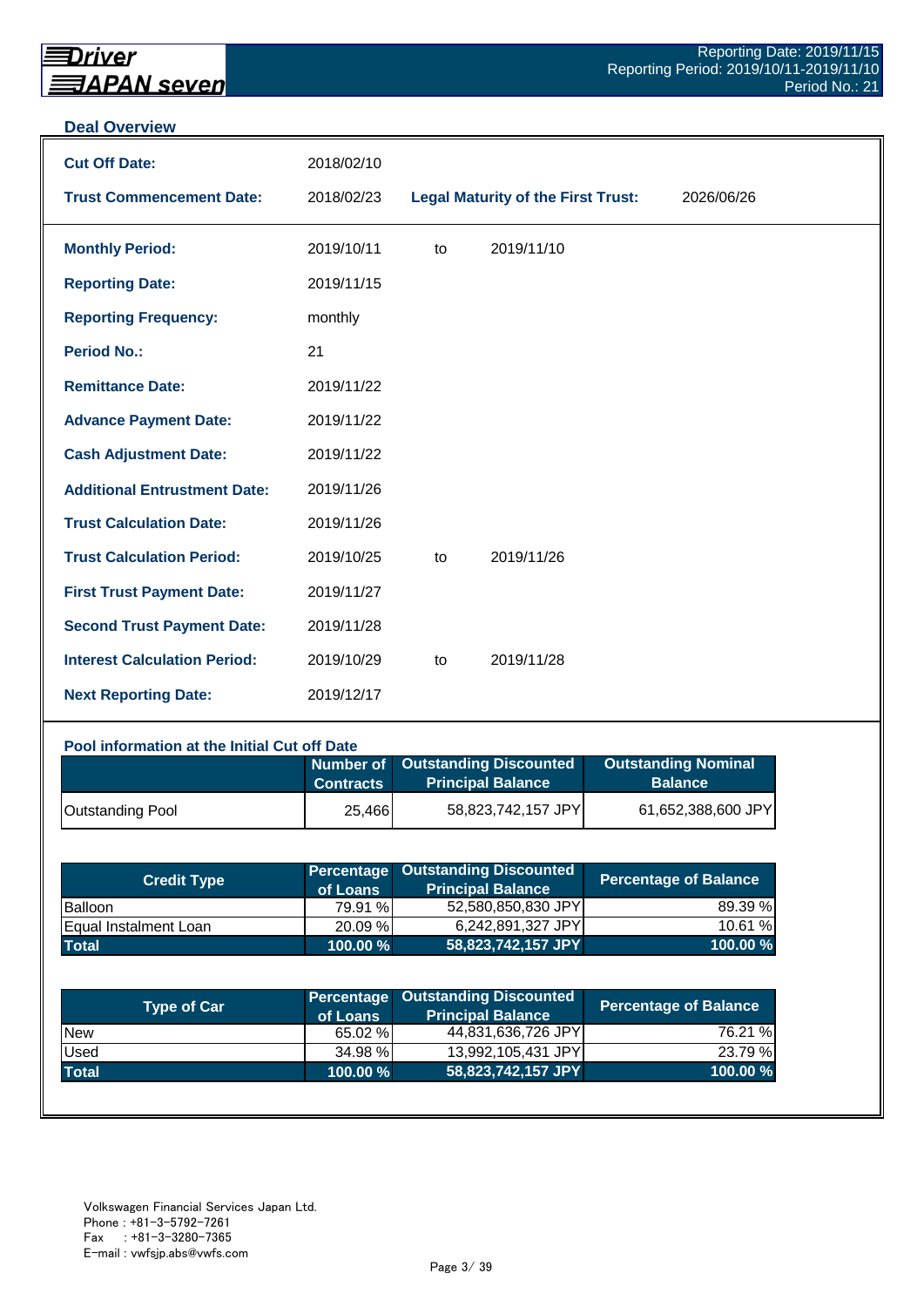## **Deal Overview: Counterparties I**

|                                                                                                                                             | Rating         |                |               |                   |                |          |              |               |               |
|---------------------------------------------------------------------------------------------------------------------------------------------|----------------|----------------|---------------|-------------------|----------------|----------|--------------|---------------|---------------|
|                                                                                                                                             |                | <b>Moody's</b> |               | <b>Fitch</b>      |                |          | R&I          |               |               |
| <b>Joint Lead Managers:</b>                                                                                                                 | Long<br>Term   | Short<br>Term  | Outlook       | Long<br>Term Term | Short          | Outlook  | Long<br>Term | Short<br>Term | Outlook       |
| Mizuho Securities Co., Ltd.<br>Otemachi Tower, 5-5,<br>Otemachi 1-chome,<br>Chiyoda-ku,<br>Tokyo 100-8176, Japan                            | A <sub>1</sub> | $P-1$          | <b>Stable</b> | n.a.              | n.a.           | n.a.     | AA-          | $a-1+$        | <b>Stable</b> |
| <b>BNP Paribas Securities (Japan) Limited</b><br>GranTokyo North Tower, 9-1,<br>Marunouchi 1-chome,<br>Chiyoda-ku,<br>Tokyo 100-6740, Japan | n.a.           | n.a.           | n.a.          | n.a.              | n.a.           | n.a.     | n.a.         | n.a.          | n.a.          |
| <b>Trust Management Account Bank:</b><br><b>MUFG Bank, Ltd.</b><br>4-2 Toranomon 1-chome,<br>Minato-ku<br>Tokyo 105-0001, Japan             | A <sub>1</sub> | $P-1$          | <b>Stable</b> | A                 | F <sub>1</sub> | Negative | AA-          | $a-1+$        | <b>Stable</b> |

#### **Originator: Trustor of the First Trust: Servicer: Volkswagen Financial Services Japan Ltd.** Gotenyama Trust Tower 17F 7-35 Kitashinagawa 4-chome, Shinagawa-ku Tokyo 140-0001, Japan

#### **Trustee of the First Trust:**

**Trustee of the Second Trust: Deutsche Trust Company Limited Japan** Attn.: Driver Japan Seven Trust Business Administration Department

#### **ABL Lender to the First Trust:**

**Trustor of the Second Trust:** Mizuho Securities Co., Ltd.

#### **Seller of the Trust Beneficial**

**Interest of the Second Trust** Mizuho Securities Co., Ltd. BNP Paribas Securities (Japan) Limited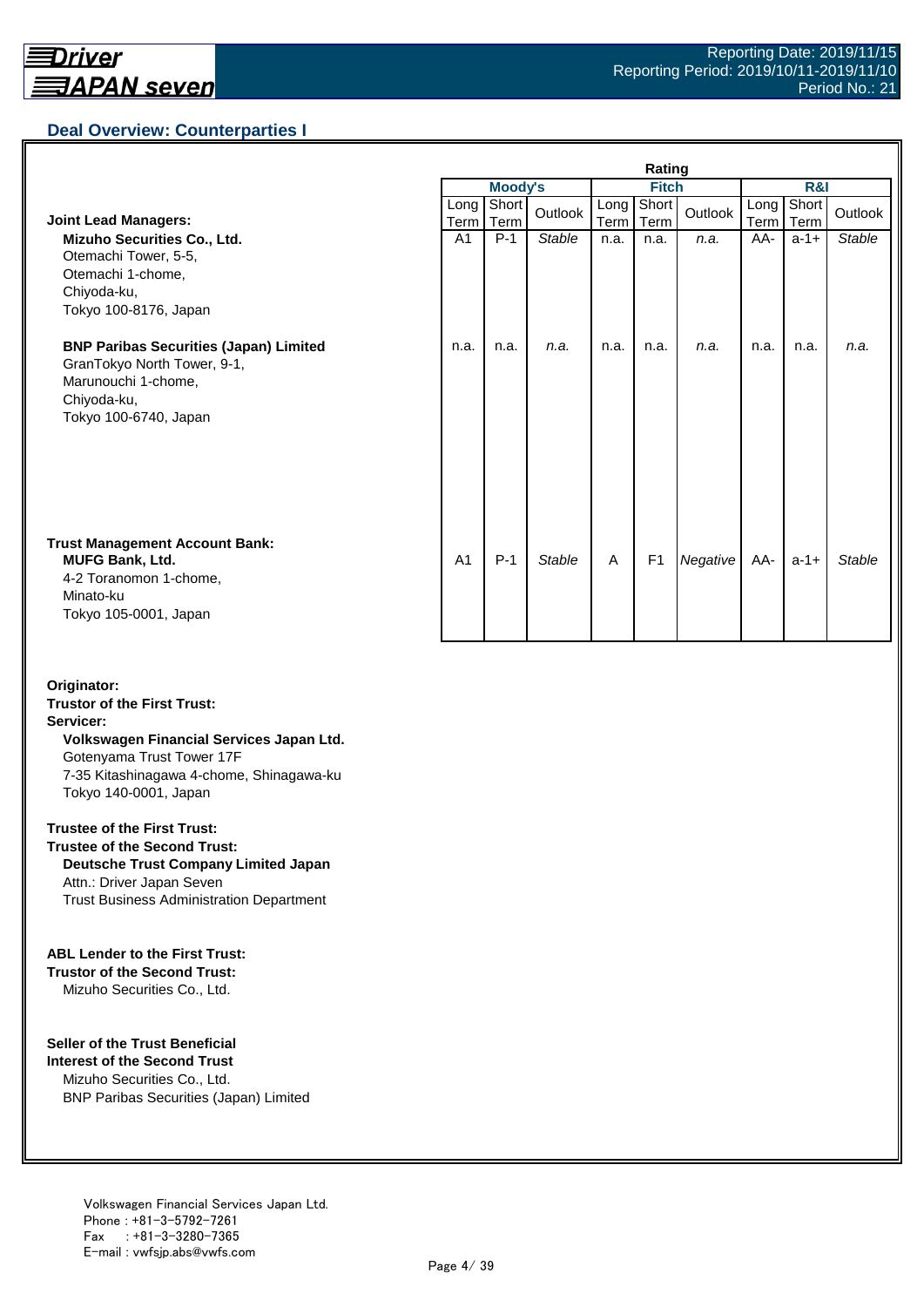#### **Deal Overview: Counterparties II**

#### **Rating Agencies:**

**Moody's SF Japan K.K.** Attn.: Driver Japan seven Structure Finance Group Monitoring Division 5-1 Atago 2-chome, Minato-ku Tokyo 105-6220, Japan E-mail: monitor.msfj@moodys.com

#### **Fitch Ratings Japan Limited**

Attn.: Driver Japan seven Structured Finance Kojimachi Crystal City East Wing 3rd Floor, 4-8 Kōjimachi, Chiyoda-ku, Tokyo 102-0083, Japan E-mail: tokyo.surveillance@fitchratings.com

#### **Rating and Investment Information, Inc.**

Attn.: Monitoring Group Department: Structured Finance Department TERRACE SQUARE, 3-22, Kanda Nishikicho, Chiyoda-ku, Tokyo 101-0054, Japan E-mail: sfmonitor@r-i.co.jp

|                                         | Rating |         |               |       |              |               |       |      |         |  |
|-----------------------------------------|--------|---------|---------------|-------|--------------|---------------|-------|------|---------|--|
| <b>Rating of VW</b>                     |        | Moody's |               |       | <b>Fitch</b> |               |       | R&I  |         |  |
|                                         | Short  | Long I  | Outlook       | Short | Long         | Outlook       | Short | Long | Outlook |  |
|                                         | Term   | Term    |               | Term. | Term         |               | ⊺erm⊣ | Term |         |  |
|                                         |        |         |               |       |              |               |       |      |         |  |
| <b>Volkswagen Financial Services AG</b> | $P-2$  | A3      | <b>Stable</b> | n.a.  | n.a.         | n.a.          | n.a.  | n.a. | n.a.    |  |
|                                         |        |         |               |       |              |               |       |      |         |  |
| Volkswagen AG                           | $P-2$  | A3      | Stable        | F1    | BBB+         | <b>Stable</b> | n.a.  | n.a. | n.a.    |  |
|                                         |        |         |               |       |              |               |       |      |         |  |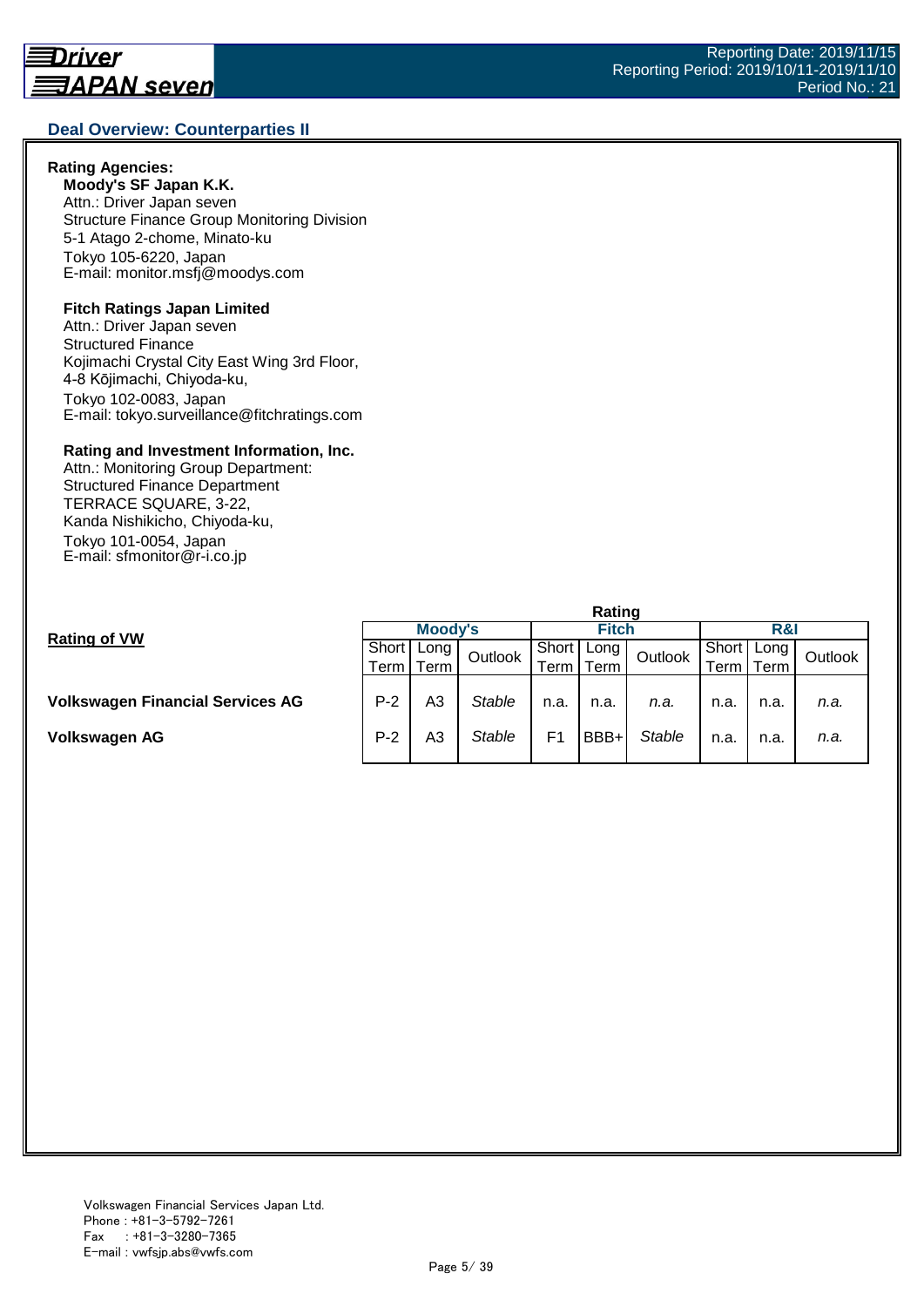# Driver

# **ヨAPAN seven**

## **Information regarding Trust Beneficial Interest of the Second Trust & Asset Backed Loan to the Second Trust**

| <b>Rating Details</b>                                                                  | <b>TBI</b>                                                   | <b>ABL</b>                                                        |
|----------------------------------------------------------------------------------------|--------------------------------------------------------------|-------------------------------------------------------------------|
| <b>Rating at Issue Date</b><br>Moody's                                                 | Aaa(sf)                                                      | Aaa(sf)                                                           |
| Fitch<br>R&I                                                                           | AAAsf<br>AAA                                                 | AAAsf<br><b>AAA</b>                                               |
| <b>Current Rating</b><br>Moody's                                                       | Aaa(sf)                                                      | Aaa(sf)                                                           |
| Fitch<br>R&I                                                                           | AAAsf<br>AAA                                                 | AAAsf<br>AAA                                                      |
|                                                                                        |                                                              |                                                                   |
| <b>Information on TBI &amp; ABL</b>                                                    | <b>TBI</b>                                                   | <b>ABL</b>                                                        |
| Initial Balance<br><b>Expected Maturity Date</b><br>Legal Maturity of the Second Trust | 2022/06/28<br>2026/06/29                                     | 41,500,000,000 JPY 13,500,000,000 JPY<br>2022/06/28<br>2026/06/29 |
| <b>Payment Dates</b><br><b>Business Day Convention</b><br>Listing                      | 28 <sub>th</sub><br><b>Modified Following</b><br><b>None</b> | 28th<br><b>Modified Following</b>                                 |
| <b>Information on Interest</b>                                                         | TBI                                                          | <b>ABL</b>                                                        |
| Fixed/Floating<br><b>Current Coupon</b><br>Day Count Convention                        | Fixed<br>0.17%<br>30/360                                     | Fixed<br>0.17%<br>30/360                                          |
|                                                                                        |                                                              |                                                                   |

## **Selling Restriction**

The holders of the Beneficial Interest and the ABL Lenders\* are prohibited from dividing, assigning, pledging or creating any other security interest over any of the Beneficial Interest and the Asset Backed Loans without the prior written approval of the Trustee of the Second Trust.

(\*)The holders of the Beneficial Interest and the ABL Lenders are limited to specified investors (*tokutei toushika* ) as defined under Paragraph 31 of Article 2 of the Financial Instruments and Exchange Act (Law no.25 of 1948 as amended).

## **Clean-Up Call**

VWFS Japan as the Trustor of the First Trust has a right at its option to exercise a clean-up call to repurchase of all, but not part, of the outstanding Auto Loan Receivables from the Trustee of the First Trust on any Trust Calculation Date, the Discounted Principal Balance of all outstanding Auto Loan Receivables is expected to be less than ten percent (10%) of the Discounted Principal Balance of the Initial Auto Loan Receivables as of the Initial Cut-off Date after the distribution pursuant to Article 18.1 of the First Trust Agreement on the immediately following First Trust Payment Date.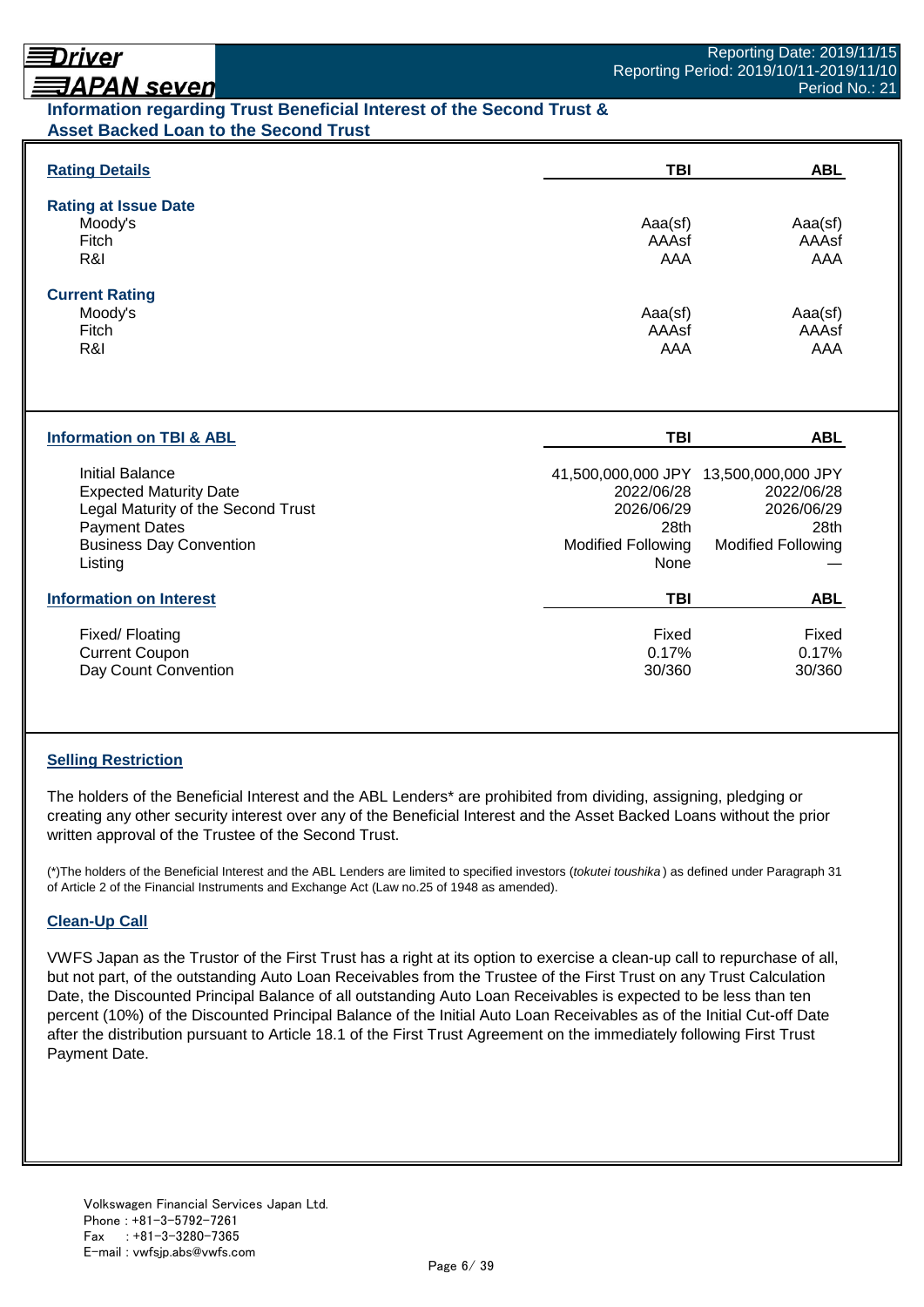## **Pool Information**

#### **Pool Balance on Initial Cut-Off Date**

| <b>Status</b>                | <b>Number of</b><br><b>Contracts</b> | <b>Outstanding</b><br><b>Discounted</b><br><b>Principal Balance</b> |
|------------------------------|--------------------------------------|---------------------------------------------------------------------|
| Normal                       | 25,466                               | 58,823,742,157 JPY                                                  |
| Cancellation                 | O                                    | 0 JPY                                                               |
| Early Termination            | 0                                    | 0 JPY                                                               |
| <b>Defaulted Receivables</b> | 0                                    | 0 JPY                                                               |
| Matured                      | 0                                    | 0 JPY                                                               |
| <b>Refinance Option</b>      | 0                                    | 0 JPY                                                               |
| Repurchase                   | 0                                    | 0 JPY                                                               |
| <b>Total</b>                 | 25.466                               | 58,823,742,157 JPY                                                  |

#### **Pool Balance before entrustment of Additional Auto Loan Receivables**

| <b>Status</b>                | <b>Number of</b><br><b>Contracts</b><br>on previous EoP | <b>Outstanding</b><br><b>Discounted</b><br><b>Principal Balance</b><br>on previous EoP | <b>Number of</b><br><b>Contracts</b><br>"as Collections"<br>during the<br>Period* | <b>Outstanding</b><br><b>Discounted</b><br><b>Principal Balance</b><br>"as Collections"<br>relevant Monthly during the relevant<br><b>Monthly Period*</b> | Number of<br><b>Contracts</b><br><b>EoP</b> before<br>entrustment of<br><b>Additional Auto</b><br>Loan<br><b>Receivables</b> | <b>Outstanding</b><br><b>Discounted</b><br><b>Principal Balance</b><br><b>EoP</b> before<br>entrustment of<br><b>Additional Auto</b><br><b>Loan Receivables</b> |
|------------------------------|---------------------------------------------------------|----------------------------------------------------------------------------------------|-----------------------------------------------------------------------------------|-----------------------------------------------------------------------------------------------------------------------------------------------------------|------------------------------------------------------------------------------------------------------------------------------|-----------------------------------------------------------------------------------------------------------------------------------------------------------------|
| Normal                       | 25.129                                                  | 44.676.044.959 JPY                                                                     | 24.435                                                                            | 823,425,348 JPY                                                                                                                                           | 24,435                                                                                                                       | 42,808,605,482 JPY                                                                                                                                              |
| Cancellation                 |                                                         | 0 JPY                                                                                  |                                                                                   | 0 JPY                                                                                                                                                     |                                                                                                                              | 0 JPY                                                                                                                                                           |
| <b>Early Termination</b>     |                                                         | 0 JPY                                                                                  | 459                                                                               | 873,856,518 JPY                                                                                                                                           |                                                                                                                              | 0 JPY                                                                                                                                                           |
| <b>Defaulted Receivables</b> |                                                         | 0 JPY                                                                                  | 11                                                                                | 25,341,370 JPY                                                                                                                                            |                                                                                                                              | 0 JPY                                                                                                                                                           |
| Matured                      |                                                         | 0 JPY                                                                                  | 190                                                                               | 100,109,846 JPY                                                                                                                                           |                                                                                                                              | 0 JPY                                                                                                                                                           |
| <b>Refinance Option</b>      |                                                         | 0 JPY                                                                                  | 34                                                                                | 44.706.395 JPY                                                                                                                                            |                                                                                                                              | 0 JPY                                                                                                                                                           |
| Repurchase                   |                                                         | 0 JPY                                                                                  | 0                                                                                 | 0 JPY                                                                                                                                                     |                                                                                                                              | 0 JPY                                                                                                                                                           |
| <b>Total</b>                 | 25.129                                                  | 44.676.044.959 JPY                                                                     | 25,129                                                                            | 1,867,439,477 JPY                                                                                                                                         | 24,435                                                                                                                       | 42,808,605,482 JPY                                                                                                                                              |

#### **Pool Balance after entrustment of Additional Auto Loan Receivables**

| <b>Status</b>            | <b>Number of</b><br><b>Contracts</b><br>EoP before<br>entrustment of<br><b>Additional Auto</b><br>Loan<br><b>Receivables</b> | <b>Outstanding</b><br><b>Discounted</b><br><b>Principal Balance</b><br><b>EoP</b> before<br>entrustment of<br><b>Additional Auto</b><br><b>Loan Receivables</b> | Number of<br><b>Contracts</b><br>of Additional<br><b>Auto Loan</b><br><b>Receivables</b> | <b>Outstanding</b><br><b>Discounted</b><br><b>Principal Balance</b><br>of Additional Auto<br><b>Loan Receivables</b> | <b>Number of</b><br><b>Contracts EoP</b><br>after<br>entrustment of<br><b>Additional Auto</b><br>Loan<br><b>Receivables</b> | <b>Outstanding</b><br><b>Discounted</b><br><b>Principal Balance</b><br><b>EoP</b> after<br>entrustment of<br><b>Additional Auto</b><br><b>Loan Receivables</b> |
|--------------------------|------------------------------------------------------------------------------------------------------------------------------|-----------------------------------------------------------------------------------------------------------------------------------------------------------------|------------------------------------------------------------------------------------------|----------------------------------------------------------------------------------------------------------------------|-----------------------------------------------------------------------------------------------------------------------------|----------------------------------------------------------------------------------------------------------------------------------------------------------------|
| Normal                   | 24.435                                                                                                                       | 42.808.605.482 JPY                                                                                                                                              |                                                                                          | 0 JPY                                                                                                                | 24.435                                                                                                                      | 42,808,605,482 JPY                                                                                                                                             |
| Cancellation             |                                                                                                                              | 0 JPY                                                                                                                                                           |                                                                                          | 0 JPY                                                                                                                |                                                                                                                             | 0 JPY                                                                                                                                                          |
| <b>Early Termination</b> |                                                                                                                              | 0 JPY                                                                                                                                                           |                                                                                          | 0 JPY                                                                                                                |                                                                                                                             | 0 JPY                                                                                                                                                          |
| Defaulted Receivables    |                                                                                                                              | 0 JPY                                                                                                                                                           |                                                                                          | 0 JPY                                                                                                                |                                                                                                                             | 0 JPY                                                                                                                                                          |
| Matured                  |                                                                                                                              | 0 JPY                                                                                                                                                           |                                                                                          | 0 JPY                                                                                                                |                                                                                                                             | 0 JPY                                                                                                                                                          |
| <b>Refinance Option</b>  |                                                                                                                              | 0 JPY                                                                                                                                                           |                                                                                          | 0 JPY                                                                                                                |                                                                                                                             | 0 JPY                                                                                                                                                          |
| Repurchase               |                                                                                                                              | 0 JPY                                                                                                                                                           |                                                                                          | 0 JPY                                                                                                                |                                                                                                                             | 0 JPY                                                                                                                                                          |
| <b>Total</b>             | 24.435                                                                                                                       | 42,808,605,482 JPY                                                                                                                                              | $\bf{0}$                                                                                 | 0 JPY                                                                                                                |                                                                                                                             | 24.435 42.808.605.482 JPY                                                                                                                                      |

#### **Limits on Eligibility Criteria**

| <b>Status Limits on Eligibility</b><br>Criteria (v) (including<br><b>Additional Entrustment)</b> | <b>Current</b><br><b>Exposure in %</b> | Limits in % of the<br>aggregate<br><b>Discounted</b><br><b>Principal Balance</b><br>of the Auto Loan<br><b>Receivables</b><br>outstanding | <b>Status</b> |
|--------------------------------------------------------------------------------------------------|----------------------------------------|-------------------------------------------------------------------------------------------------------------------------------------------|---------------|
| on Used Purchased Vehicle                                                                        | 21.22 %                                | 35 %                                                                                                                                      | _*            |
| on Non-VW Vehicles                                                                               | 0.02%                                  | 5 %                                                                                                                                       | $\cdot^*$     |
| on Balloon Payment                                                                               | 50.70 %                                | 50 %                                                                                                                                      | $\star$       |

(\*) not applicable since the Revolving Period ended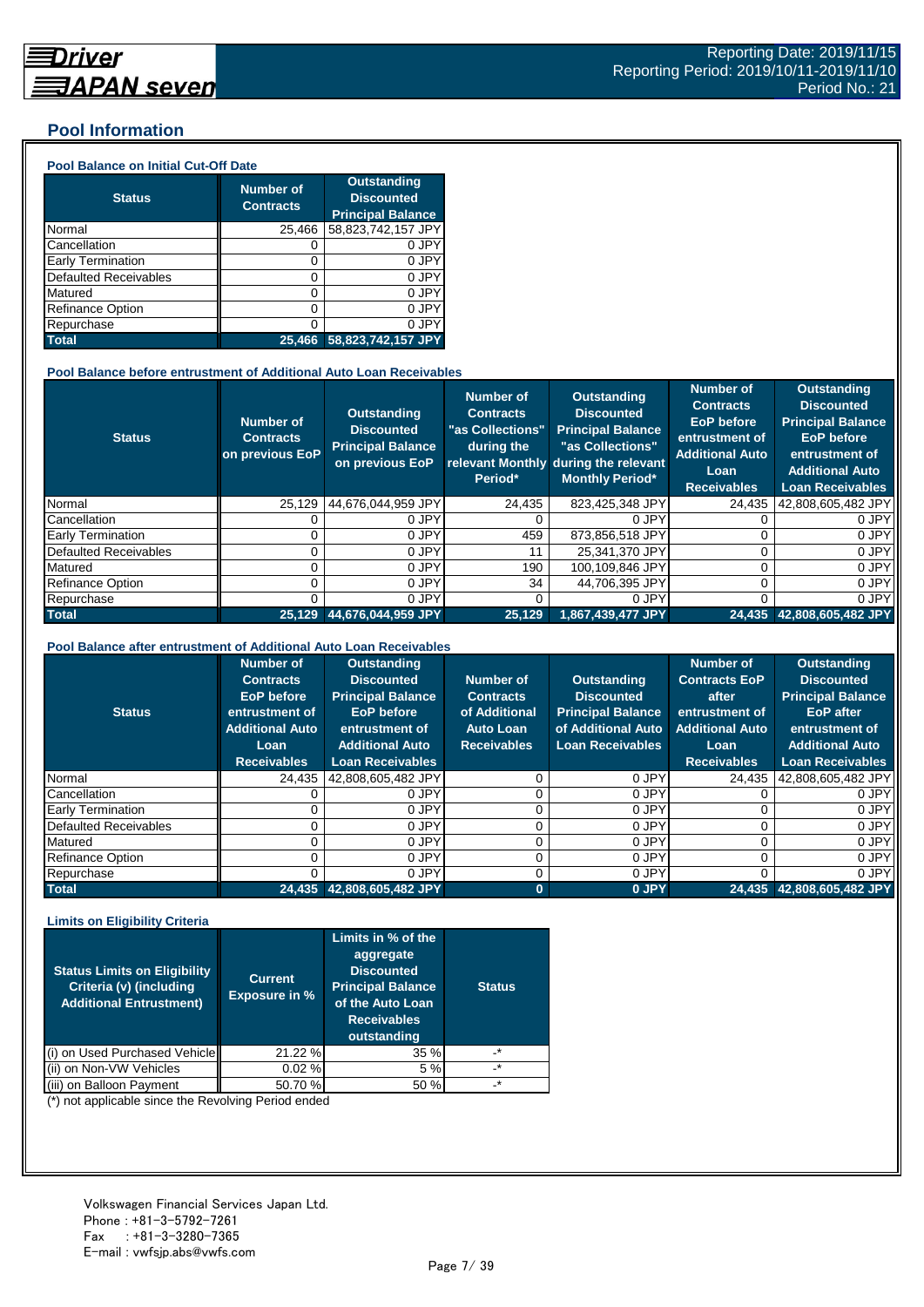

# **Driver** <u> 司APAN seven</u>

#### **Outstanding Balances**

| <b>Monthly Period:</b>         | from       | 2019/10/11 to | 2019/11/10 |
|--------------------------------|------------|---------------|------------|
| <b>Reporting Date:</b>         | 2019/11/15 |               |            |
| <b>Trust Calculation Date:</b> | 2019/11/26 |               |            |

## **Outstanding Balances**

|                                                                              | <b>Number of</b><br><b>Contracts</b> | <b>Aggregate Amount</b><br>of the Discounted<br><b>Principal Balance</b> | <b>Aggregate Amount</b><br>of the Nominal<br><b>Balance</b> |
|------------------------------------------------------------------------------|--------------------------------------|--------------------------------------------------------------------------|-------------------------------------------------------------|
| Balance on the previous EoP                                                  |                                      | 25,129 44,676,044,959 JPY 46,190,870,500 JPY                             |                                                             |
| Balance after counting on the Collections during the relevant Monthly Period |                                      | 24,435 42,808,605,482 JPY 44,218,731,500 JPY                             |                                                             |
| Balance of Additional Auto Loan Receivables                                  |                                      | 0 JPY                                                                    | 0.JPY                                                       |
| Aggregate Amount of Auto Loan Receivables                                    |                                      | 24,435 42,808,605,482 JPY 44,218,731,500 JPY                             |                                                             |

#### **Collections**

|                                                | <b>Number of</b><br><b>Contracts</b> | <b>Aggregate Amount</b><br>of the Discounted<br><b>Principal Balance</b> | <b>Aggregate Amount</b><br>of the Nominal<br><b>Balance</b> |
|------------------------------------------------|--------------------------------------|--------------------------------------------------------------------------|-------------------------------------------------------------|
| Collections: Amortization of current contracts | 24,435                               | 823,425,348 JPY                                                          | 904,012,500 JPY                                             |
| Collections: Cancellation                      |                                      | $0$ JPY                                                                  | 0.JPY                                                       |
| Collections: Early Termination                 | 459                                  | 873,856,518 JPY                                                          | 874,706,177 JPY                                             |
| <b>Collections: Defaulted Receivables</b>      | 11                                   | 25,341,370 JPY                                                           | 25,408,779 JPY                                              |
| Collections: Matured                           | 190                                  | 100,109,846 JPY                                                          | 100,258,000 JPY                                             |
| Collections: Refinance Option                  | 34I                                  | 44,706,395 JPY                                                           | 44,770,000 JPY                                              |
| Collections: Repurchase                        |                                      | 0 JPY                                                                    | 0.JPY                                                       |
| Sum                                            | 25.129                               | 1,867,439,477 JPY                                                        | 1,949,155,456 JPY                                           |

#### **Available Distribution Amount**

|     |                                                               | <b>Number of</b><br><b>Contracts</b> | <b>Aggregate Amount</b><br>of the Nominal<br><b>Balance</b> |
|-----|---------------------------------------------------------------|--------------------------------------|-------------------------------------------------------------|
| (a) | the Collections for the Monthly Period with respect to such   |                                      |                                                             |
|     | <b>Trust Calculation Date</b>                                 | 25,129                               | 1,949,155,456 JPY                                           |
| (b) | drawings from the Cash Collateral Ledger in accordance with   |                                      |                                                             |
|     | Article 18.3 of the First Trust Agreement                     |                                      | 0 JPY                                                       |
| (c) | net investment earnings from Eligible Investments             |                                      | 0 JPY                                                       |
| (d) | net proceeds from the sale or disposal of the Trust Assets of |                                      |                                                             |
|     | the First Trust                                               |                                      | 0 JPY                                                       |
| (e) | any amount which is carried over from the immediately         |                                      |                                                             |
|     | preceding Trust Calculation Date                              |                                      | 0 JPY                                                       |
|     | Sum                                                           | 25,129                               | 1,949,155,456 JPY                                           |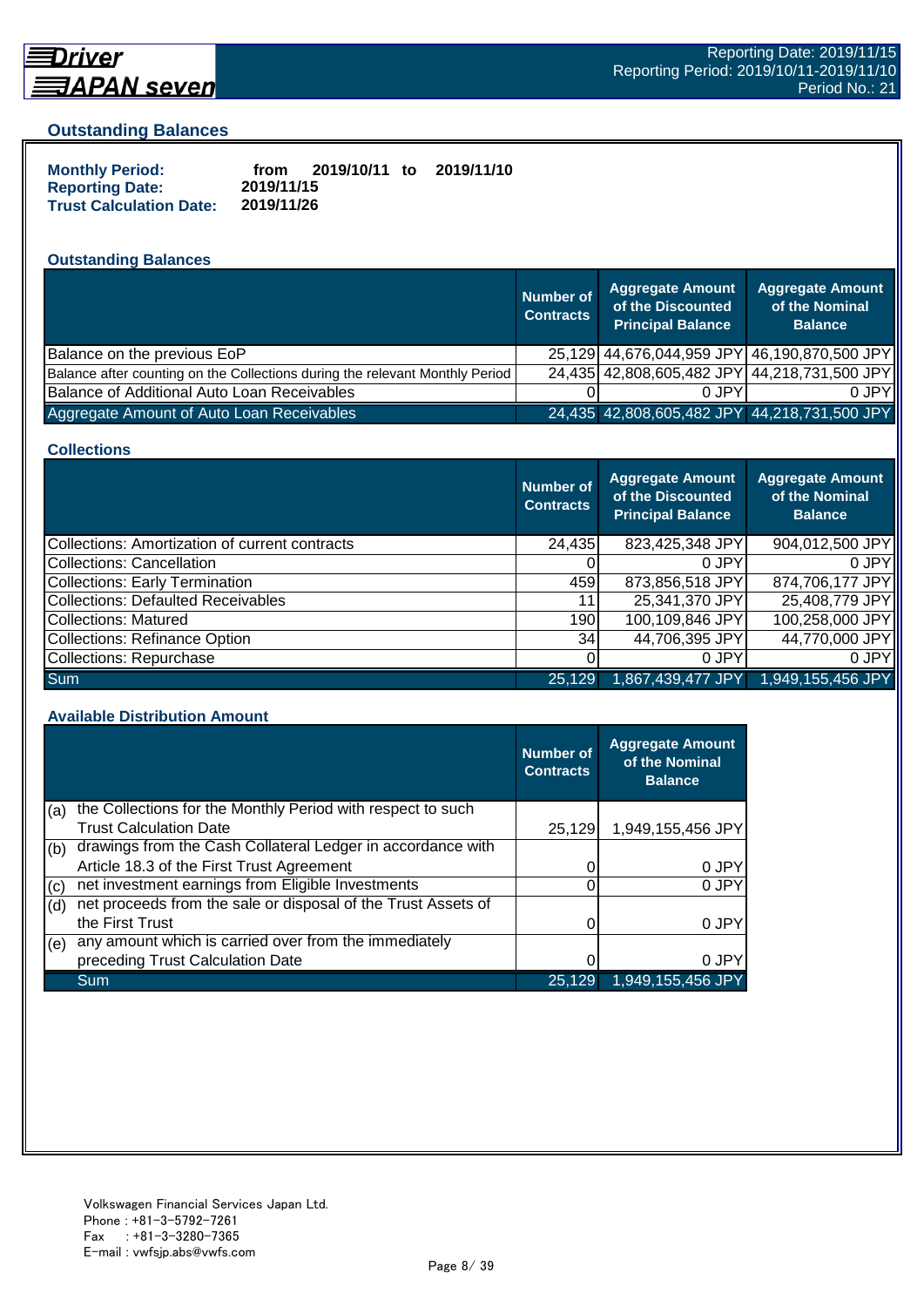## **Waterfall**

|     | There is no distinction between principal and interest, and all collections go through a single priority of payments                                                                                                                                                                                                                                                                                                                                                                                                                                                    |      |                   |                         |
|-----|-------------------------------------------------------------------------------------------------------------------------------------------------------------------------------------------------------------------------------------------------------------------------------------------------------------------------------------------------------------------------------------------------------------------------------------------------------------------------------------------------------------------------------------------------------------------------|------|-------------------|-------------------------|
|     |                                                                                                                                                                                                                                                                                                                                                                                                                                                                                                                                                                         |      | <b>Payment</b>    | <b>Remaining Amount</b> |
|     | <b>Available Distribution Amount</b>                                                                                                                                                                                                                                                                                                                                                                                                                                                                                                                                    | plus | 1,949,155,456 JPY | 1,949,155,456 JPY       |
| (a) | an amount necessary for the payment of all taxes and public charges to be paid to the<br>relevant public authority by the immediately following First Trust Payment Date.                                                                                                                                                                                                                                                                                                                                                                                               | less | 0 JPY             | 1,949,155,456 JPY       |
| (b) | an amount necessary for the payment of all Fees for the Trustee of the First Trust to be<br>paid to the Trustee of the First Trust by the immediately following First Trust Payment<br>Date.                                                                                                                                                                                                                                                                                                                                                                            | less | 409,530 JPY       | 1,948,745,926 JPY       |
| (c) | an amount necessary for the payment of the Servicing Fee to be paid to the Servicer<br>by the immediately following First Trust Payment Date.                                                                                                                                                                                                                                                                                                                                                                                                                           | less | 40,953,040 JPY    | 1,907,792,886 JPY       |
| (d) | an amount necessary for the payment of the Trust Expenses of the First Trust as<br>provided in Article 23.1 (including the Rating Fees, Costs of the Second Trust and<br>those fees not otherwise covered by (b) or (c) above) to be paid to the relevant party by<br>the immediately following First Trust Payment Date (including any amounts advanced<br>by the Trustee of the First Trust pursuant to Article23.3)                                                                                                                                                  | less | 424,820 JPY       | 1,907,368,066 JPY       |
| (e) | an amount necessary for the payment of overdue and unpaid interest on the Asset<br>Backed Loans to the First Trust (if any) to be paid to the Trustee of the Second Trust<br>by the immediately following First Trust Payment Date.                                                                                                                                                                                                                                                                                                                                     | less | 0 JPY             | 1,907,368,066 JPY       |
| (f) | an amount necessary for the payment to the Trustee of the Second Trust of interest on<br>the Asset Backed Loan to the First Trust accruing during the relevant Interest<br><b>Calculation Period</b>                                                                                                                                                                                                                                                                                                                                                                    | less | 5,601,259 JPY     | 1,901,766,807 JPY       |
| (g) | an amount necessary to top up the balance thereof until it is equal to the Cash<br>Collateral Ledger Target Balance                                                                                                                                                                                                                                                                                                                                                                                                                                                     | less | 0 JPY             | 1,901,766,807 JPY       |
| (h) | (i)<br>prior to the expiration of the Revolving Period: an amount necessary for the<br>redemption of any Additional Senior Beneficial Interest;                                                                                                                                                                                                                                                                                                                                                                                                                         |      |                   |                         |
|     | (ii)<br>following the expiration of the Revolving Period and prior to the occurrence of an<br>Early Amortization Event, an amount necessary for the payment to the Trustee of<br>the Second Trust of the Asset Backed Loan Principal Payment Amount for the<br>relevant First Trust Payment Date.                                                                                                                                                                                                                                                                       | less | 1,652,683,937 JPY | 249,082,870 JPY         |
|     | (iii) following the occurrence of the Early Amortization Event, an amount necessary for<br>the payment to the Trustee of the Second Trust of the remaining principal balance<br>of the Asset Backed Loan to the First Trust.                                                                                                                                                                                                                                                                                                                                            |      |                   |                         |
| (i) | an amount necessary for the payment to the Trustee of the First Trust of any<br>Indemnified Amounts which are not compensated by the Trustor of the First Trust                                                                                                                                                                                                                                                                                                                                                                                                         | less | 0 JPY             | 249,082,870 JPY         |
| (j) | an amount necessary for the payment to the Subordinated Beneficiary of the<br>Subordinated Beneficial Principal Payment Amount for the relevant First Trust Payment<br>Date.                                                                                                                                                                                                                                                                                                                                                                                            | less | 214,755,540 JPY   | 34,327,330 JPY          |
| (k) | (i)<br>prior to the expiration of the Revolving Period, then (x) if a transfer is made under<br>(j) above, such remaining amount will be transferred to the Expenses Distribution<br>Ledger for payment to the Subordinated Beneficiary as a payment of earnings on<br>the Subordinated Beneficial Interest, and such payment shall be made on the First<br>Trust Payment Date immediately following such Trust Calculation Date or (y) if no<br>transfer is made under (j) above, such remaining amount will be carried forward to<br>the next Trust Calculation Date. |      |                   |                         |
|     | (ii)<br>following the expiration of the Revolving Period and prior to the occurrence of an<br>Early Amortization Event, then such remaining amount will be transferred to the<br>Expenses Distribution Ledger for payment to the Subordinated Beneficiary as a<br>payment of earnings on the Subordinated Beneficial Interest, and such payment<br>shall be made on the First Trust Payment Date immediately following such Trust<br><b>Calculation Date.</b>                                                                                                           | less | 34,327,330 JPY    | 0 JPY                   |
|     | (iii)<br>following the occurrence of an Early Amortization Event, the remaining amount in<br>the Trust Collection Ledger will be carried forward to the next Trust Calculation<br>Date.                                                                                                                                                                                                                                                                                                                                                                                 |      |                   |                         |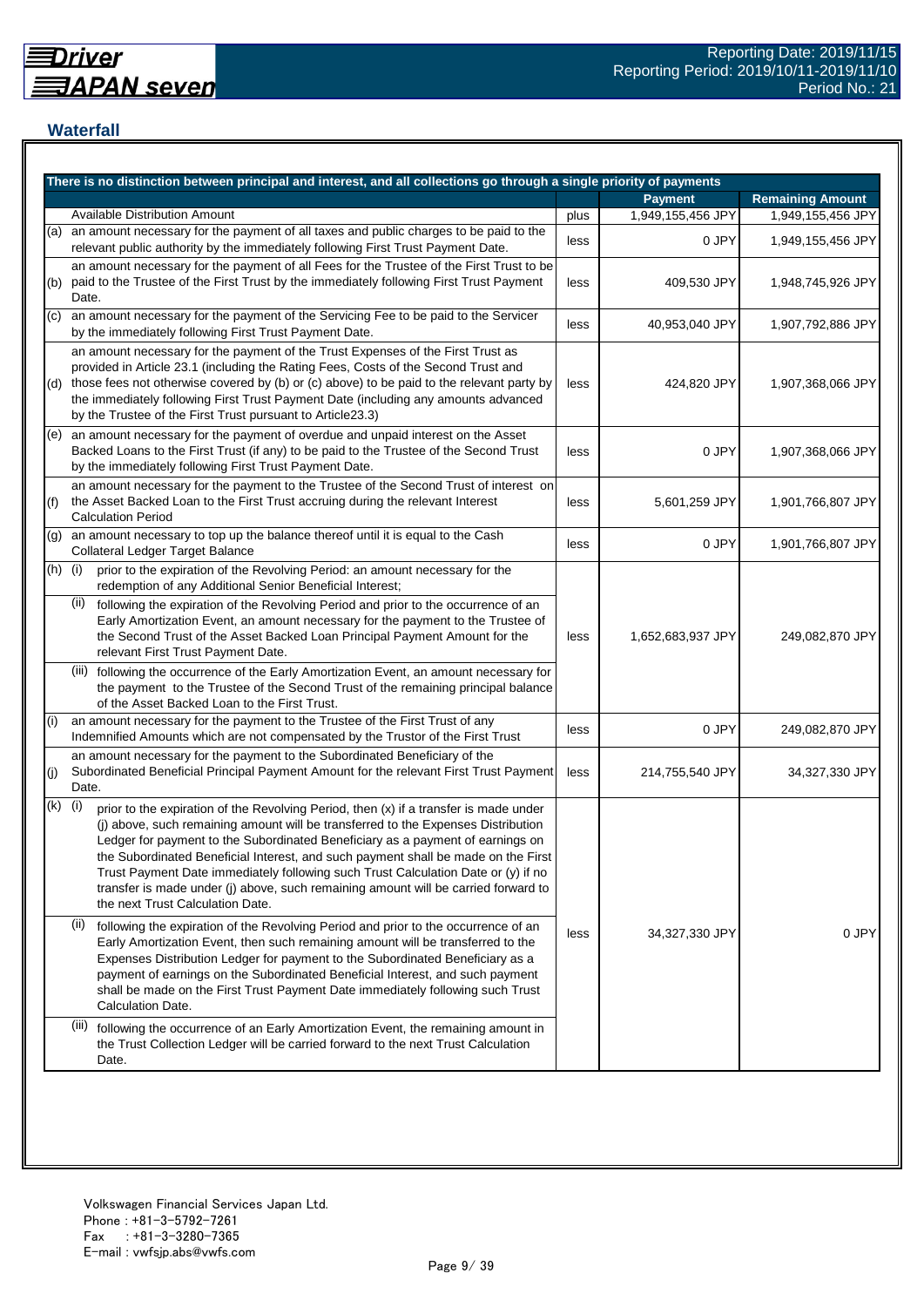#### **Credit Enhancement**

| <b>Subordinated Principal Balance as of the relevant First Trust Payment Date</b>                                                                       |                                                                                           |                                                      |       |                                  |                                                      |
|---------------------------------------------------------------------------------------------------------------------------------------------------------|-------------------------------------------------------------------------------------------|------------------------------------------------------|-------|----------------------------------|------------------------------------------------------|
|                                                                                                                                                         | <b>Percentage of</b><br><b>Aggregate</b><br><b>Discounted</b><br><b>Principal Balance</b> | <b>Value</b>                                         |       |                                  |                                                      |
| the aggregate amount of the<br>(i)<br><b>Discounted Principal Balance</b><br>of all Auto Loan Receivables<br>outstanding                                |                                                                                           | 42,808,605,482 JPY                                   |       |                                  |                                                      |
| (ii) Asset Backed Loan Principal<br>Balance on the relevant First<br><b>Trust Payment Date</b>                                                          |                                                                                           | 37,885,615,851 JPY                                   |       |                                  |                                                      |
| Overcollateralization $( = (i) - (ii))$                                                                                                                 | 11.50 %                                                                                   | 4,922,989,631 JPY                                    |       |                                  |                                                      |
| Trust Collection Ledger which is<br>carried over from the immediately<br>preceding Trust Calculation Date                                               | 0.00%                                                                                     | 0 JPY                                                |       |                                  |                                                      |
| The amount in the Cash Collateral<br>Ledger                                                                                                             | 0.72%                                                                                     | 307,000,000 JPY                                      |       |                                  |                                                      |
| <b>Subordinated Principal Balance</b>                                                                                                                   | 12.22 %                                                                                   | 5,229,989,631 JPY                                    |       |                                  |                                                      |
| <b>Trust Management Account (TMA)</b>                                                                                                                   |                                                                                           | in JPY                                               | $+/-$ |                                  | in JPY (previous)                                    |
| <b>Initial Balance on Cash Entrustment Date</b>                                                                                                         |                                                                                           | 307,000,000 JPY                                      |       |                                  |                                                      |
| <b>Outstanding Balance on First Trust Payment Date</b><br>(a) Expenses Distribution Ledger<br>(b) Trust Collection Ledger<br>(c) Cash Collateral Ledger |                                                                                           | 307,000,000 JPY<br>0 JPY<br>0 JPY<br>307,000,000 JPY |       | 0 JPY<br>0 JPY<br>0 JPY<br>0 JPY | 307,000,000 JPY<br>0 JPY<br>0 JPY<br>307,000,000 JPY |
| <b>Cash Collateral Ledger Target Balance</b>                                                                                                            |                                                                                           | 307,000,000 JPY                                      |       |                                  |                                                      |

#### **Calculation of Credit Enhancement**

Driver Japan seven's Credit Enhancement consists of the items listed above in the Subordinated Principal Balance as of the relevant date of determination (immediately following the First Trust Payment Date). The result provides an absolute value, which will be applied to the (amortized) Aggregate Discounted Principal Balance as of the end of the relevant date.

The transaction has a Revolving Period of 12 months until February 2019.

Asset Backed Loan Overcollateralization Percentage is (i) prior to the expiration of the Revolving Period, 8.5%, and (ii) following the expiration of the Revolving Period, 11.5%; provided, in each case no Credit Enhancement Increase Condition shall be in effect. After a Level 1 Credit Enhancement Increase Condition in effect, 17% and after a Level 2 Credit Enhancement Increase Condition is in effect, 100%.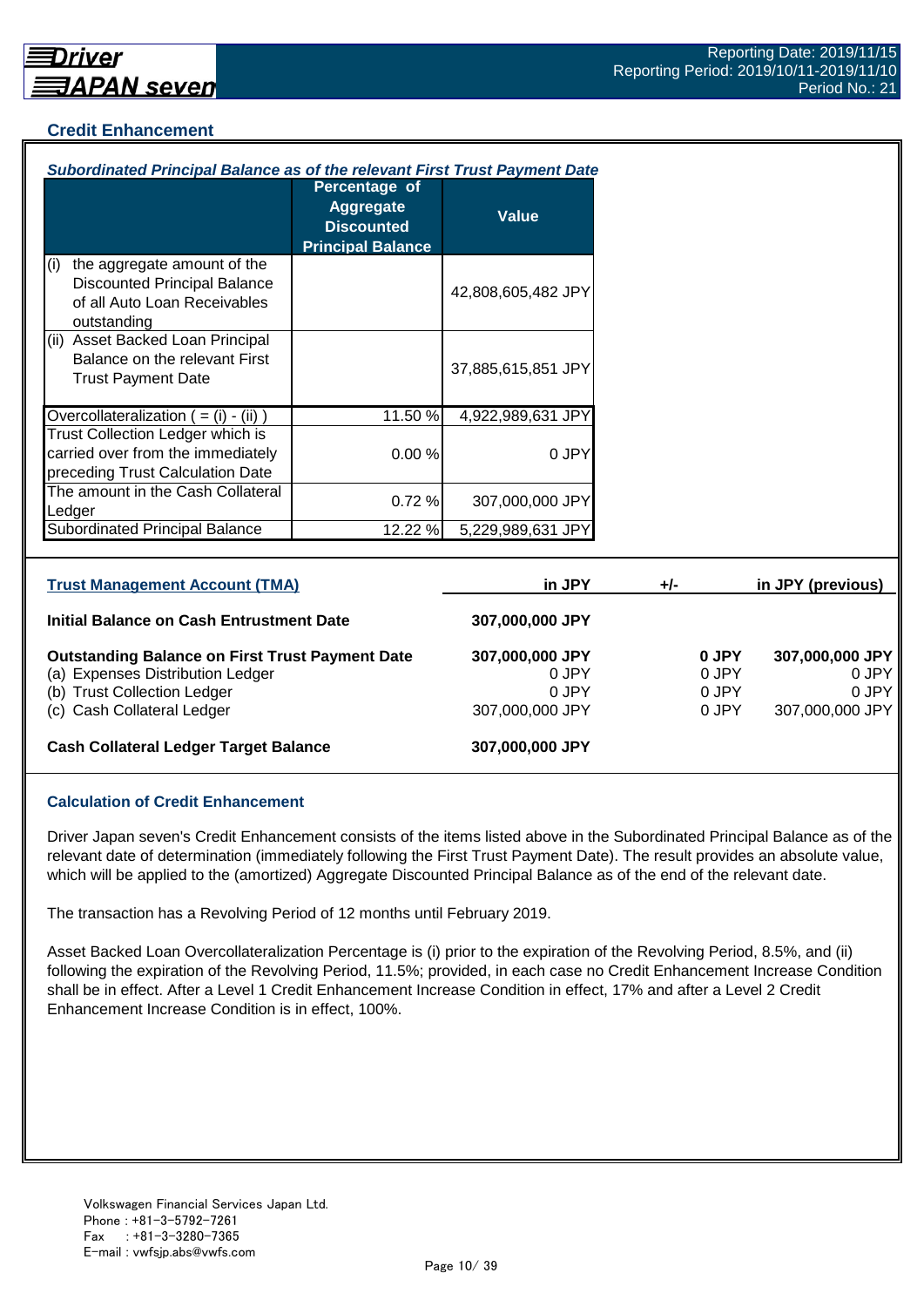## **Cumulative Gross Loss & Cumulative Repurchased Receivables**

|                                                                                                                                     | Number of<br><b>Contracts</b> | <b>Write Offs</b> |           |
|-------------------------------------------------------------------------------------------------------------------------------------|-------------------------------|-------------------|-----------|
| Beginning of Period                                                                                                                 | 76                            | 189,453,782 JPY   |           |
| Defaulted Receivables                                                                                                               |                               | 25,341,370 JPY    |           |
| <b>End of Period</b>                                                                                                                | 87                            | 214,795,152 JPY   |           |
| The sum of the Discounted Principal Balance of all Auto Loan<br>Receivables that have become Defaulted Receivables from the Initial |                               |                   |           |
| Cut-off Date through to the end of Monthly Period immediately<br>preceding the relevant Trust Calculation Date                      |                               | 214,795,152 JPY   | $0.27 \%$ |

#### **Performance Triggers**

Asset Backed Loan Overcollateralization Percentage was implemented to assure on a monthly basis that no cash is paid to lower steps in the waterfall unless there is sufficient Overcollateralization to support the transaction. The performance trigger in form of a Credit Enhancement Increase Condition will be activated when the Cumulative Gross

Loss Ratio exceeds the defined limits. In this case the Overcollateralization will be increased accordingly.

| Levels        | <b>Credit Enhancement increase condition</b>                  | <b>Credit Enhancement</b><br>increase condition in<br>place? |
|---------------|---------------------------------------------------------------|--------------------------------------------------------------|
|               | Cumulative Gross Loss Ratio exceeds 0.5% for any First Trust  |                                                              |
| Level 1 (i)   | Payment Date on or prior to August 2018                       | no                                                           |
| Level 1 (ii)  | Cumulative Gross Loss Ratio exceeds 0.8% for any First Trust  |                                                              |
|               | Payment Date from September 2018 to May 2019                  | no                                                           |
|               | Cumulative Gross Loss Ratio exceeds 1.15% for any First Trust |                                                              |
| Level 1 (iii) | Payment Date from June 2019 to February 2020                  | no                                                           |
| Level 2       | Cumulative Gross Loss Ratio exceeds 1.6% for any First Trust  |                                                              |
|               | <b>Payment Date</b>                                           | no                                                           |

|                                                                    | <b>Asset Backed Loan</b><br><b>Overcollateralization</b><br><b>Percentage</b> |
|--------------------------------------------------------------------|-------------------------------------------------------------------------------|
| Prior to the expiration of the Revolving Period                    | 8.50%                                                                         |
| (No Credit Enhancement Increase Condition is in effect)            |                                                                               |
| Following the expiration of Revolving Period                       |                                                                               |
| (No Credit Enhancement Increase Condition is in effect)            | 11.50 %                                                                       |
| After a Level 1 Credit Enhancement Increase Condition is in effect | 17.00 %                                                                       |
| After a Level 2 Credit Enhancement Increase Condition is in effect | 100.00%                                                                       |
| <b>Current Asset Backed Loan Overcollateralization Percentage</b>  | 11.50%                                                                        |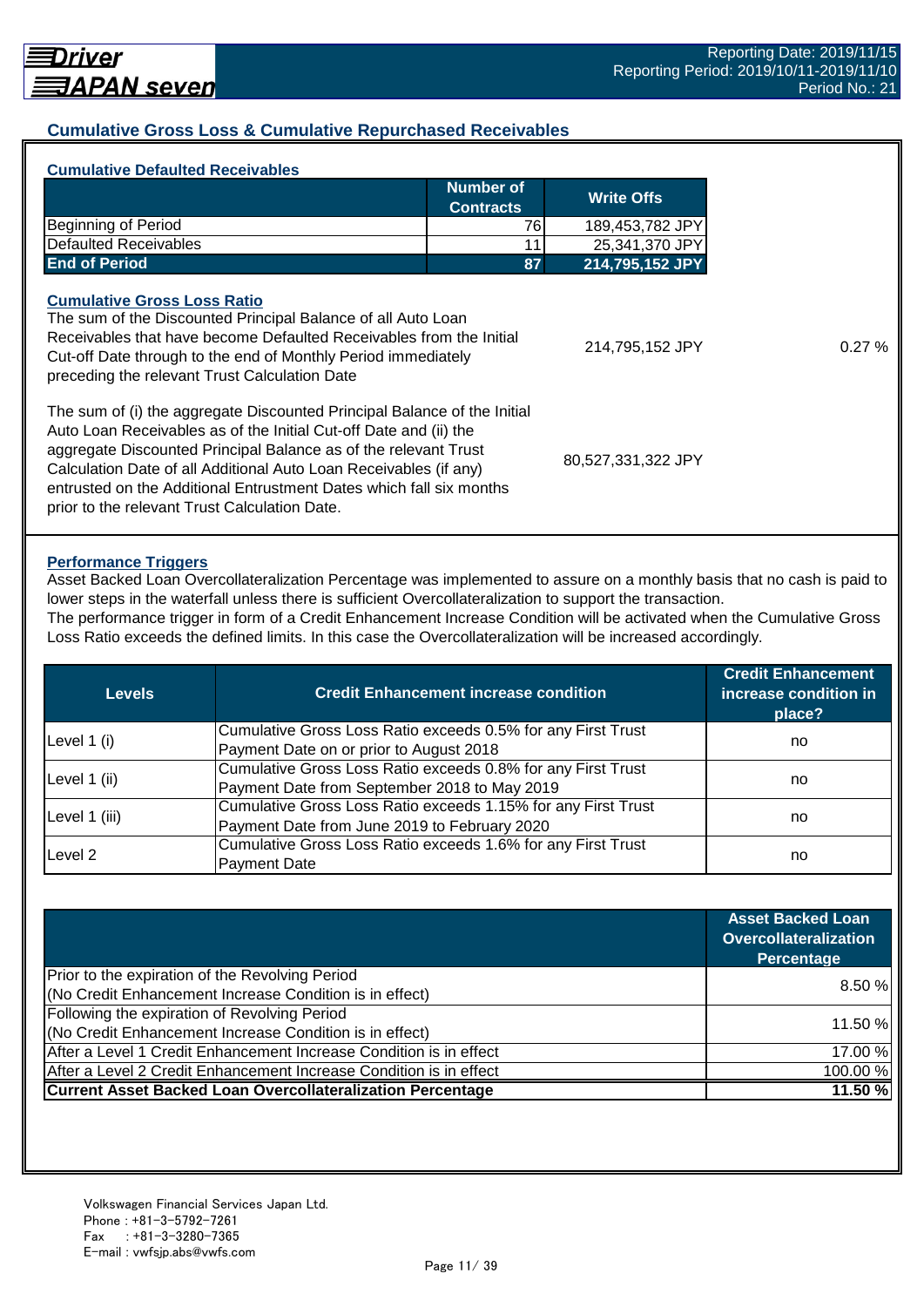

#### **Cumulative Gross Loss & Cumulative Repurchased Receivables**

## **Performance Pool vis-a-vis Triggers**



#### **Cumulative Repurchased Receivables**

|                         | Number of<br><b>Contracts</b> | <b>Repurchase Price</b> |
|-------------------------|-------------------------------|-------------------------|
| Beginning of Period     |                               | 0 JPY                   |
| Repurchased Receivables |                               | 0.JPY                   |
| <b>End of Period</b>    |                               | 0 JPY                   |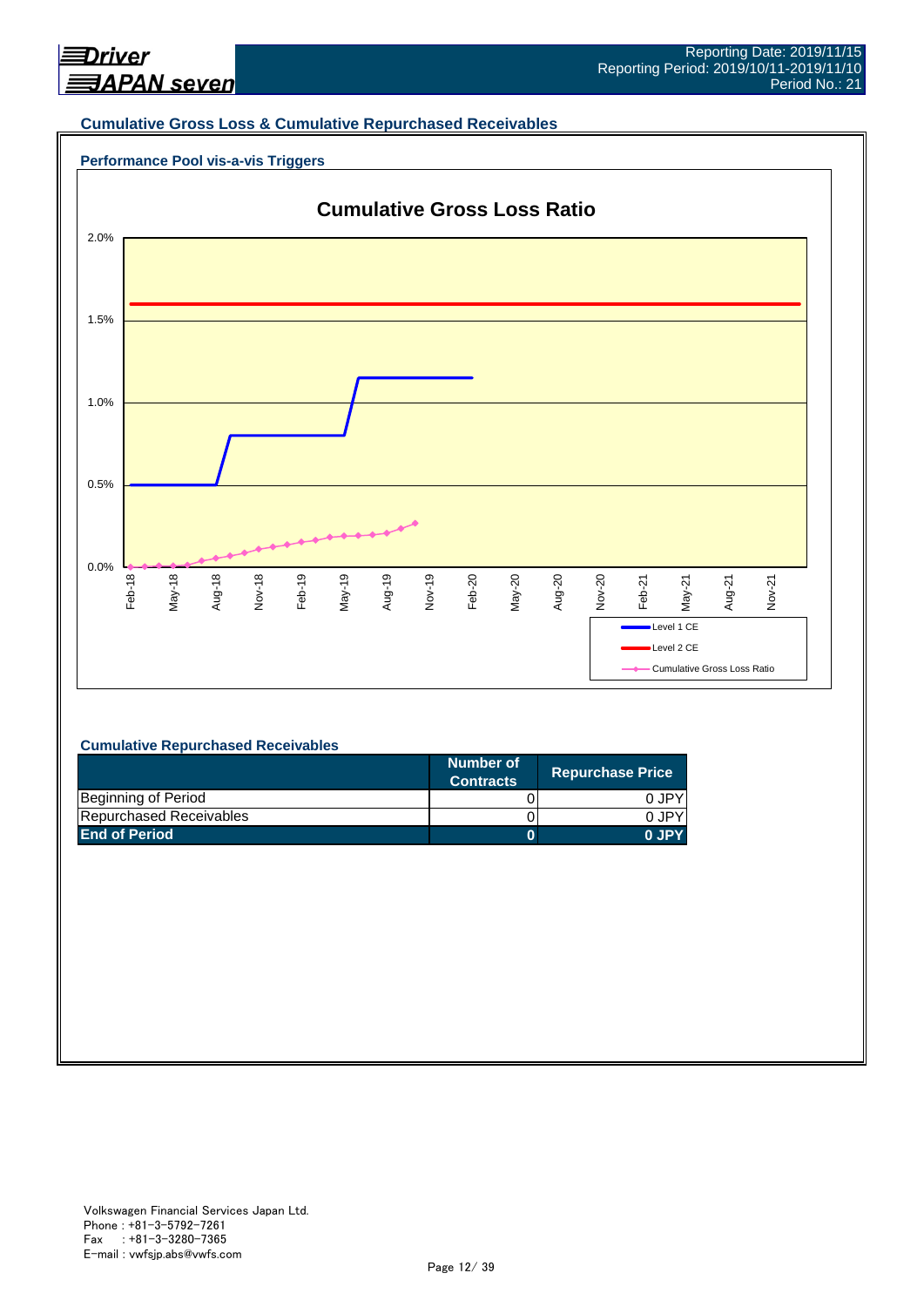## **Defaulted and Delinquent Contracts**

| <b>Information of Delinquencies and Defaults</b> |                  |                         |                             |                    |                                                            |                    |  |
|--------------------------------------------------|------------------|-------------------------|-----------------------------|--------------------|------------------------------------------------------------|--------------------|--|
| <b>Current</b>                                   |                  | Number of Percentage of | Outstanding                 | Percentage         | <b>Outstanding Nominal</b>                                 | <b>Percentage</b>  |  |
| Reporting                                        | <b>Contracts</b> | Contracts (*)           | <b>Discounted Principal</b> | of Principal       | <b>Balance</b>                                             | of Nominal         |  |
| <b>Period</b>                                    |                  |                         | <b>Balance</b>              | <b>Balance (*)</b> |                                                            | <b>Balance (*)</b> |  |
| Delinquent                                       | 294              | 1.17%                   | 538,049,474 JPY             | 1.20%              | 558,917,100 JPY                                            | 1.21%              |  |
| Default                                          | 11               | 0.04%                   | 25,341,370 JPY              | 0.06%              | 25,408,779 JPY                                             | 0.06%              |  |
|                                                  |                  |                         |                             |                    | $\binom{*}{k}$ Desain an the provision $\Gamma_{\alpha}$ D |                    |  |

(\*) Based on the previous EoP

|                           | <b>Delinquency Profile (Information Purpose Only)</b> |                                             |                                                                     |                                              |                                              |                                                   |  |  |
|---------------------------|-------------------------------------------------------|---------------------------------------------|---------------------------------------------------------------------|----------------------------------------------|----------------------------------------------|---------------------------------------------------|--|--|
| Days in<br><b>Arrears</b> | Contracts                                             | Number of Percentage of<br><b>Contracts</b> | <b>Outstanding</b><br><b>Discounted Principal</b><br><b>Balance</b> | Percentage<br>of Principal<br><b>Balance</b> | <b>Outstanding Nominal</b><br><b>Balance</b> | <b>Percentage</b><br>of Nominal<br><b>Balance</b> |  |  |
|                           | 281                                                   | 1.15%                                       | 510,793,396 JPY                                                     | 1.19%                                        | 530,611,200 JPY                              | 1.20 %                                            |  |  |
|                           | 10 I                                                  | $0.04 \%$                                   | 20,708,807 JPY                                                      | 0.05%                                        | 21,700,200 JPY                               | 0.05%                                             |  |  |
|                           |                                                       | 0.01%                                       | 6,547,271 JPY                                                       | 0.02%                                        | 6,605,700 JPY                                | 0.01%                                             |  |  |
| <b>Total</b>              | 294                                                   | 1.20%                                       | 538,049,474 JPY                                                     | 1.26%                                        | 558,917,100 JPY                              | 1.26 %                                            |  |  |

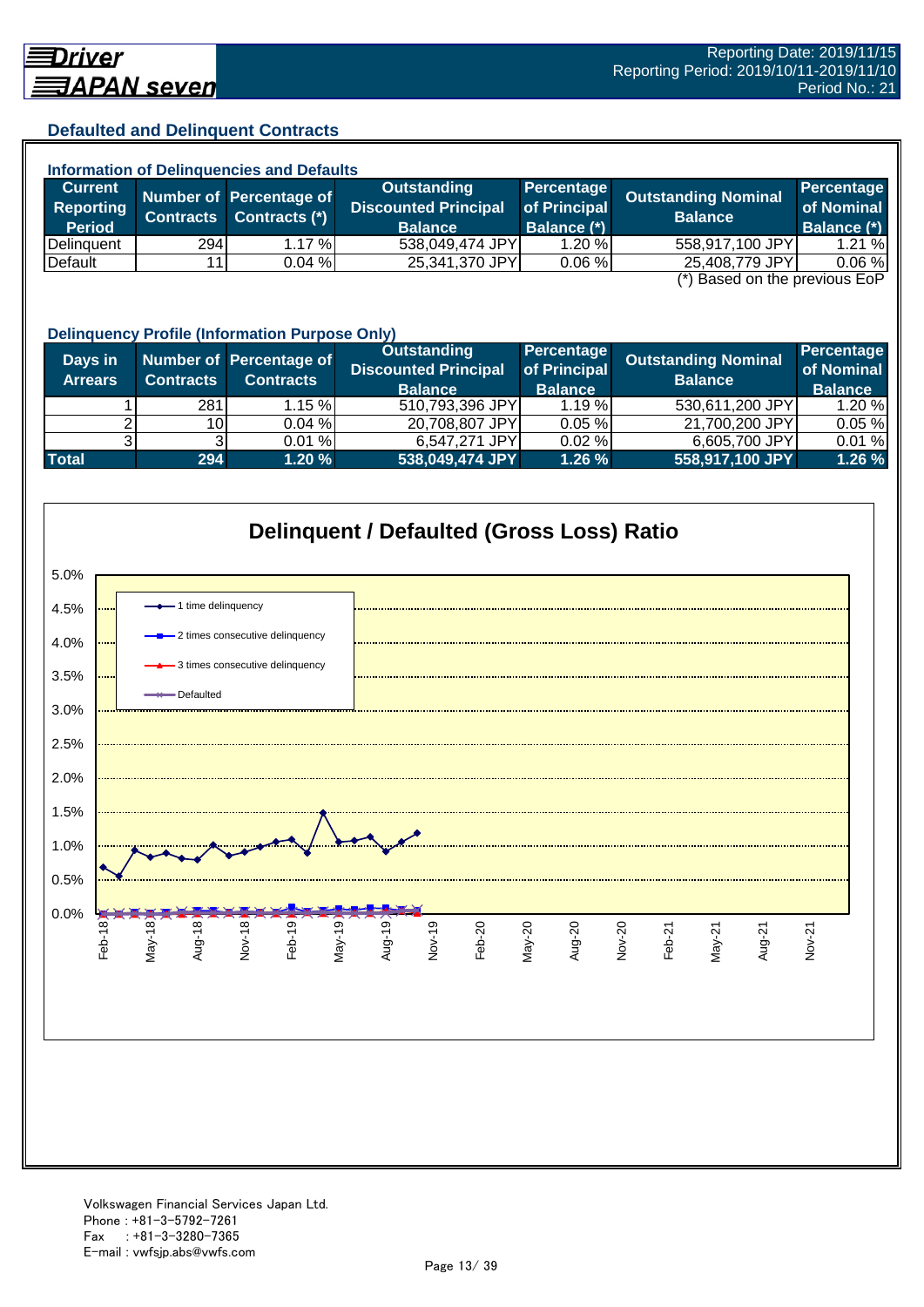## **Run Out Schedule**

| <b>Next Payment</b> | Number of        | <b>ABS Outstanding</b>                   | <b>ABS Outstanding Interest</b>        | <b>Outstanding Installment</b>           | <b>ABS Remaining Principal</b>         | <b>ABS Remaining Interest</b>    | <b>ABS Remaining</b>                   |
|---------------------|------------------|------------------------------------------|----------------------------------------|------------------------------------------|----------------------------------------|----------------------------------|----------------------------------------|
| <b>Month</b>        | <b>Contracts</b> | <b>Principal</b>                         |                                        |                                          |                                        |                                  | <b>Installment</b>                     |
| 09.2019<br>10.2019  | 25,129           | 44,676,044,959 JPY<br>43,689,270,653 JPY | 1,514,825,541 JPY<br>1.432.477.547 JPY | 46,190,870,500 JPY                       | 0 JPY<br>986,774,306 JPY               | 0 JPY<br>82,347,994 JPY          | 0 JPY<br>1,069,122,300 JPY             |
| 11.2019             | 25,129<br>24,905 | 42,642,016,553 JPY                       | 1,351,918,747 JPY                      | 45,121,748,200 JPY<br>43,993,935,300 JPY | 1,047,254,100 JPY                      | 80,558,800 JPY                   | 1,127,812,900 JPY                      |
| 12.2019             | 24,615           | 40,559,854,876 JPY                       | 1,273,244,824 JPY                      | 41,833,099,700 JPY                       | 2,082,161,677 JPY                      | 78,673,923 JPY                   | 2,160,835,600 JPY                      |
| 01.2020             | 24,181           | 39,050,996,275 JPY                       | 1,198,231,325 JPY                      | 40,249,227,600 JPY                       | 1,508,858,601 JPY                      | 75,013,499 JPY                   | 1,583,872,100 JPY                      |
| 02.2020             | 23,723           | 37,521,936,721 JPY                       | 1,125,823,879 JPY                      | 38,647,760,600 JPY                       | 1,529,059,554 JPY                      | 72,407,446 JPY                   | 1,601,467,000 JPY                      |
| 03.2020             | 23,092           | 35,513,658,256 JPY                       | 1,055,964,344 JPY                      | 36,569,622,600 JPY                       | 2,008,278,465 JPY                      | 69,859,535 JPY                   | 2,078,138,000 JPY                      |
| 04.2020             | 22,018           | 34,350,673,690 JPY                       | 989,220,410 JPY                        | 35,339,894,100 JPY<br>33,861,755,900 JPY | 1,162,984,566 JPY                      | 66,743,934 JPY                   | 1,229,728,500 JPY                      |
| 05.2020<br>06.2020  | 21,641<br>21,042 | 32,937,266,092 JPY<br>30,966,324,178 JPY | 924,489,808 JPY<br>862,062,722 JPY     | 31,828,386,900 JPY                       | 1,413,407,598 JPY<br>1,970,941,914 JPY | 64,730,602 JPY<br>62,427,086 JPY | 1,478,138,200 JPY<br>2,033,369,000 JPY |
| 07.2020             | 20,266           | 29,185,241,407 JPY                       | 802,992,293 JPY                        | 29,988,233,700 JPY                       | 1,781,082,771 JPY                      | 59,070,429 JPY                   | 1,840,153,200 JPY                      |
| 08.2020             | 19,684           | 27,584,225,325 JPY                       | 747,106,275 JPY                        | 28,331,331,600 JPY                       | 1,601,016,082 JPY                      | 55,886,018 JPY                   | 1,656,902,100 JPY                      |
| 09.2020             | 18,988           | 25,600,844,410 JPY                       | 693,947,890 JPY                        | 26,294,792,300 JPY                       | 1,983,380,915 JPY                      | 53,158,385 JPY                   | 2,036,539,300 JPY                      |
| 10.2020             | 17,940           | 24,125,641,017 JPY                       | 643,998,783 JPY                        | 24,769,639,800 JPY                       | 1,475,203,393 JPY                      | 49,949,107 JPY                   | 1,525,152,500 JPY                      |
| 11.2020             | 17,264           | 22,292,460,297 JPY<br>20,759,551,588 JPY | 596,709,903 JPY<br>552,560,112 JPY     | 22,889,170,200 JPY<br>21,312,111,700 JPY | 1,833,180,720 JPY                      | 47,288,880 JPY                   | 1,880,469,600 JPY                      |
| 12.2020<br>01.2021  | 16,309<br>15,868 | 19,703,276,504 JPY                       | 511,293,496 JPY                        | 20,214,570,000 JPY                       | 1,532,908,709 JPY<br>1,056,275,084 JPY | 44,149,791 JPY<br>41,266,616 JPY | 1,577,058,500 JPY<br>1,097,541,700 JPY |
| 02.2021             | 15,500           | 18,755,173,773 JPY                       | 472,056,527 JPY                        | 19,227,230,300 JPY                       | 948,102,731 JPY                        | 39,236,969 JPY                   | 987,339,700 JPY                        |
| 03.2021             | 15,017           | 17,498,924,285 JPY                       | 434,629,215 JPY                        | 17,933,553,500 JPY                       | 1,256,249,488 JPY                      | 37,427,312 JPY                   | 1,293,676,800 JPY                      |
| 04.2021             | 14,261           | 16,811,591,935 JPY                       | 399,469,865 JPY                        | 17,211,061,800 JPY                       | 687,332,350 JPY                        | 35,159,350 JPY                   | 722,491,700 JPY                        |
| 05.2021             | 13,984           | 16,038,681,000 JPY                       | 365,652,700 JPY                        | 16,404,333,700 JPY                       | 772,910,935 JPY                        | 33,817,165 JPY                   | 806,728,100 JPY                        |
| 06.2021             | 13,583           | 15,059,887,230 JPY                       | 333,320,270 JPY                        | 15,393,207,500 JPY                       | 978,793,770 JPY                        | 32,332,430 JPY                   | 1,011,126,200 JPY                      |
| 07.2021             | 13,171           | 14,119,472,800 JPY                       | 302,858,700 JPY                        | 14,422,331,500 JPY                       | 940,414,430 JPY                        | 30,461,570 JPY                   | 970,876,000 JPY                        |
| 08.2021<br>09.2021  | 12,851<br>12,474 | 13,378,568,664 JPY<br>12,608,793,314 JPY | 274,240,236 JPY<br>247,048,786 JPY     | 13,652,808,900 JP\<br>12,855,842,100 JPY | 740,904,136 JPY<br>769,775,350 JPY     | 28,618,464 JPY<br>27,191,450 JPY | 769,522,600 JPY<br>796,966,800 JPY     |
| 10.2021             | 11,959           | 12,042,349,901 JPY                       | 221,313,599 JPY                        | 12,263,663,500 JPY                       | 566,443,413 JPY                        | 25,735,187 JPY                   | 592,178,600 JPY                        |
| 11.2021             | 11,650           | 11,438,385,298 JPY                       | 196,684,102 JPY                        | 11,635,069,400 JPY                       | 603,964,603 JPY                        | 24,629,497 JPY                   | 628,594,100 JPY                        |
| 12.2021             | 11,272           | 10,389,773,429 JPY                       | 173,234,471 JPY                        | 10,563,007,900 JPY                       | 1,048,611,869 JPY                      | 23,449,631 JPY                   | 1,072,061,500 JPY                      |
| 01.2022             | 10,749           | 9,649,436,105 JPY                        | 151,884,995 JPY                        | 9,801,321,100 JPY                        | 740,337,324 JPY                        | 21,349,476 JPY                   | 761,686,800 JPY                        |
| 02.2022             | 10,304           | 8,882,883,591 JPY                        | 132,007,609 JPY                        | 9,014,891,200 JPY                        | 766,552,514 JPY                        | 19,877,386 JPY                   | 786,429,900 JPY                        |
| 03.2022             | 9,629            | 7,783,903,625 JPY                        | 113,623,575 JPY                        | 7,897,527,200 JPY                        | 1,098,979,966 JPY                      | 18,384,034 JPY                   | 1,117,364,000 JPY                      |
| 04.2022<br>05.2022  | 8,430<br>7,898   | 7,193,020,715 JPY<br>6,528,267,891 JPY   | 97,291,885 JPY<br>82,138,709 JPY       | 7,290,312,600 JPY<br>6,610,406,600 JPY   | 590,882,910 JPY<br>664,752,824 JPY     | 16,331,690 JPY<br>15,153,176 JPY | 607,214,600 JPY<br>679,906,000 JPY     |
| 06.2022             | 7,220            | 5,626,249,162 JPY                        | 68,278,838 JPY                         | 5,694,528,000 JPY                        | 902,018,729 JPY                        | 13,859,871 JPY                   | 915,878,600 JPY                        |
| 07.2022             | 6,327            | 4,922,868,844 JPY                        | 56,166,256 JPY                         | 4,979,035,100 JPY                        | 703,380,318 JPY                        | 12,112,582 JPY                   | 715,492,900 JPY                        |
| 08.2022             | 5,750            | 4,236,607,338 JPY                        | 45,526,562 JPY                         | 4,282,133,900 JPY                        | 686,261,506 JPY                        | 10,639,694 JPY                   | 696,901,200 JPY                        |
| 09.2022             | 5,064            | 3,308,734,547 JPY                        | 36,334,953 JPY                         | 3,345,069,500 JPY                        | 927,872,791 JPY                        | 9,191,609 JPY                    | 937,064,400 JPY                        |
| 10.2022             | 3,959            | 2,732,167,520 JPY                        | 29,035,180 JPY                         | 2,761,202,700 JPY                        | 576,567,027 JPY                        | 7,299,773 JPY                    | 583,866,800 JPY                        |
| 11.202              | 3,285            | 2,040,697,327 JPY                        | 22,991,873 JPY                         | 2,063,689,200 JPY                        | 691,470,193 JPY                        | 6,043,307 JPY                    | 697,513,500 JPY                        |
| 12.202<br>01.2023   | 2,448<br>2,147   | 1,686,053,010 JPY<br>1,464,423,792 JPY   | 18,444,390 JPY<br>14,660,608 JPY       | 1,704,497,400 JP\<br>1,479,084,400 JPY   | 354,644,317 JPY<br>221,629,218 JPY     | 4,547,483 JPY<br>3,783,782 JPY   | 359,191,800 JPY<br>225,413,000 JPY     |
| 02.2023             | 1,926            | 1,233,139,712 JPY                        | 11,385,588 JPY                         | 1,244,525,300 JPY                        | 231,284,080 JPY                        | 3,275,020 JPY                    | 234,559,100 JPY                        |
| 03.2023             | 1,664            | 938,743,257 JPY                          | 8,644,043 JPY                          | 947,387,300 JPY                          | 294,396,455 JPY                        | 2,741,545 JPY                    | 297,138,000 JPY                        |
| 04.2023             | 1,297            | 780,712,202 JPY                          | 6,570,598 JPY                          | 787,282,800 JPY                          | 158,031,055 JPY                        | 2,073,445 JPY                    | 160,104,500 JPY                        |
| 05.2023             | 1,103            | 618,327,483 JPY                          | 4,849,517 JPY                          | 623,177,000 JPY                          | 162,384,719 JPY                        | 1,721,081 JPY                    | 164,105,800 JPY                        |
| 06.2023             | 893              | 431,769,781 JPY                          | 3,490,519 JPY                          | 435,260,300 JPY                          | 186,557,702 JPY                        | 1,358,998 JPY                    | 187,916,700 JPY                        |
| 07.2023<br>08.2023  | 670<br>540       | 311,510,733 JPY<br>229,931,873 JPY       | 2,535,267 JPY<br>1,846,727 JPY         | 314,046,000 JPY<br>231,778,600 JPY       | 120,259,048 JPY<br>81,578,860 JPY      | 955,252 JPY<br>688,540 JPY       | 121,214,300 JPY<br>82,267,400 JPY      |
| 09.2023             | 417              | 134,044,452 JPY                          | 1,336,748 JPY                          | 135,381,200 JPY                          | 95,887,421 JPY                         | 509,979 JPY                      | 96,397,400 JPY                         |
| 10.2023             | 280              | 71,713,165 JPY                           | 1,016,335 JPY                          | 72,729,500 JPY                           | 62,331,287 JPY                         | 320,413 JPY                      | 62,651,700 JPY                         |
| 11.2023             | 184              | 47,948,206 JPY                           | 820,994 JPY                            | 48,769,200 JPY                           | 23,764,959 JPY                         | 195,341 JPY                      | 23,960,300 JPY                         |
| 12.2023             | 130              | 38,971,704 JPY                           | 675,896 JPY                            | 39,647,600 JPY                           | 8,976,502 JPY                          | 145,098 JPY                      | 9,121,600 JPY                          |
| 01.2024             | 122              | 32,179,171 JPY                           | 557,129 JPY                            | 32,736,300 JPY                           | 6,792,533 JPY                          | 118,767 JPY                      | 6,911,300 JPY                          |
| 02.2024             | 106<br>98        | 28,146,853 JPY<br>24.421.742 JPY         | 458,447 JPY                            | 28,605,300 JPY<br>24,793,600 JPY         | 4,032,318 JPY                          | 98,682 JPY                       | 4,131,000 JPY<br>3,811,700 JPY         |
| 03.2024<br>04.2024  | 83               | 21,136,311 JPY                           | 371,858 JPY<br>296,489 JPY             | 21,432,800 JPY                           | 3,725,111 JPY<br>3,285,431 JPY         | 86,589 JPY<br>75,369 JPY         | 3,360,800 JPY                          |
| 05.2024             | 79               | 18,002,251 JPY                           | 231,049 JPY                            | 18,233,300 JPY                           | 3,134,060 JPY                          | 65,440 JPY                       | 3,199,500 JPY                          |
| 06.2024             | 73               | 14,391,718 JPY                           | 175,082 JPY                            | 14,566,800 JPY                           | 3,610,533 JPY                          | 55,967 JPY                       | 3,666,500 JPY                          |
| 07.2024             | 57               | 9,687,634 JPY                            | 130,066 JPY                            | 9,817,700 JPY                            | 4,704,084 JPY                          | 45,016 JPY                       | 4,749,100 JPY                          |
| 08.2024             | 49               | 7,405,542 JPY                            | 99,558 JPY                             | 7,505,100 JPY                            | 2,282,092 JPY                          | 30,508 JPY                       | 2,312,600 JPY                          |
| 09.2024             | 41               | 5,632,397 JPY                            | 76,103 JPY                             | 5,708,500 JPY                            | 1,773,145 JPY                          | 23,455 JPY                       | 1,796,600 JPY                          |
| 10.2024             | 27               | 4,496,137 JPY                            | 58,163 JPY                             | 4,554,300 JPY                            | 1,136,260 JPY<br>863.877 JPY           | 17,940 JPY                       | 1,154,200 JPY<br>878,200 JPY           |
| 11.2024<br>12.2024  | 21<br>14         | 3,632,260 JPY<br>2,497,128 JPY           | 43,840 JPY<br>32,272 JPY               | 3,676,100 JPY<br>2,529,400 JPY           | 1,135,132 JPY                          | 14,323 JPY<br>11,568 JPY         | 1,146,700 JPY                          |
| 01.2025             | 12               | 1,989,683 JPY                            | 24,317 JPY                             | 2,014,000 JPY                            | 507,445 JPY                            | 7,955 JPY                        | 515,400 JPY                            |
| 02.2025             | 10               | 1,641,220 JPY                            | 17,980 JPY                             | 1,659,200 JPY                            | 348,463 JPY                            | 6,337 JPY                        | 354,800 JPY                            |
| 03.2025             | 8                | 1,350,748 JPY                            | 12,752 JPY                             | 1,363,500 JPY                            | 290,472 JPY                            | 5,228 JPY                        | 295,700 JPY                            |
| 04.2025             | 8                | 1,059,349 JPY                            | 8,451 JPY                              | 1,067,800 JPY                            | 291,399 JPY                            | 4,301 JPY                        | 295,700 JPY                            |
| 05.2025             | 8                | 767.022 JPY                              | 5,078 JPY                              | 772,100 JPY                              | 292,327 JPY                            | 3,373 JPY                        | 295,700 JPY                            |
|                     |                  | 543,365 JPY                              | 2,635 JPY                              | 546,000 JPY                              | 223,657 JPY                            | 2,443 JPY                        | 226,100 JPY                            |
| 06.2025             | 6                |                                          |                                        |                                          |                                        |                                  |                                        |
| 07.2025             |                  | 154,596 JPY                              | 904 JPY                                | 155,500 JPY                              | 388,769 JPY                            | 1,731 JPY                        | 390,500 JPY                            |
| 08.2025<br>09.2025  |                  | 86,188 JPY<br>43,163 JPY                 | 412 JPY<br>137 JPY                     | 86,600 JPY<br>43,300 JPY                 | 68,408 JPY<br>43,025 JPY               | 492 JPY<br>275 JPY               | 68,900 JPY<br>43,300 JPY               |

###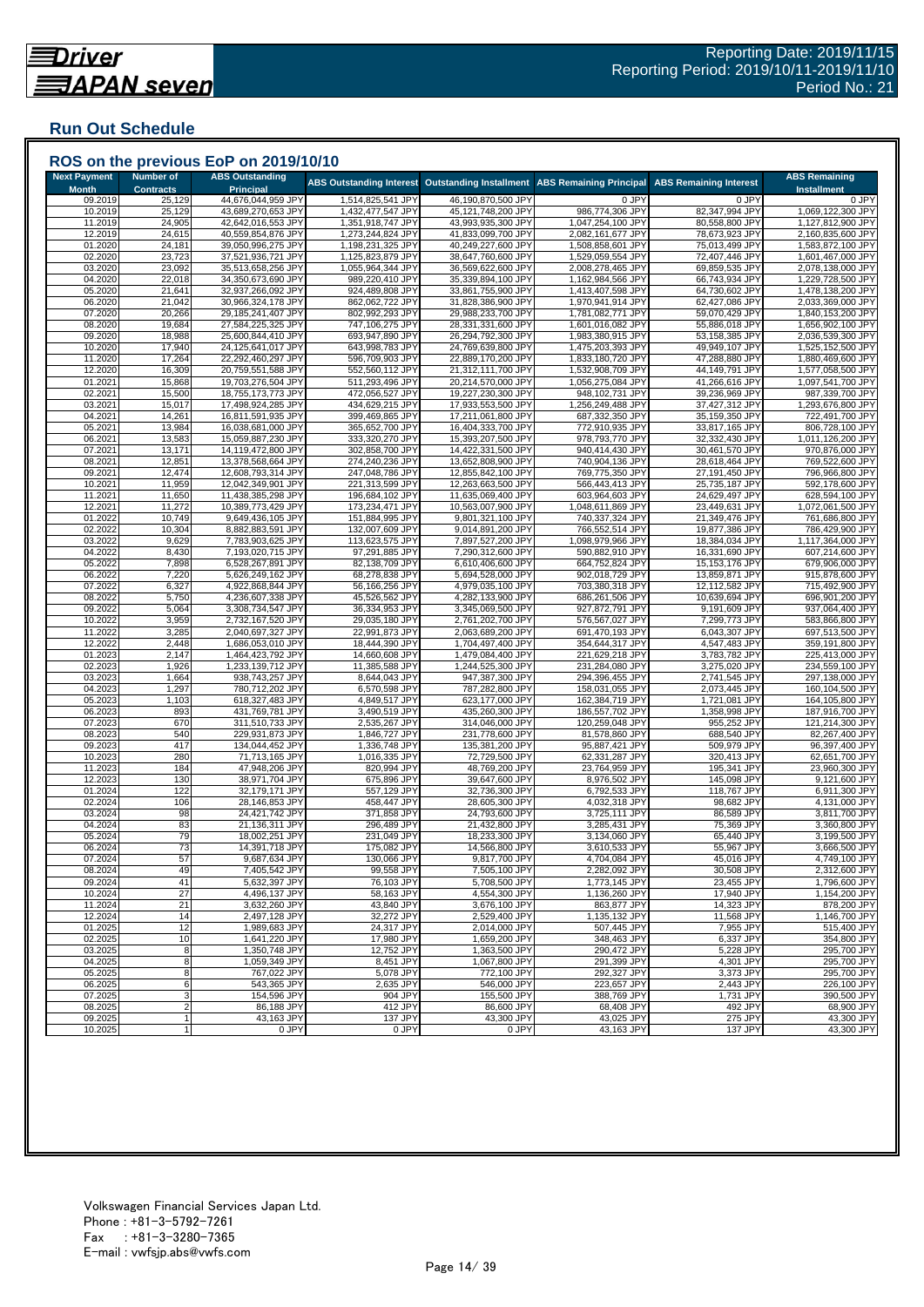## **Run Out Schedule**

| <b>Next Payment</b> | <b>Number of</b> | ROS on the relevant EoP on 2019/11/10<br><b>ABS Outstanding</b> | <b>ABS Outstanding Interest</b>        | <b>Outstanding Installment</b>           | <b>ABS Remaining Principal</b>         | <b>ABS Remaining Interest</b>    | <b>ABS Remaining</b>                   |
|---------------------|------------------|-----------------------------------------------------------------|----------------------------------------|------------------------------------------|----------------------------------------|----------------------------------|----------------------------------------|
| <b>Month</b>        | <b>Contracts</b> | <b>Principal</b>                                                |                                        |                                          |                                        |                                  | <b>Installment</b>                     |
| 10.2019             | 24,435           | 42,808,605,482 JPY                                              | 1,410,126,018 JPY                      | 44,218,731,500 JPY                       | 0 JPY                                  | 0 JPY                            | $0$ JPY                                |
| 11.2019<br>12.2019  | 24,435<br>24,159 | 41,798,884,606 JPY<br>39,781,196,742 JPY                        | 1,331,083,994 JPY<br>1,253,867,858 JPY | 43,129,968,600 JPY<br>41,035,064,600 JPY | 1,009,720,876 JPY<br>2,017,687,864 JPY | 79,042,024 JPY<br>77,216,136 JPY | 1,088,762,900 JPY<br>2,094,904,000 JPY |
| 01.2020             | 23,751           | 38,318,870,865 JPY                                              | 1,180,214,035 JPY                      | 39,499,084,900 JPY                       | 1,462,325,877 JPY                      | 73,653,823 JPY                   | 1,535,979,700 JPY                      |
| 02.2020             | 23,307           | 36,839,534,324 JPY                                              | 1,109,097,976 JPY                      | 37,948,632,300 JPY                       | 1,479,336,541 JPY                      | 71,116,059 JPY                   | 1,550,452,600 JPY                      |
| 03.2020             | 22,700           | 34,894,722,429 JPY                                              | 1,040,449,171 JPY                      | 35,935,171,600 JPY                       | 1,944,811,895 JPY                      | 68,648,805 JPY                   | 2,013,460,700 JPY                      |
| 04.2020<br>05.2020  | 21,663<br>21,294 | 33,759,078,490 JPY<br>32,373,319,431 JPY                        | 974,820,410 JPY<br>911,157,769 JPY     | 34,733,898,900 JPY<br>33,284,477,200 JPY | 1,135,643,939 JP\<br>1,385,759,059 JPY | 65,628,761 JPY<br>63,662,641 JPY | 1,201,272,700 JPY<br>1,449,421,700 JPY |
| 06.2020             | 20,707           | 30,455,593,652 JPY                                              | 849,756,348 JPY                        | 31,305,350,000 JPY                       | 1,917,725,779 JPY                      | 61,401,421 JPY                   | 1,979,127,200 JPY                      |
| 07.2020             | 19,953           | 28,708,280,759 JPY                                              | 791,628,841 JPY                        | 29,499,909,600 JPY                       | 1,747,312,893 JPY                      | 58,127,507 JPY                   | 1,805,440,400 JPY                      |
| 08.2020             | 19,382           | 27,163,730,667 JPY                                              | 736,625,833 JPY                        | 27,900,356,500 JPY                       | 1,544,550,092 JPY                      | 55,003,008 JPY                   | 1,599,553,100 JPY                      |
| 09.2020<br>10.2020  | 18,711<br>17,686 | 25,218,100,344 JPY<br>23,762,282,706 JPY                        | 684,264,956 JPY<br>635,048,994 JPY     | 25,902,365,300 JPY<br>24,397,331,700 JPY | 1,945,630,323 JPY<br>1,455,817,638 JPY | 52,360,877 JPY<br>49,215,962 JPY | 1,997,991,200 JPY<br>1,505,033,600 JPY |
| 11.2020             | 17,017           | 21,954,229,769 JPY                                              | 588,456,431 JPY                        | 22,542,686,200 JPY                       | 1,808,052,937 JP\                      | 46,592,563 JPY                   | 1,854,645,500 JPY                      |
| 12.2020             | 16,074           | 20,447,842,123 JPY                                              | 544,961,777 JPY                        | 20,992,803,900 JPY                       | 1,506,387,646 JPY                      | 43,494,654 JPY                   | 1,549,882,300 JPY                      |
| 01.2021             | 15,641           | 19,408,125,899 JPY                                              | 504,300,901 JPY                        | 19,912,426,800 JP\                       | 1,039,716,224 JPY                      | 40,660,876 JPY                   | 1,080,377,100 JPY                      |
| 02.2021             | 15,280           | 18,476,815,797 JPY                                              | 465,639,603 JPY                        | 18,942,455,400 JPY                       | 931,310,102 JPY                        | 38,661,298 JPY                   | 969,971,400 JPY                        |
| 03.2021<br>04.202   | 14,804<br>14,057 | 17,240,007,579 JPY<br>16,561,024,669 JPY                        | 428,757,021 JPY<br>394,107,831 JPY     | 17,668,764,600 JPY<br>16,955,132,500 JPY | 1,236,808,218 JPY<br>678,982,910 JPY   | 36,882,582 JPY<br>34,649,190 JPY | 1,273,690,800 JPY<br>713,632,100 JPY   |
| 05.2021             | 13,782           | 15,801,617,374 JPY                                              | 360,783,726 JPY                        | 16,162,401,100 JPY                       | 759,407,295 JPY                        | 33,324,105 JPY                   | 792,731,400 JPY                        |
| 06.2021             | 13,388           | 14,835,008,043 JPY                                              | 328,917,857 JPY                        | 15,163,925,900 JPY                       | 966,609,331 JPY                        | 31,865,869 JPY                   | 998,475,200 JPY                        |
| 07.2021             | 12,980           | 13,906,122,330 JPY                                              | 298,898,570 JPY                        | 14,205,020,900 JPY                       | 928,885,713 JPY                        | 30,019,287 JPY                   | 958,905,000 JPY                        |
| 08.2021             | 12,662           | 13,179,941,390 JPY                                              | 270,699,610 JPY                        | 13,450,641,000 JPY                       | 726,180,940 JPY                        | 28,198,960 JPY                   | 754,379,900 JPY                        |
| 09.2021<br>10.2021  | 12,291<br>11,789 | 12,424,215,050 JPY<br>11,865,607,753 JPY                        | 243,899,550 JPY<br>218,527,647 JPY     | 12,668,114,600 JPY<br>12,084,135,400 JPY | 755,726,340 JPY<br>558,607,297 JPY     | 26,800,060 JPY<br>25,371,903 JPY | 782,526,400 JPY<br>583,979,200 JPY     |
| 11.2021             | 11,486           | 11,268,751,466 JPY                                              | 194,246,034 JPY                        | 11,462,997,500 JPY                       | 596,856,287 JPY                        | 24,281,613 JPY                   | 621,137,900 JPY                        |
| 12.2021             | 11,112           | 10,240,689,251 JPY                                              | 171,129,849 JPY                        | 10,411,819,100 JPY                       | 1,028,062,215 JP\                      | 23,116,185 JPY                   | 1,051,178,400 JPY                      |
| 01.2022             | 10,602           | 9,512,329,262 JPY                                               | 150,078,838 JPY                        | 9,662,408,100 JPY                        | 728,359,989 JPY                        | 21,051,011 JPY                   | 749,411,000 JPY                        |
| 02.2022             | 10,163           | 8,757,679,288 JPY                                               | 130,477,512 JPY                        | 8,888,156,800 JPY                        | 754,649,974 JPY                        | 19,601,326 JPY                   | 774,251,300 JPY                        |
| 03.2022<br>04.202   | 9,499<br>8,322   | 7,679,849,158 JPY<br>7,097,372,581 JPY                          | 112,346,842 JPY<br>96,232,619 JPY      | 7,792,196,000 JPY<br>7,193,605,200 JPY   | 1,077,830,130 JPY<br>582,476,577 JPY   | 18,130,670 JPY<br>16,114,223 JPY | 1,095,960,800 JPY<br>598,590,800 JPY   |
| 05.2022             | 7,797            | 6,439,203,730 JPY                                               | 81,280,270 JPY                         | 6,520,484,000 JPY                        | 658,168,851 JPY                        | 14,952,349 JPY                   | 673,121,200 JPY                        |
| 06.2022             | 7,125            | 5,561,073,125 JPY                                               | 67,607,775 JPY                         | 5,628,680,900 JPY                        | 878,130,605 JPY                        | 13,672,495 JPY                   | 891,803,100 JPY                        |
| 07.2022             | 6,254            | 4,865,600,515 JPY                                               | 55,635,785 JPY                         | 4,921,236,300 JPY                        | 695,472,610 JPY                        | 11,971,990 JPY                   | 707,444,600 JPY                        |
| 08.2022             | 5,681            | 4,188,784,437 JPY                                               | 45,119,063 JPY                         | 4,233,903,500 JPY                        | 676,816,078 JPY                        | 10,516,722 JPY                   | 687,332,800 JPY                        |
| 09.202<br>10.2022   | 5,004<br>3,915   | 3,275,562,180 JPY<br>2,705,095,838 JPY                          | 36,029,320 JPY<br>28,802,162 JPY       | 3,311,591,500 JPY<br>2,733,898,000 JPY   | 913,222,257 JPY<br>570,466,342 JPY     | 9,089,743 JPY<br>7,227,158 JPY   | 922,312,000 JPY<br>577,693,500 JPY     |
| 11.2022             | 3,248            | 2,025,396,609 JPY                                               | 22,819,191 JPY                         | 2,048,215,800 JPY                        | 679,699,229 JPY                        | 5,982,971 JPY                    | 685,682,200 JPY                        |
| 12.2022             | 2,423            | 1,673,340,637 JPY                                               | 18,309,263 JPY                         | 1,691,649,900 JPY                        | 352,055,972 JPY                        | 4,509,928 JPY                    | 356,565,900 JPY                        |
| 01.2023             | 2,125            | 1,454,054,093 JPY                                               | 14,557,107 JPY                         | 1,468,611,200 JPY                        | 219,286,544 JPY                        | 3,752,156 JPY                    | 223,038,700 JPY                        |
| 02.2023             | 1,909            | 1,224,724,889 JPY                                               | 11,307,911 JPY                         | 1,236,032,800 JPY                        | 229,329,204 JPY                        | 3,249,196 JPY                    | 232,578,400 JPY                        |
| 03.2023<br>04.2023  | 1,650<br>1,283   | 930,806,967 JPY<br>773,255,621 JPY                              | 8,587,533 JPY<br>6,534,079 JPY         | 939,394,500 JPY<br>779,789,700 JPY       | 293,917,922 JPY<br>157,551,346 JPY     | 2,720,378 JPY<br>2,053,454 JPY   | 296,638,300 JPY<br>159,604,800 JPY     |
| 05.2023             | 1,089            | 613,934,491 JPY                                                 | 4,831,809 JPY                          | 618,766,300 JPY                          | 159,321,130 JPY                        | 1,702,270 JPY                    | 161,023,400 JPY                        |
| 06.2023             | 882              | 429,595,776 JPY                                                 | 3,482,424 JPY                          | 433,078,200 JPY                          | 184,338,715 JPY                        | 1,349,385 JPY                    | 185,688,100 JPY                        |
| 07.2023             | 663              | 310,221,757 JPY                                                 | 2,531,043 JPY                          | 312,752,800 JPY                          | 119,374,019 JPY                        | 951,381 JPY                      | 120,325,400 JPY                        |
| 08.2023             | 536              | 228,752,989 JPY                                                 | 1,844,711 JPY                          | 230,597,700 JPY                          | 81,468,768 JPY                         | 686,332 JPY                      | 82,155,100 JPY                         |
| 09.2023<br>10.2023  | 414<br>279       | 134,030,191 JPY<br>71,713,165 JPY                               | 1,336,709 JPY<br>1,016,335 JPY         | 135,366,900 JPY<br>72,729,500 JPY        | 94,722,798 JPY<br>62,317,026 JPY       | 508,002 JPY<br>320,374 JPY       | 95,230,800 JPY<br>62,637,400 JPY       |
| 11.2023             | 184              | 47,948,206 JPY                                                  | 820,994 JPY                            | 48,769,200 JPY                           | 23,764,959 JPY                         | 195,341 JPY                      | 23,960,300 JPY                         |
| 12.2023             | 130              | 38,971,704 JPY                                                  | 675,896 JPY                            | 39,647,600 JPY                           | 8,976,502 JPY                          | 145,098 JPY                      | 9,121,600 JPY                          |
| 01.2024             | 122              | 32,179,171 JPY                                                  | 557,129 JPY                            | 32,736,300 JPY                           | 6,792,533 JPY                          | 118,767 JPY                      | 6,911,300 JPY                          |
| 02.2024             | 106              | 28,146,853 JPY                                                  | 458,447 JPY                            | 28,605,300 JPY<br>24,793,600 JPY         | 4,032,318 JPY                          | 98,682 JPY                       | 4,131,000 JPY                          |
| 03.2024<br>04.2024  | 98<br>83         | 24,421,742 JPY<br>21,136,311 JPY                                | 371,858 JPY<br>296,489 JPY             | 21,432,800 JPY                           | 3,725,111 JPY<br>3,285,431 JPY         | 86,589 JPY<br>75,369 JPY         | 3,811,700 JPY<br>3,360,800 JPY         |
| 05.2024             | 79               | 18,002,251 JPY                                                  | 231,049 JPY                            | 18,233,300 JPY                           | 3,134,060 JPY                          | 65,440 JPY                       | 3,199,500 JPY                          |
| 06.2024             | 73               | 14,391,718 JPY                                                  | 175,082 JPY                            | 14,566,800 JPY                           | 3,610,533 JPY                          | 55,967 JPY                       | 3,666,500 JPY                          |
| 07.2024             | 57               | 9,687,634 JPY                                                   | 130,066 JPY                            | 9,817,700 JPY                            | 4,704,084 JPY                          | 45,016 JPY                       | 4,749,100 JPY                          |
| 08.2024             | 49               | 7,405,542 JPY                                                   | 99,558 JPY                             | 7,505,100 JPY                            | 2,282,092 JPY                          | 30,508 JPY                       | 2,312,600 JPY                          |
| 09.2024<br>10.2024  | 41<br>27         | 5,632,397 JPY<br>4,496,137 JPY                                  | 76,103 JPY<br>58,163 JPY               | 5,708,500 JPY<br>4,554,300 JPY           | 1,773,145 JPY<br>1,136,260 JPY         | 23,455 JPY<br>17,940 JPY         | 1,796,600 JPY<br>1,154,200 JPY         |
| 11.2024             | 21               | 3,632,260 JPY                                                   | 43,840 JPY                             | 3,676,100 JPY                            | 863,877 JPY                            | 14,323 JPY                       | 878,200 JPY                            |
| 12.2024             | 14               | 2,497,128 JPY                                                   | 32,272 JPY                             | 2,529,400 JPY                            | 1,135,132 JPY                          | 11,568 JPY                       | 1,146,700 JPY                          |
| 01.2025             | 12               | 1,989,683 JPY                                                   | 24,317 JPY                             | 2,014,000 JPY                            | 507.445 JPY                            | 7,955 JPY                        | 515,400 JPY                            |
| 02.2025             | 10               | 1,641,220 JPY                                                   | 17,980 JPY                             | 1.659.200 JPY                            | 348,463 JPY                            | 6,337 JPY                        | 354,800 JPY                            |
| 03.2025<br>04.2025  | 8<br>8           | 1,350,748 JPY<br>1,059,349 JPY                                  | 12,752 JPY<br>8,451 JPY                | 1,363,500 JPY<br>1,067,800 JPY           | 290,472 JPY<br>291,399 JPY             | 5,228 JPY<br>4,301 JPY           | 295,700 JPY<br>295,700 JPY             |
| 05.2025             | 8                | 767,022 JPY                                                     | 5,078 JPY                              | 772,100 JPY                              | 292,327 JPY                            | 3,373 JPY                        | 295,700 JPY                            |
| 06.2025             | 6                | 543,365 JPY                                                     | 2,635 JPY                              | 546,000 JPY                              | 223,657 JPY                            | 2,443 JPY                        | 226,100 JPY                            |
| 07.2025             |                  | 154,596 JPY                                                     | 904 JPY                                | 155,500 JPY                              | 388,769 JPY                            | 1,731 JPY                        | 390,500 JPY                            |
| 08.2025             |                  | 86,188 JPY                                                      | 412 JPY                                | 86,600 JPY                               | 68,408 JPY                             | 492 JPY                          | 68,900 JPY                             |
| 09.2025<br>10.2025  |                  | 43,163 JPY<br>0 JPY                                             | 137 JPY<br>0 JPY                       | 43,300 JPY<br>0 JPY                      | 43,025 JPY<br>43,163 JPY               | 275 JPY<br>137 JPY               | 43,300 JPY<br>43,300 JPY               |
|                     |                  |                                                                 |                                        |                                          |                                        |                                  |                                        |

###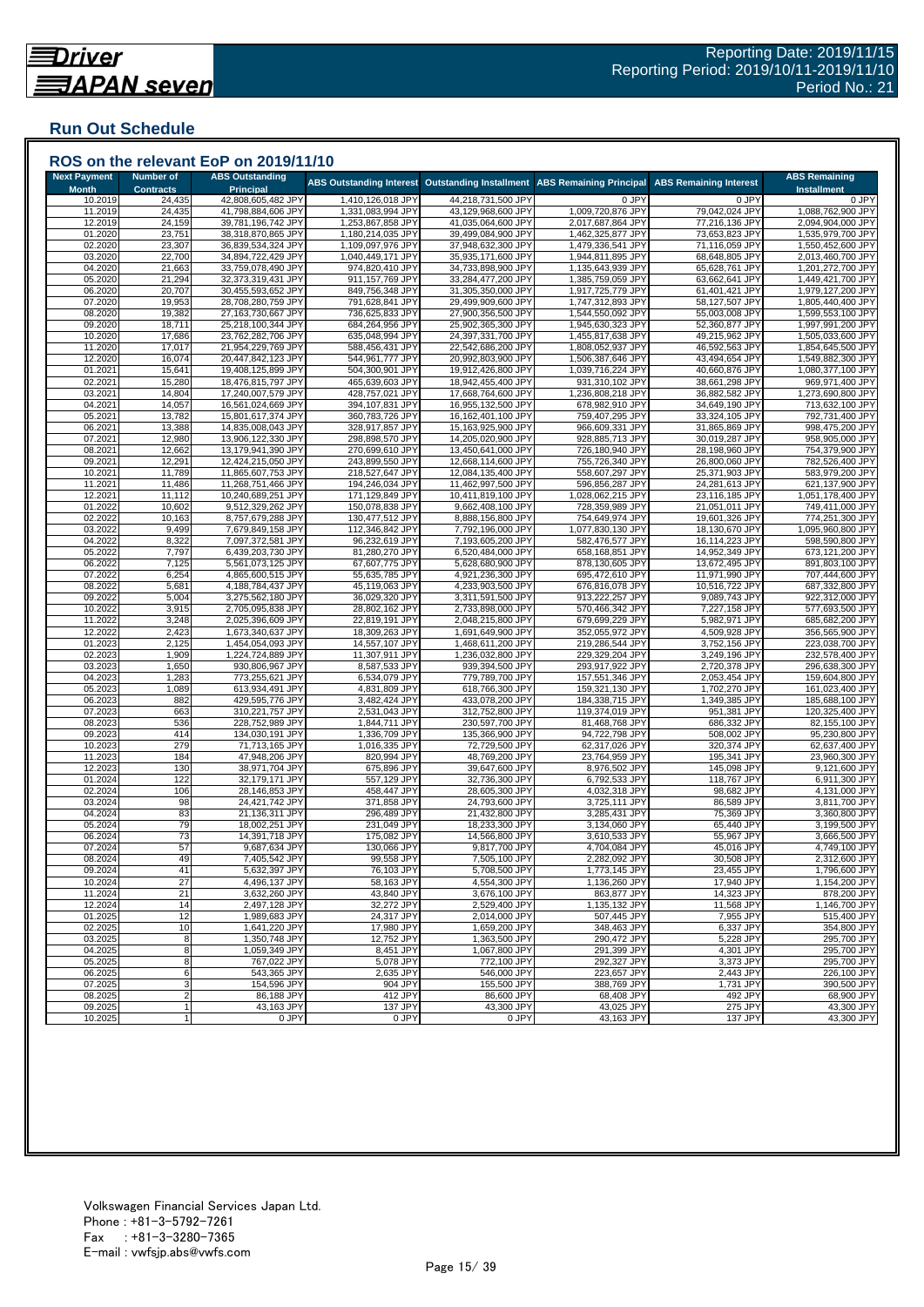

## **Expected Amortisation**

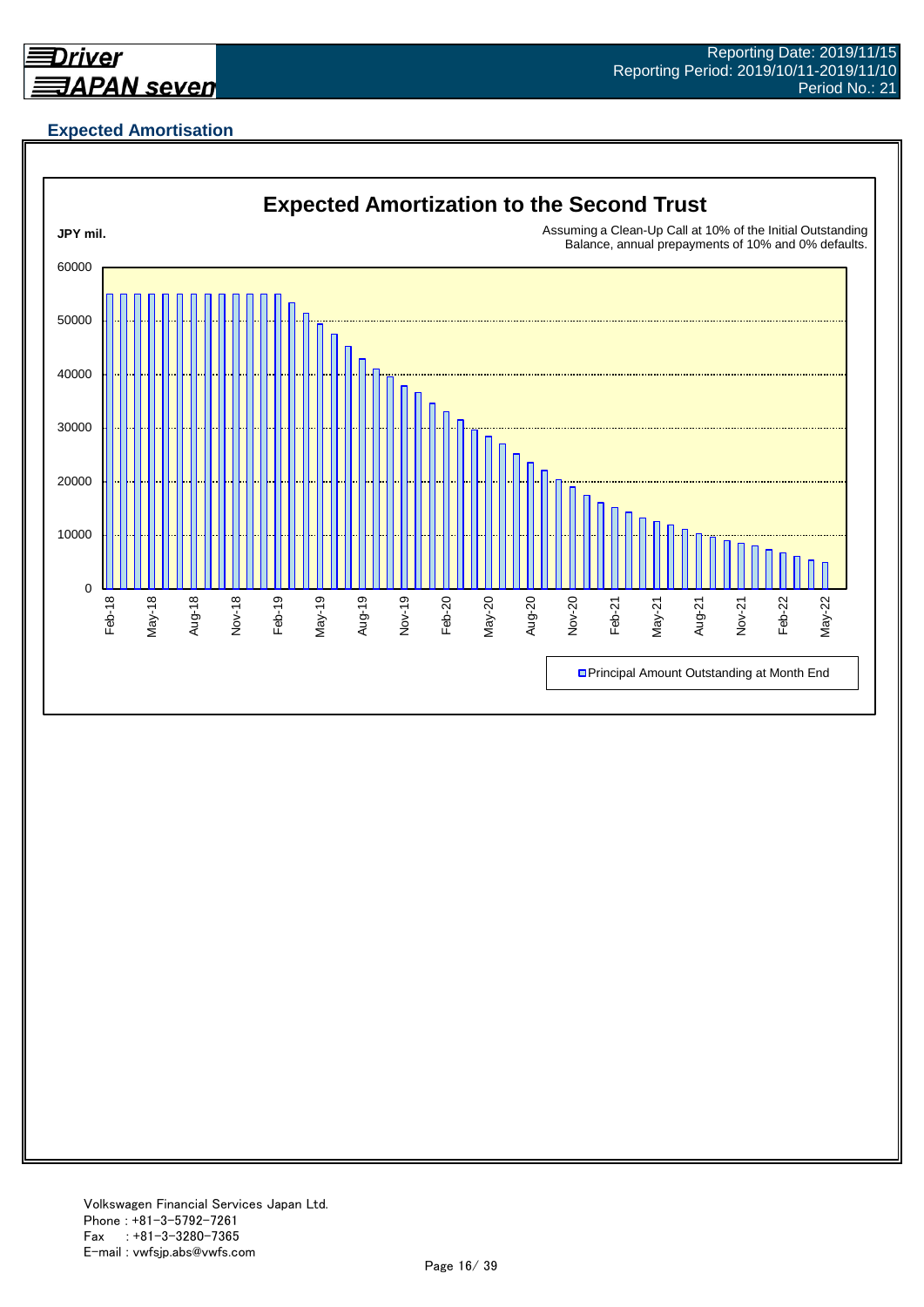## **Distribution by Sub-Servicer**

| <b>Sub-Servicer</b> | <b>Loans</b> | Number of Percentage<br>of Loans | Outstanding Principal<br><b>Balance</b> | Percentage<br>of Balance |
|---------------------|--------------|----------------------------------|-----------------------------------------|--------------------------|
| Cedyna              | 13,732       | 56.20 %                          | 24,617,686,807 JPY                      | 57.51 %                  |
| Jaccs               | 10.703       | 43.80 %                          | 18.190.918.675 JPY                      | 42.49 %                  |
| <b>Total</b>        | 24,435       | 100.00 %                         | 42,808,605,482 JPY                      | 100.00 %                 |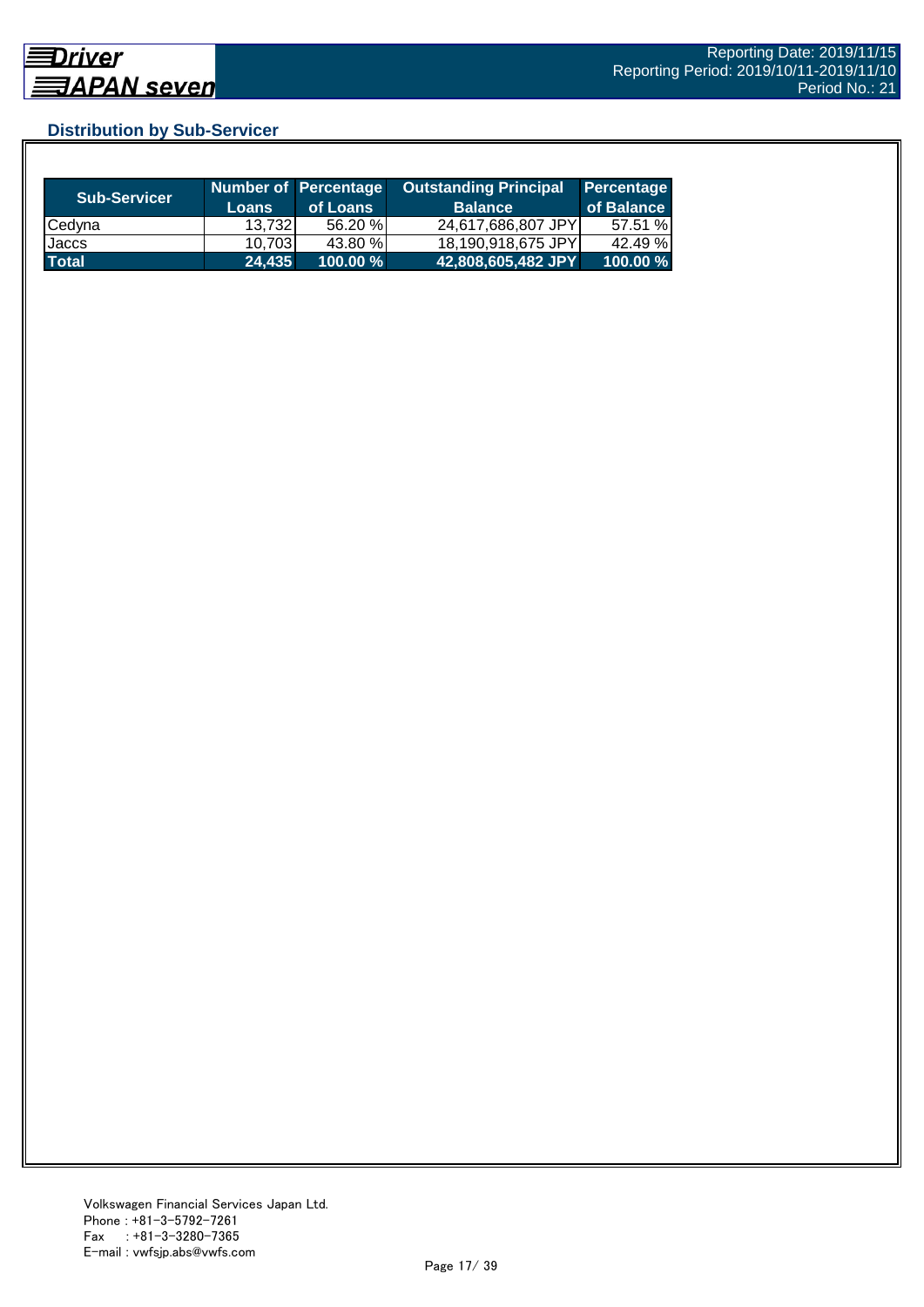## **Distribution by Brand**

| <b>Make</b>  |        |          | <b>Number of Percentage Outstanding Discounted Percentage</b> |            |
|--------------|--------|----------|---------------------------------------------------------------|------------|
|              | Loans  | of Loans | <b>Principal Balance</b>                                      | of Balance |
| <b>VW</b>    | 15,654 | 64.06 %  | 23,915,933,895 JPY                                            | 55.87 %    |
| Audi         | 8.757  | 35.84 %  | 18,805,392,760 JPY                                            | 43.93 %    |
| Bentley      | 10     | 0.04%    | 47,601,805 JPY                                                | 0.11%      |
| Lamborghini  |        | 0.02%    | 29,836,030 JPY                                                | 0.07%      |
| Other        |        | 0.03%    | 9,840,992 JPY                                                 | 0.02%      |
| <b>Total</b> | 24,435 | 100.00 % | 42,808,605,482 JPY                                            | 100.00 %   |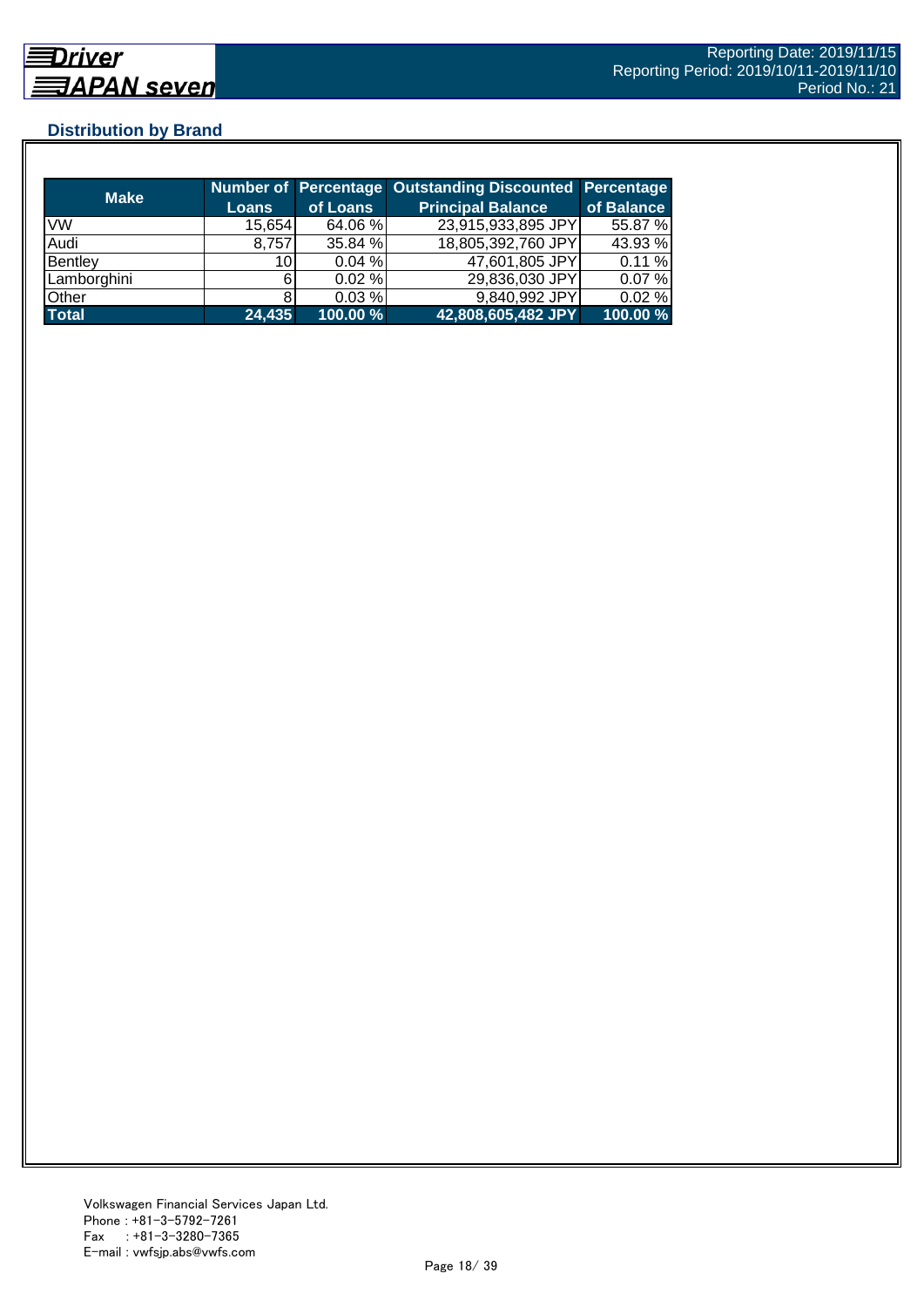## **Distribution by New and Used**

| <b>Distribution by New and Used</b> |              |           |                                                        |            |  |  |
|-------------------------------------|--------------|-----------|--------------------------------------------------------|------------|--|--|
|                                     |              |           | Number of Percentage Outstanding Discounted Percentage |            |  |  |
| New or Used                         | <b>Loans</b> | of Loans  | <b>Principal Balance</b>                               | of Balance |  |  |
| <b>New</b>                          | 16,327       | 66.82 %   | 33,725,099,334 JPY                                     | 78.78 %    |  |  |
| Used                                | 6,818        | 27.90 %   | 8,411,614,006 JPY                                      | 19.65 %    |  |  |
| Used (Prolonged)                    | 1.290        | $5.28 \%$ | 671,892,142 JPY                                        | 1.57%      |  |  |
| <b>Total</b>                        | 24,435       | 100.00 %  | 42,808,605,482 JPY                                     | 100.00 %   |  |  |

#### **Distribution by Brand New and Used**

| <b>New or Used</b>         |              |          | Number of Percentage Outstanding Discounted Percentage |            |
|----------------------------|--------------|----------|--------------------------------------------------------|------------|
|                            | <b>Loans</b> | of Loans | <b>Principal Balance</b>                               | of Balance |
| <b>VW New</b>              | 11,148       | 45.62 %  | 19,920,380,280 JPY                                     | 46.53 %    |
| <b>VW Used</b>             | 3,719        | 15.22 %  | 3,723,377,926 JPY                                      | 8.70 %     |
| <b>VW Used (Prolonged)</b> | 787          | 3.22%    | 272,175,689 JPY                                        | 0.64%      |
| <b>Audi New</b>            | 5.171        | 21.16 %  | 13,767,947,869 JPY                                     | 32.16 %    |
| <b>Audi Used</b>           | 3,084        | 12.62 %  | 4,639,825,106 JPY                                      | 10.84 %    |
| Audi Used (Prolonged)      | 502I         | 2.05 %   | 397,619,785 JPY                                        | 0.93 %     |
| <b>Other</b>               | 24           | 0.10%    | 87,278,827 JPY                                         | 0.20%      |
| <b>Total</b>               | 24,435       | 100.00 % | 42,808,605,482 JPY                                     | 100.00 %   |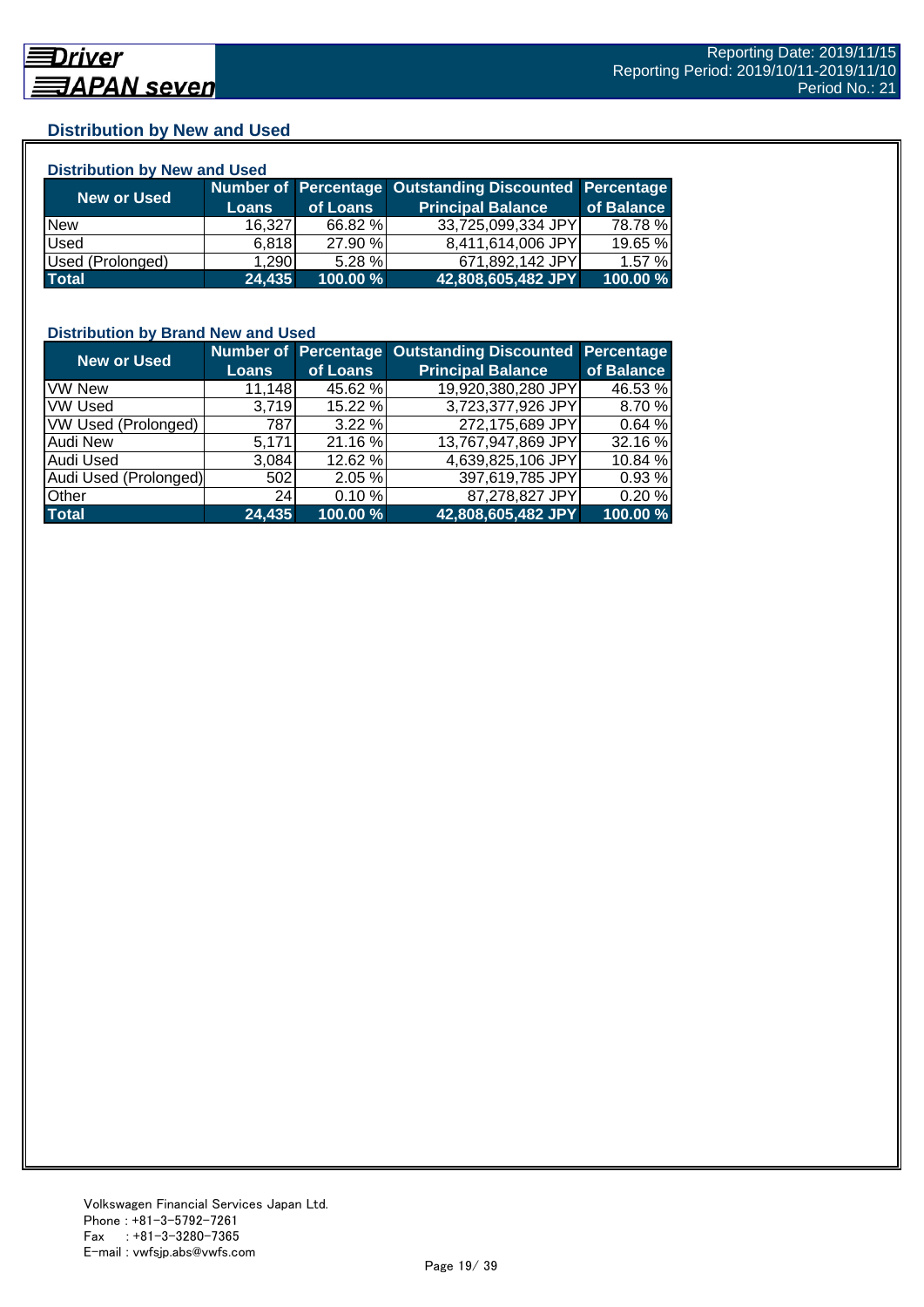#### **Distribution by Product Type**

| <b>Loan Type List</b> |                                                           |
|-----------------------|-----------------------------------------------------------|
| <b>Loan Type</b>      | <b>Description</b>                                        |
| 100                   | Volkswagen Owner's Plan                                   |
| 100                   | Audi Owner's Plan                                         |
| 100                   | Lamborghini Auto Loan                                     |
| 100                   | Bentley Auto Loan                                         |
| 101                   | Twin Loan                                                 |
| 105                   | <b>Refinanced Volkswagen Solutions</b>                    |
| 106                   | Refinanced Volkswagen Das Welt Auto with refinance option |
| 106                   | Refinanced Audi S-Loan/ S-Loan Plus                       |
| 106                   | Refinanced Lamborghini Hyper Premium Plan                 |
| 106                   | Refinanced Bentley My Flying B                            |
| 140                   | <b>Volkswagen Solutions</b>                               |
| 140                   | Audi Future Drive*                                        |
| 150                   | Volkswagen Das Welt Auto with refinance option            |
| 150                   | Audi S-Loan                                               |
| 150                   | Lamborghini Hyper Premium Plan                            |
| 150                   | Bentley My Flying B                                       |
| 151                   | Audi S-Loan Plus                                          |

(\*)Audi Future Drive is scheduled to be introduced from March 2018.

#### **Product Type**

| <b>Loan Type</b> |              |          | <b>Number of Percentage Outstanding Discounted</b> | <b>Percentage</b> |
|------------------|--------------|----------|----------------------------------------------------|-------------------|
|                  | <b>Loans</b> | of Loans | <b>Principal Balance</b>                           | of Balance        |
| 100              | 2.641        | 10.81 %  | 2,706,445,280 JPY                                  | 6.32 %            |
| 101              |              | 0.00%    | 0 JPY                                              | 0.00%             |
| 105              | 764          | 3.13%    | 270,026,468 JPY                                    | 0.63%             |
| 106              | 526          | 2.15%    | 401,865,674 JPY                                    | 0.94 %            |
| 140-VFJ          | 1,421        | 5.82 %   | 2,560,984,785 JPY                                  | 5.98 %            |
| 140-Dealer       | 9,210        | 37.69 %  | 16,989,253,191 JPY                                 | 39.69 %           |
| 150              | 9,526        | 38.99 %  | 19,016,898,568 JPY                                 | 44.42 %           |
| 151              | 347          | 1.42%    | 863,131,516 JPY                                    | 2.02 %            |
| <b>Total</b>     | 24,435       | 100.00 % | 42,808,605,482 JPY                                 | 100.00 %          |

#### **Credit Type**

| <b>Credit Type</b>         |        |             | Number of Percentage Outstanding Discounted Percentage |            |
|----------------------------|--------|-------------|--------------------------------------------------------|------------|
|                            | Loans  | of Loans    | <b>Principal Balance</b>                               | of Balance |
| <b>Balloon Type Loan</b>   | 20,504 | 83.91 %     | 39,430,268,060 JPY                                     | 92.11 %    |
| Equal Instalment Type Loan | 3.931  | 16.09%      | 3.378.337.422 JPYI                                     | 7.89%      |
| <b>Total</b>               | 24,435 | $100.00 \%$ | 42,808,605,482 JPY                                     | 100.00 %   |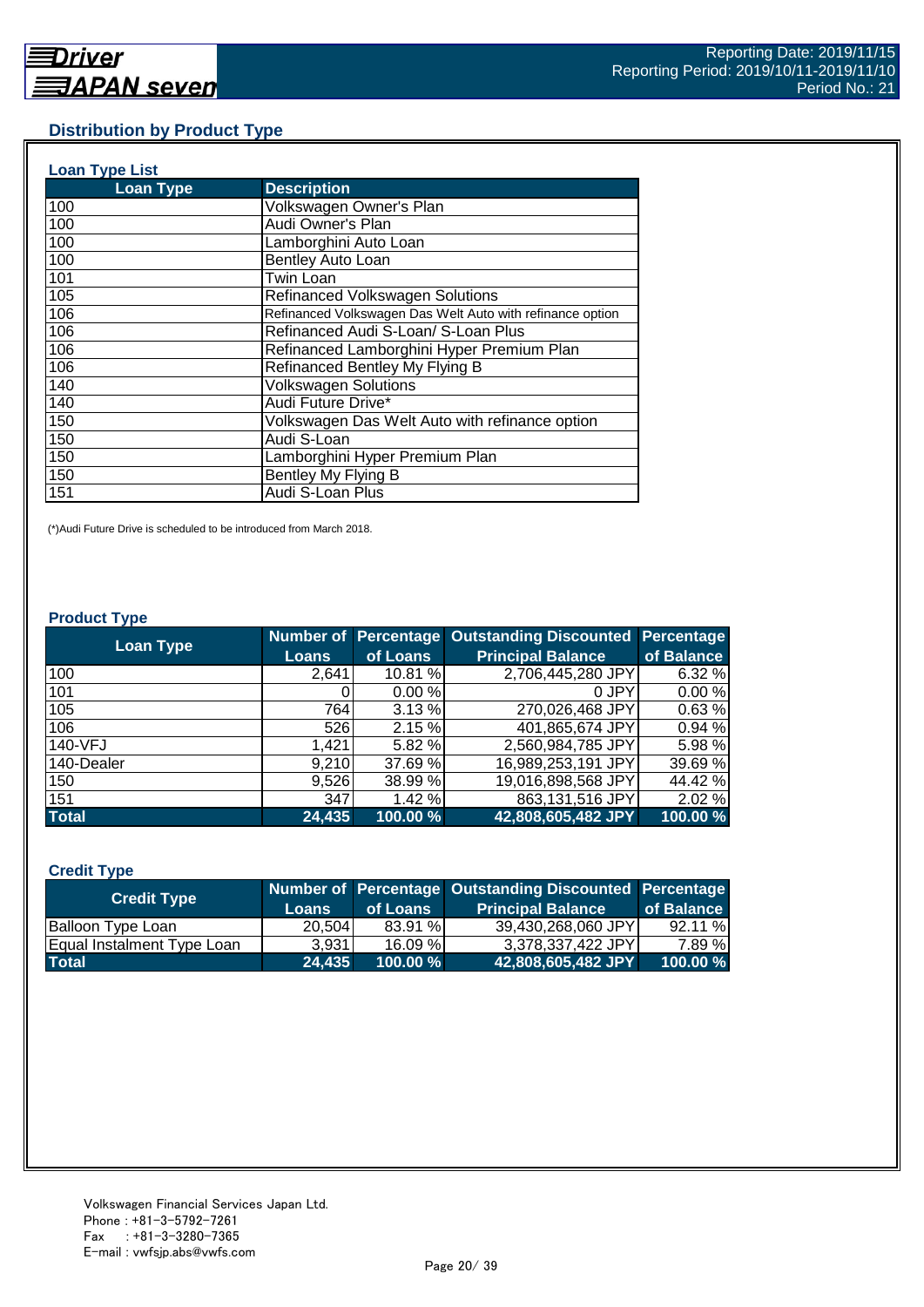## **Distribution by RV**

| <b>Loan Type</b>              | <b>Number of</b><br><b>Loans</b> | <b>Percentage</b><br>of Balance | <b>Outstanding Discounted</b><br><b>Principal Balance</b> |
|-------------------------------|----------------------------------|---------------------------------|-----------------------------------------------------------|
| 100/101/105/106               | 3,931                            | 7.89%                           | 3,378,337,422 JPY                                         |
| 140-VFJ<br>(excl. balloon)    |                                  | 2.84 %                          | 1,214,801,546 JPY                                         |
| 140-VFJ<br>(balloon)          |                                  | 3.14%                           | 1,346,183,239 JPY                                         |
| 140-VFJ                       | 1,421                            | 5.98 %                          | 2,560,984,785 JPY                                         |
| 140-Dealer<br>(excl. balloon) |                                  | 19.15 %                         | 8,198,234,023 JPY                                         |
| 140-Dealer<br>(balloon)       |                                  | 20.54 %                         | 8,791,019,168 JPY                                         |
| 140-Dealer                    | 9,210                            | 39.69 %                         | 16,989,253,191 JPY                                        |
| 150<br>(excl. balloon)        |                                  | 19.00 %                         | 8,134,256,284 JPY                                         |
| 150<br>(balloon)              |                                  | 25.42 %                         | 10,882,642,284 JPY                                        |
| 150                           | 9,526                            | 44.42 %                         | 19,016,898,568 JPY                                        |
| 151<br>(excl. balloon)        |                                  | 0.42%                           | 178,532,131 JPY                                           |
| 151<br>(balloon)              |                                  | 1.60 %                          | 684,599,385 JPY                                           |
| 151                           | 347                              | 2.02 %                          | 863,131,516 JPY                                           |
| <b>Total</b>                  | 24,435                           | 100.00 %                        | 42,808,605,482 JPY                                        |

| <b>Type of Payment Portion</b>     | of Balance | <b>Percentage Outstanding Discounted</b><br><b>Principal Balance</b> |
|------------------------------------|------------|----------------------------------------------------------------------|
| <b>Monthly Installment Portion</b> | 49.30 %    | 21,104,161,406 JPY                                                   |
| <b>Balloon Portion</b>             | 50.70%     | 21,704,444,076 JPY                                                   |
| <b>Total</b>                       | 100.00 %   | 42,808,605,482 JPY                                                   |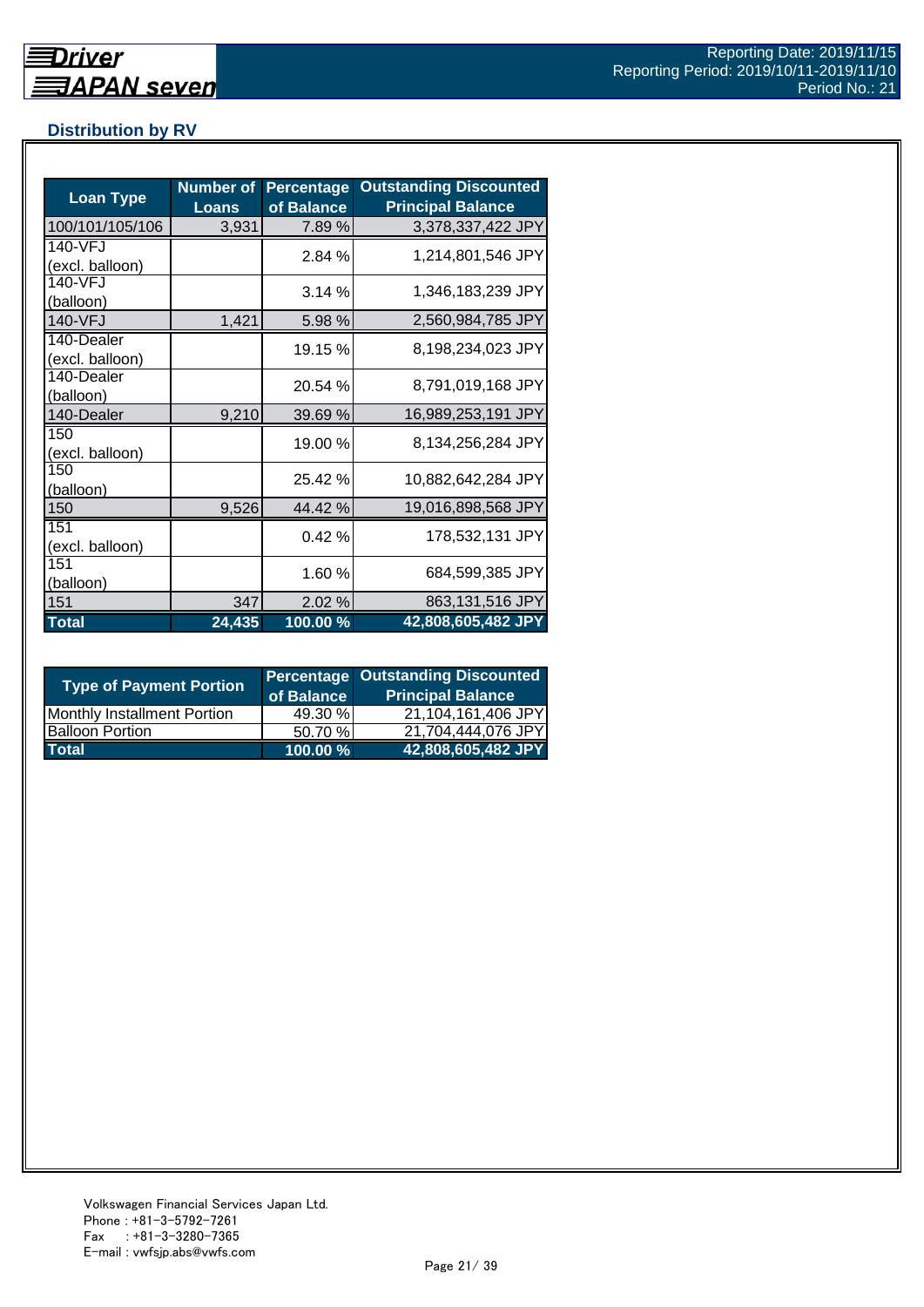## **Distribution by Brand New and Used**

| Audi         |              |          |                                                        |            |
|--------------|--------------|----------|--------------------------------------------------------|------------|
| New or Used  |              |          | Number of Percentage Outstanding Discounted Percentage |            |
|              | <b>Loans</b> | of Loans | <b>Principal Balance</b>                               | of Balance |
| <b>New</b>   | 5.171        | 59.05 %  | 13,767,947,869 JPY                                     | 73.21 %    |
| Used         | 3.586        | 40.95 %  | 5,037,444,891 JPY                                      | 26.79 %    |
| <b>Total</b> | 8,757        | 100.00 % | 18,805,392,760 JPY                                     | 100.00 %   |

#### **Bentley**

| New or Used  | <b>Loans</b>    | of Loans   | Number of Percentage Outstanding Discounted Percentage<br><b>Principal Balance</b> | of Balance |
|--------------|-----------------|------------|------------------------------------------------------------------------------------|------------|
| <b>New</b>   |                 | $50.00\%$  | 19,452,627 JPY                                                                     | 40.87 %    |
| Used         | 51              | $50.00 \%$ | 28,149,178 JPY                                                                     | 59.13 %    |
| <b>Total</b> | 10 <sup>1</sup> | 100.00 %   | 47,601,805 JPY                                                                     | 100.00 %   |

#### **Lamborghini**

| <b>New or Used</b> | <b>Loans</b> | of Loans   | Number of Percentage Outstanding Discounted Percentage<br><b>Principal Balance</b> | of Balance |
|--------------------|--------------|------------|------------------------------------------------------------------------------------|------------|
| <b>New</b>         |              | 50.00 %    | 17,318,558 JPY                                                                     | 58.05 %    |
| <b>Used</b>        |              | $50.00 \%$ | 12,517,472 JPY                                                                     | 41.95 %    |
| <b>Total</b>       | 6.           | 100.00 %   | 29,836,030 JPY                                                                     | 100.00 %   |

#### **VW**

| New or Used  |              |             | Number of Percentage Outstanding Discounted Percentage |            |
|--------------|--------------|-------------|--------------------------------------------------------|------------|
|              | <b>Loans</b> | of Loans    | <b>Principal Balance</b>                               | of Balance |
| <b>New</b>   | 11.148       | 71.22 %     | 19.920.380.280 JPYI                                    | 83.29 %    |
| <b>Used</b>  | 4.506        | 28.78 %     | 3,995,553,615 JPY                                      | 16.71 %    |
| <b>Total</b> | 15.654       | $100.00 \%$ | 23,915,933,895 JPY                                     | 100.00 %   |

#### **OTHER**

| New or Used  | <b>Loans</b> | of Loans  | Number of Percentage Outstanding Discounted Percentage<br><b>Principal Balance</b> | of Balance |
|--------------|--------------|-----------|------------------------------------------------------------------------------------|------------|
| <b>New</b>   |              | $0.00 \%$ | 0 JPY                                                                              | $0.00 \%$  |
| <b>Used</b>  |              | 100.00 %  | 9,840,992 JPY                                                                      | 100.00 %   |
| <b>Total</b> | 8            | 100.00 %  | 9,840,992 JPY                                                                      | 100.00 %   |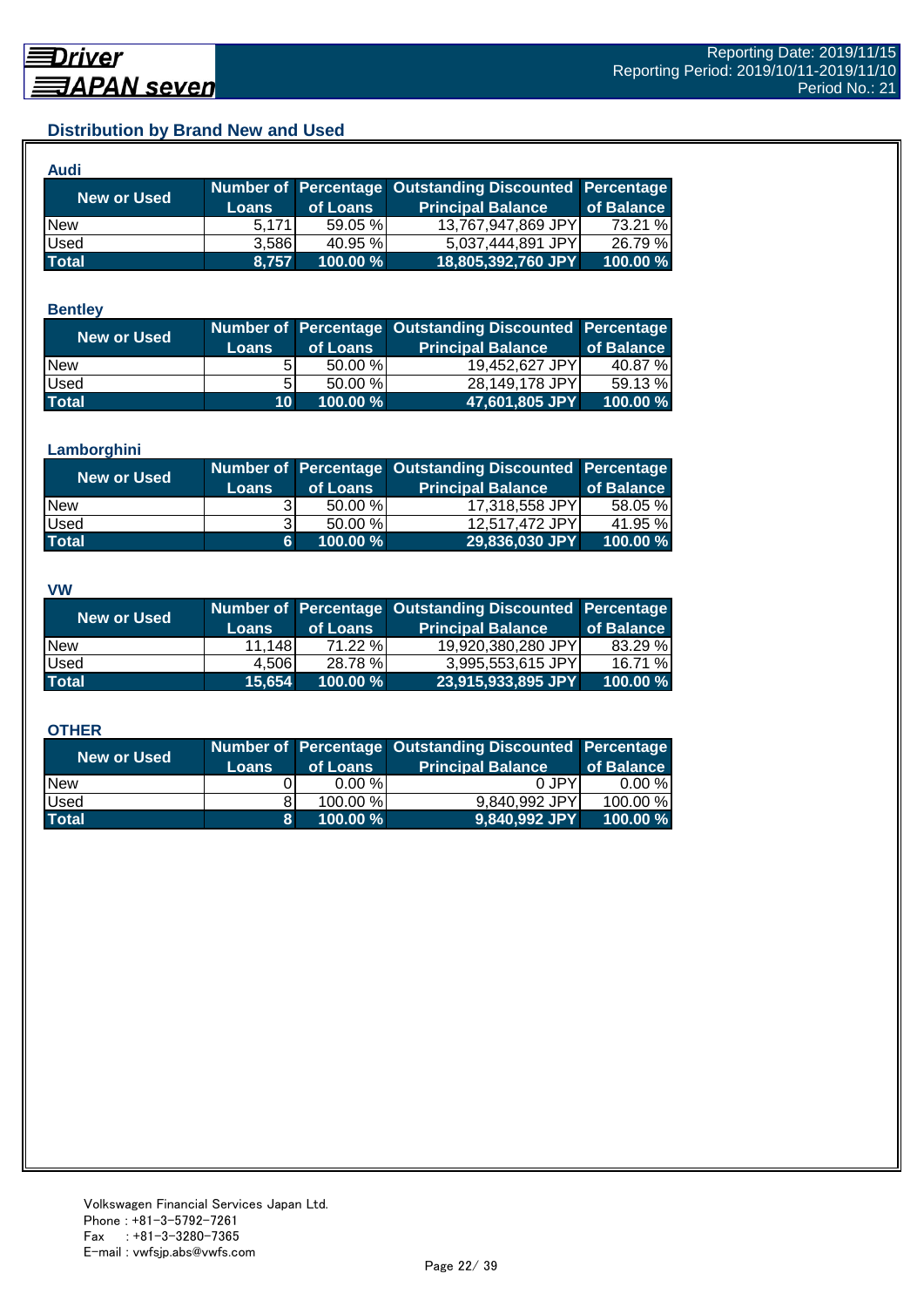## **Distribution by Customer Type**

| <b>Customer Type</b> |              |          |                                                        |            |
|----------------------|--------------|----------|--------------------------------------------------------|------------|
|                      |              |          | Number of Percentage Outstanding Discounted Percentage |            |
| <b>Customer Type</b> | <b>Loans</b> | of Loans | <b>Principal Balance</b>                               | of Balance |
| <b>IRetail</b>       | 22.027       | 90.15%   | 36,934,125,329 JPY                                     | 86.28 %    |
| Corporate            | 2,408        | 9.85%    | 5,874,480,153 JPY                                      | 13.72 %    |
| <b>Total</b>         | 24,435       | 100.00 % | 42,808,605,482 JPY                                     | 100.00 %   |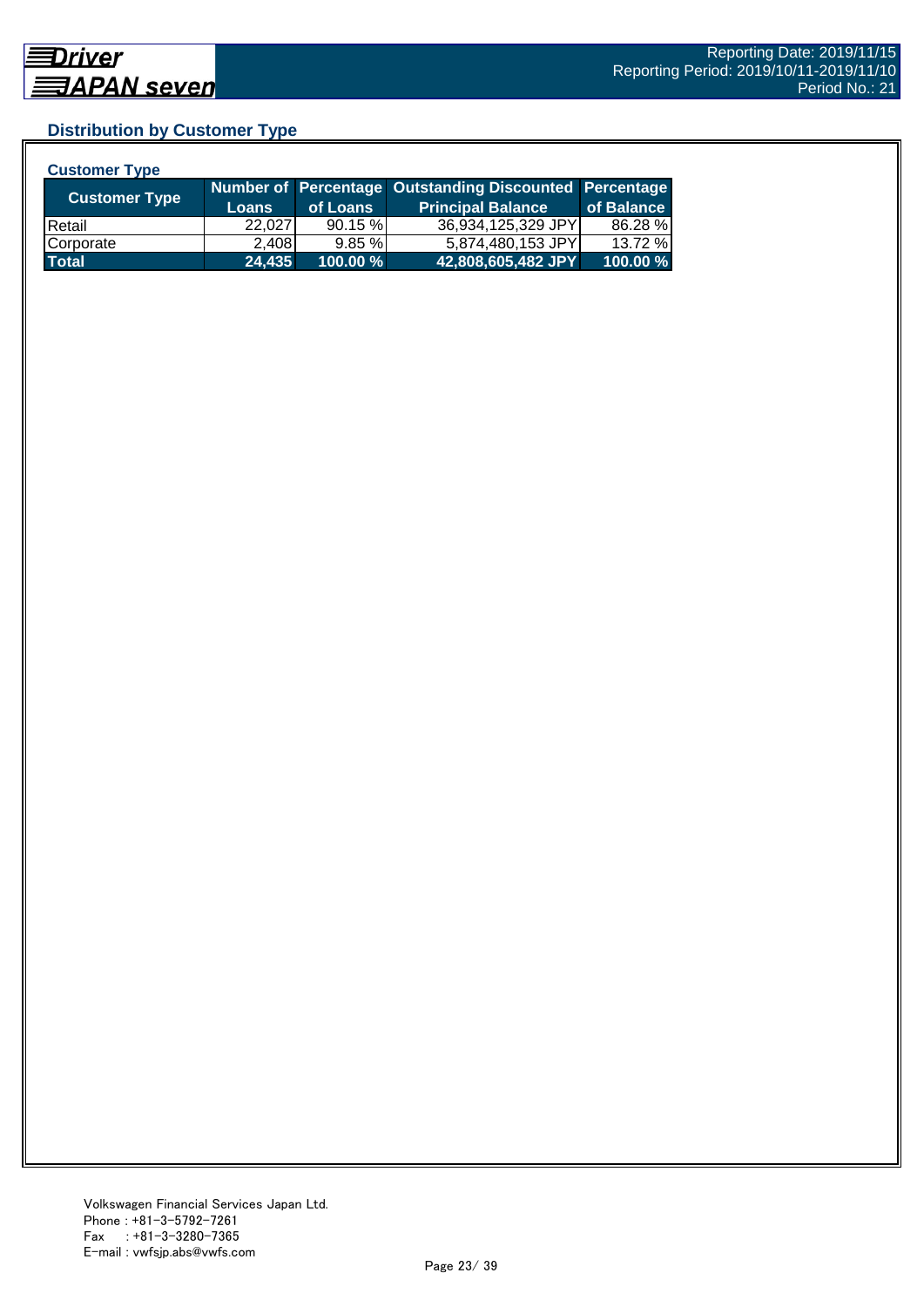## **Distribution by Outstanding Discounted Principal Balance**

| <b>Outstanding Discounted</b>      | <b>Number of</b> |          | <b>Percentage Outstanding Discounted</b> | <b>Percentage of</b> |
|------------------------------------|------------------|----------|------------------------------------------|----------------------|
| <b>Principal Balance</b>           | <b>Loans</b>     | of Loans | <b>Principal Balance</b>                 | <b>Balance</b>       |
| 500,000 JPY<br>$\leq$              | 2,214            | 9.06%    | 619,301,016 JPY                          | 1.45 %               |
| 500,001 JPY<br>1,000,000 JPY       | 3,738            | 15.30 %  | 2,890,353,227 JPY                        | 6.75 %               |
| 1,500,000 JPY<br>1.000.001 JPY     | 5,262            | 21.53 %  | 6,596,359,527 JPY                        | 15.41 %              |
| 2,000,000 JPY<br>1,500,001 JPY -   | 5,014            | 20.52 %  | 8,731,138,497 JPY                        | 20.40 %              |
| 2,500,000 JPY<br>2.000.001 JPY -   | 3,582            | 14.66 %  | 7,997,641,126 JPY                        | 18.68 %              |
| 2,500,001 JPY -<br>3,000,000 JPY   | 1,984            | 8.12%    | 5,403,236,595 JPY                        | 12.62 %              |
| 3,500,000 JPY<br>3,000,001 JPY -   | 1,035            | 4.24 %   | 3,337,677,163 JPY                        | 7.80 %               |
| 4,000,000 JPY<br>3,500,001 JPY -   | 603              | 2.47 %   | 2,252,891,810 JPY                        | 5.26 %               |
| 4,500,000 JPY<br>4,000,001 JPY -   | 402              | 1.65 %   | 1,703,552,698 JPY                        | 3.98 %               |
| 5,000,000 JPY<br>4.500,001 JPY -   | 217              | 0.89%    | 1,025,395,939 JPY                        | 2.40 %               |
| 6,000,000 JPY<br>5.000.001 JPY -   | 254              | 1.04 %   | 1,376,263,063 JPY                        | 3.21 %               |
| 7,000,000 JPY<br>$6.000.001$ JPY - | 97               | 0.40%    | 621,674,515 JPY                          | 1.45 %               |
| 8,000,000 JPY<br>7.000.001 JPY     | 25               | 0.10%    | 185,612,303 JPY                          | 0.43%                |
| 9,000,000 JPY<br>8,000,001 JPY     |                  | 0.03%    | 58,070,963 JPY                           | 0.14%                |
| 9,000,001 JPY<br>- 10,000,000 JPY  |                  | 0.00%    | 9,437,040 JPY                            | 0.02%                |
| $>= 10,000,001$ JPY                |                  | 0.00%    | 0 JPY                                    | 0.00%                |
| <b>Total</b>                       | 24,435           | 100.00 % | 42,808,605,482 JPY                       | 100.00 %             |

| <b>Statistics</b>                                       |               |
|---------------------------------------------------------|---------------|
| <b>Minimum Outstanding Discounted Principal Balance</b> | 4,388 JPY     |
| <b>Maximum</b> Outstanding Discounted Principal Balance | 9,437,040 JPY |
| <b>Average Outstanding Discounted Principal Balance</b> | 1,751,938 JPY |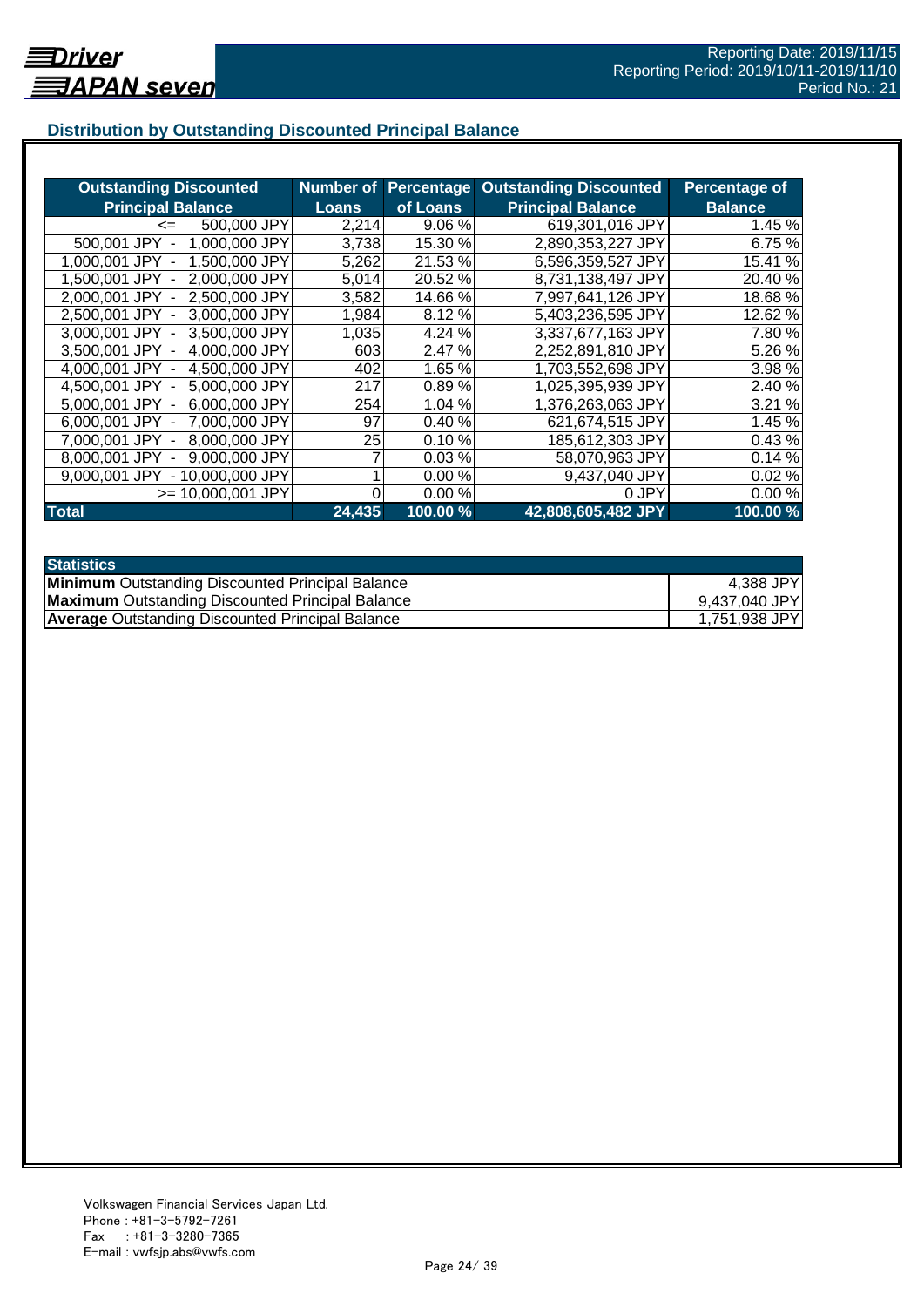## **Distribution by Original Principal Amount**

|                                           | Number of |          | <b>Percentage Outstanding Discounted</b> | <b>Percentage of</b> |
|-------------------------------------------|-----------|----------|------------------------------------------|----------------------|
| <b>Original Principal Balance</b>         | Loans     | of Loans | <b>Principal Balance</b>                 | <b>Balance</b>       |
| 500,000 JPY<br><=                         | 187       | 0.77%    | 29,050,413 JPY                           | 0.07%                |
| 1,000,000 JPY<br>500,001 JPY              | 1,341     | 5.49 %   | 540,148,262 JPY                          | 1.26 %               |
| 1,500,000 JPY<br>1.000.001<br>JPY         | 2,732     | 11.18 %  | 1,931,107,660 JPY                        | 4.51 %               |
| 2.000.000 JPY<br>1.500.001 JPY            | 3,789     | 15.51 %  | 4,095,779,669 JPY                        | 9.57%                |
| 2,500,000 JPY<br>2.000.001 JPY -          | 3,848     | 15.75 %  | 5,415,276,476 JPY                        | 12.65 %              |
| 3,000,000 JPY<br>2.500.001 JPY -          | 3,777     | 15.46 %  | 6,535,205,916 JPY                        | 15.27 %              |
| 3.000.001 JPY -<br>3.500,000 JPY          | 2,852     | 11.67 %  | 5,895,018,367 JPY                        | 13.77 %              |
| 4,000,000 JPY<br>3,500,001 JPY -          | 2,038     | 8.34 %   | 4,868,525,257 JPY                        | 11.37 %              |
| 4,500,000 JPY<br>4.000.001 JPY -          | 1,175     | 4.81 %   | 3,213,449,434 JPY                        | 7.51 %               |
| 4,500,001 JPY -<br>5,000,000 JPY          | 858       | 3.51 %   | 2,613,899,363 JPY                        | 6.11 %               |
| 6,000,000 JPY<br>5.000.001 JPY -          | 832       | 3.40 %   | 2,947,293,306 JPY                        | 6.88%                |
| 7,000,000 JPY<br>6.000.001 JPY -          | 460       | 1.88%    | 1,896,110,800 JPY                        | 4.43 %               |
| 8,000,000 JPY<br>7.000.001 JPY -          | 261       | 1.07 %   | 1,229,222,745 JPY                        | 2.87 %               |
| 9,000,000 JPY<br>8.000.001 JPY            | 118       | 0.48%    | 626,092,644 JPY                          | 1.46 %               |
| 9.000.001 JPY<br>10.000.000 JPY<br>$\sim$ | 98        | 0.40%    | 572,319,296 JPY                          | 1.34 %               |
| >= 10.000.001 JPY                         | 69        | 0.28%    | 400,105,874 JPY                          | 0.93%                |
| <b>Total</b>                              | 24,435    | 100.00 % | 42,808,605,482 JPY                       | 100.00 %             |

| <b>Statistics</b>                         |                |
|-------------------------------------------|----------------|
| <b>Minimum</b> Original Principal Balance | 100,000 JPY    |
| <b>Maximum</b> Original Principal Balance | 20,000,000 JPY |
| <b>Average Original Principal Balance</b> | 2,826,305 JPY  |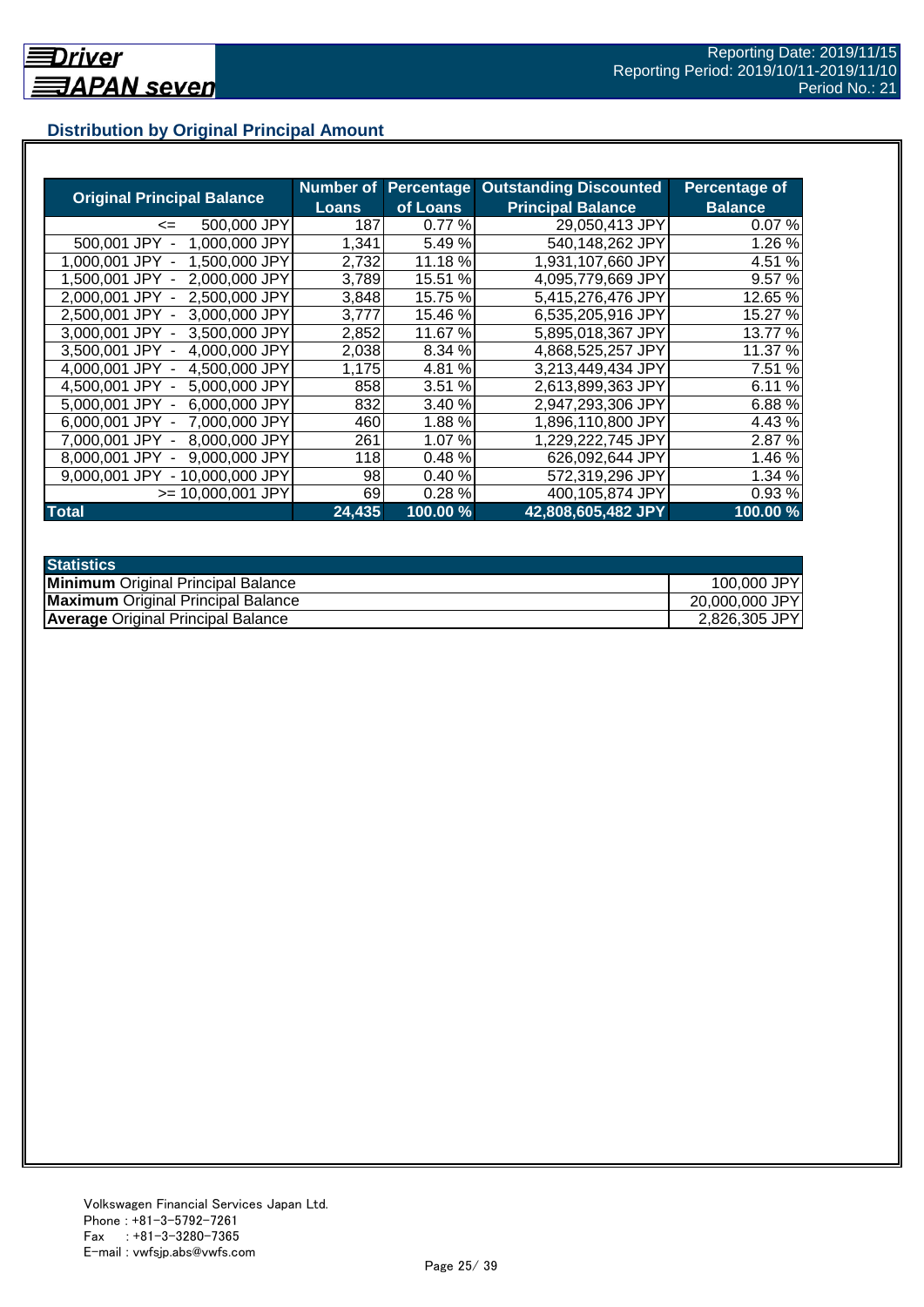## **Distribution by Interest Rate paid by the Obligor**

| Interest Rate paid by the Number of Percentage |              |           | <b>Outstanding Discounted</b> | Percentage |
|------------------------------------------------|--------------|-----------|-------------------------------|------------|
| <b>Obligor</b>                                 | <b>Loans</b> | of Loans  | <b>Principal Balance</b>      | of Balance |
| < 0.900 %                                      | 274          | 1.12%     | 596,676,760 JPY               | 1.39%      |
| $0.900\% < 1.500\%$                            | 4,174        | 17.08 %   | 8,137,288,936 JPY             | 19.01 %    |
| $1.500\% < 2.000\%$                            | 8.080        | 33.07 %   | 15,681,828,241 JPY            | 36.63 %    |
| $2.000\% < 2.500\%$                            | 157          | 0.64%     | 544,021,094 JPY               | 1.27 %     |
| $2.500\% < 3.000\%$                            | 8.216        | 33.62 %   | 14,402,972,276 JPY            | 33.65 %    |
| $3.000\% < 3.500\%$                            | 962          | 3.94%     | 678,310,924 JPY               | 1.58 %     |
| $3.500\% < 4.000\%$                            | 2.564        | 10.49 %   | 2,761,244,178 JPY             | 6.45 %     |
| 4.000 % < 4.500 %                              |              | 0.03%     | 6,263,073 JPY                 | 0.01%      |
| 4.500 % < 5.000 %                              |              | $0.00 \%$ | 0 JPY                         | 0.00%      |
| 5.000 % or more                                |              | 0.00 %    | 0 JPY                         | 0.00%      |
| <b>Total</b>                                   | 24,435       | 100.00 %  | 42,808,605,482 JPY            | 100.00 %   |

| <b>Statistics</b>                     |           |
|---------------------------------------|-----------|
| <b>Minimum</b> Interest Rate          | $0.10 \%$ |
| Maximum Interest Rate                 | 4.09 %    |
| <b>Weighted Average Interest Rate</b> | 2.19%     |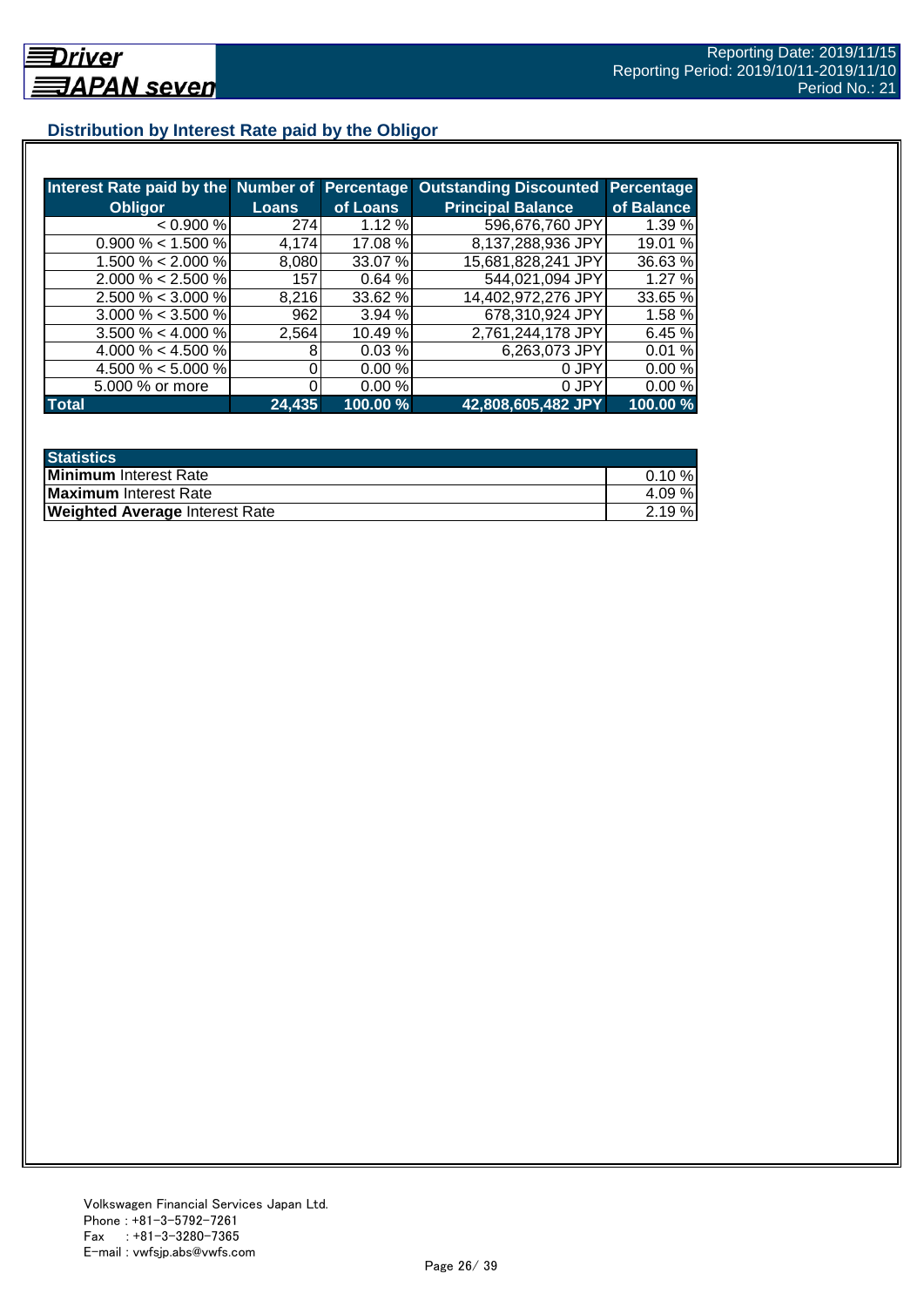## **Distribution by Original Term**

| Length of Original Term Number of Percentage |              |          | <b>Outstanding Discounted</b> | <b>Percentage</b> |
|----------------------------------------------|--------------|----------|-------------------------------|-------------------|
| (months)                                     | <b>Loans</b> | of Loans | <b>Principal Balance</b>      | of Balance        |
| $6 - 12$                                     |              | 0.00%    | 0 JPY                         | 0.00%             |
| $13 - 18$                                    | 8            | 0.03%    | 846,830 JPY                   | 0.00%             |
| 19 - 24                                      | 499          | 2.04%    | 154,605,825 JPY               | 0.36%             |
| $25 - 30$                                    | 76           | 0.31%    | 27,146,600 JPY                | 0.06%             |
| $31 - 36$                                    | 9,283        | 37.99 %  | 16,601,706,010 JPY            | 38.78 %           |
| $37 - 42$                                    | 62           | 0.25%    | 43,208,362 JPY                | 0.10%             |
| $43 - 48$                                    | 1,456        | 5.96 %   | 1,641,102,207 JPY             | 3.83%             |
| $49 - 54$                                    | 15           | 0.06%    | 15,835,642 JPY                | 0.04%             |
| $55 - 60$                                    | 12,523       | 51.25 %  | 23,433,333,123 JPY            | 54.74 %           |
| $61 - 66$                                    | 14           | 0.06%    | 22,926,270 JPY                | 0.05%             |
| $67 - 72$                                    | 383          | 1.57 %   | 588,887,937 JPY               | 1.38 %            |
| 73 - 84                                      | 116          | 0.47%    | 279,006,676 JPY               | 0.65%             |
| <b>Total</b>                                 | 24,435       | 100.00 % | 42,808,605,482 JPY            | 100.00 %          |

| <b>Statistics</b>                               |       |
|-------------------------------------------------|-------|
| <b>Minimum</b> Original Term in months          |       |
| <b>Maximum</b> Original Term in months          | 84    |
| <b>Weighted Average Original Term in months</b> | 50.39 |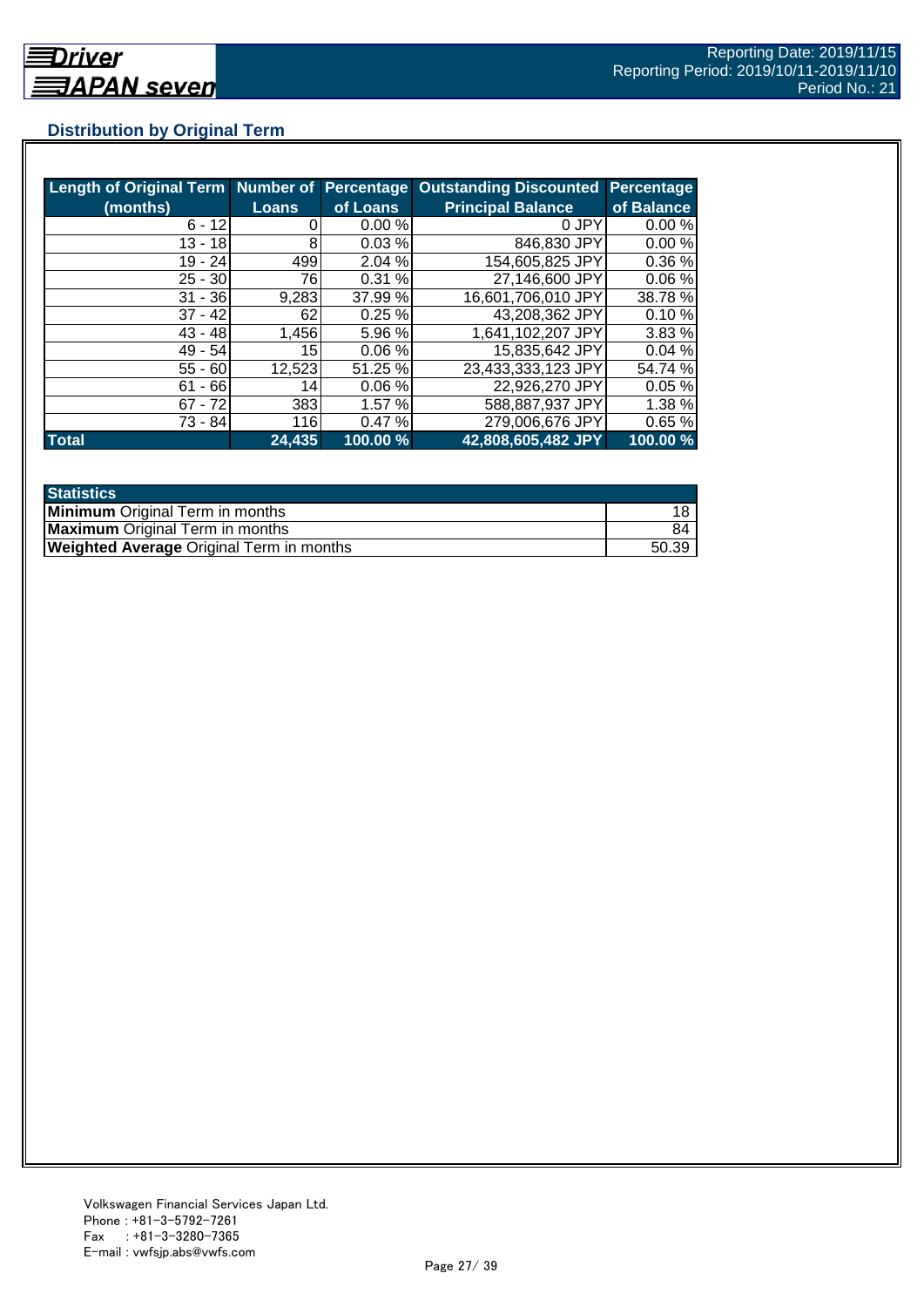## **Distribution by Remaining Term**

| <b>Length of Remaining</b> |              |          | Number of Percentage Outstanding Discounted | <b>Percentage</b> |
|----------------------------|--------------|----------|---------------------------------------------|-------------------|
| <b>Term (months)</b>       | <b>Loans</b> | of Loans | <b>Principal Balance</b>                    | of Balance        |
| $= 12$                     | 7,418        | 30.36 %  | 11,044,056,373 JPY                          | 25.80 %           |
| $13 - 18$                  | 3,235        | 13.24 %  | 5,641,512,052 JPY                           | 13.18 %           |
| $19 - 24$                  | 2,296        | 9.40%    | 3,609,425,252 JPY                           | 8.43 %            |
| $25 - 30$                  | 3,689        | 15.10 %  | 6,211,548,898 JPY                           | 14.51 %           |
| $31 - 36$                  | 4,549        | 18.62 %  | 8,951,862,433 JPY                           | 20.91 %           |
| $37 - 42$                  | 2,159        | 8.84 %   | 4,761,515,670 JPY                           | 11.12 %           |
| $43 - 48$                  | 905          | 3.70 %   | 2,151,689,343 JPY                           | 5.03 %            |
| $49 - 54$                  | 105          | 0.43%    | 225,644,445 JPY                             | 0.53%             |
| $55 - 60$                  | 58           | 0.24%    | 148,216,630 JPY                             | 0.35%             |
| $61 - 66$                  | 13           | 0.05%    | 40,725,288 JPY                              | 0.10%             |
| $67 - 72$                  | 8            | 0.03%    | 22,409,098 JPY                              | 0.05%             |
| 73 - 84                    |              | 0.00%    | 0 JPY                                       | 0.00%             |
| <b>Total</b>               | 24,435       | 100.00 % | 42,808,605,482 JPY                          | 100.00 %          |

| <b>Statistics</b>                                |       |
|--------------------------------------------------|-------|
| <b>Minimum</b> Remaining Term in months          |       |
| <b>Maximum</b> Remaining Term in months          |       |
| <b>Weighted Average Remaining Term in months</b> | 24.05 |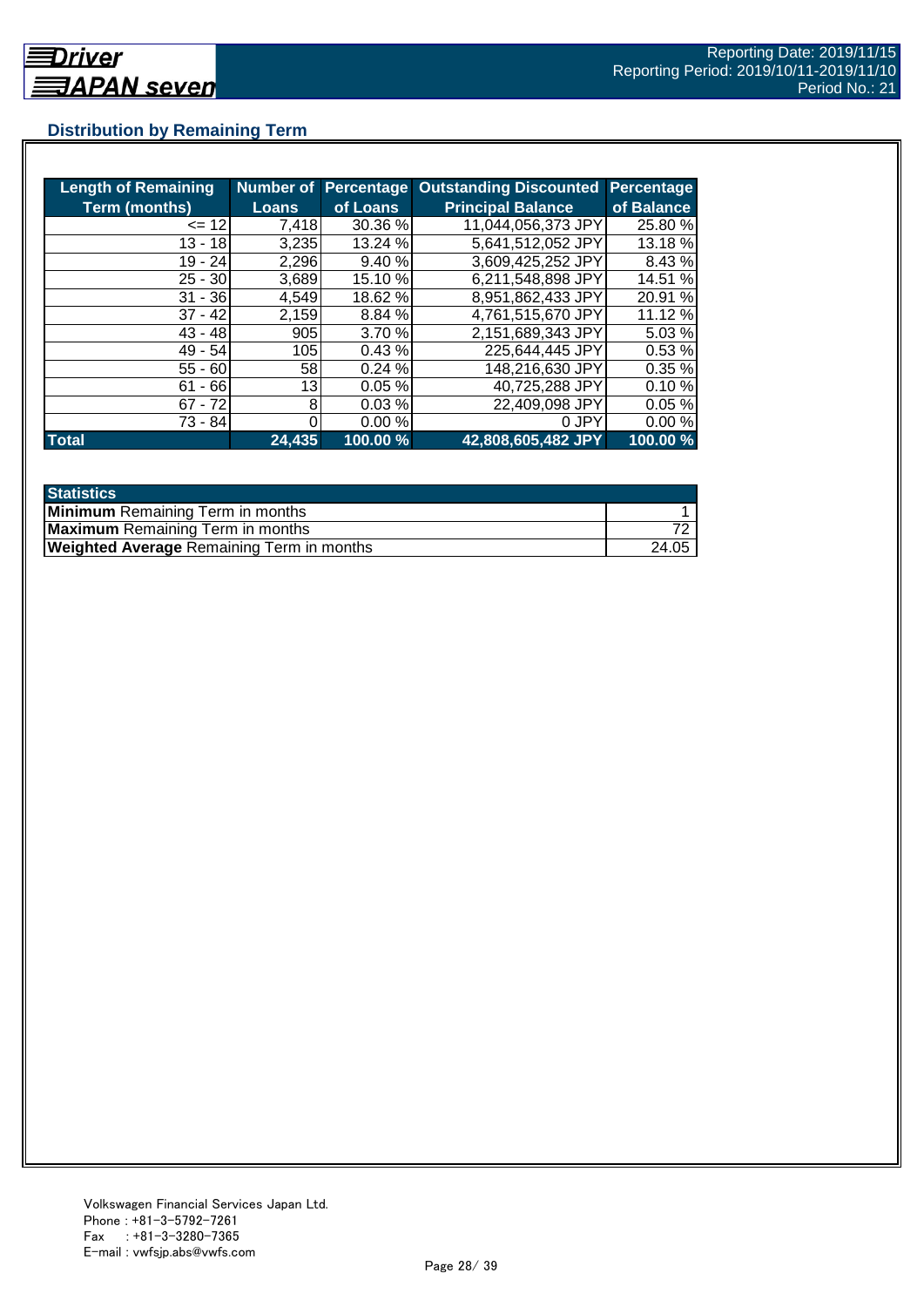## **Distribution by Seasoning**

| <b>Seasoning (months)</b> |              | <b>Number of Percentage</b> | <b>Outstanding Discounted</b> | <b>Percentage</b> |
|---------------------------|--------------|-----------------------------|-------------------------------|-------------------|
|                           | <b>Loans</b> | of Loans                    | <b>Principal Balance</b>      | of Balance        |
| $= 12$                    | 202          | 0.83%                       | 452,690,461 JPY               | 1.06 %            |
| $13 - 18$                 | 1,980        | 8.10 %                      | 4,161,952,759 JPY             | 9.72%             |
| $19 - 24$                 | 6,129        | 25.08 %                     | 11,831,121,095 JPY            | 27.64 %           |
| $25 - 30$                 | 8,457        | 34.61 %                     | 15,197,996,336 JPY            | 35.50 %           |
| $31 - 36$                 | 5,552        | 22.72 %                     | 8,698,125,880 JPY             | 20.32 %           |
| $37 - 42$                 | 1,119        | 4.58 %                      | 1,471,790,868 JPY             | 3.44%             |
| $43 - 48$                 | 649          | 2.66 %                      | 737,109,042 JPY               | 1.72 %            |
| $49 - 54$                 | 187          | 0.77%                       | 151,406,852 JPY               | 0.35%             |
| $55 - 60$                 | 142          | 0.58 %                      | 95.695,124 JPY                | 0.22%             |
| $61 - 66$                 | 5            | 0.02%                       | 3,996,626 JPY                 | 0.01%             |
| $67 - 72$                 | 10           | 0.04%                       | 5,949,814 JPY                 | 0.01%             |
| 73 - 84                   | 3            | 0.01%                       | 770,625 JPY                   | 0.00%             |
| <b>Total</b>              | 24,435       | 100.00 %                    | 42,808,605,482 JPY            | 100.00 %          |

| <b>Statistics</b>                           |       |
|---------------------------------------------|-------|
| <b>Minimum</b> Seasoning in months          |       |
| <b>Maximum</b> Seasoning in months          | 80    |
| <b>Weighted Average Seasoning in months</b> | 26.33 |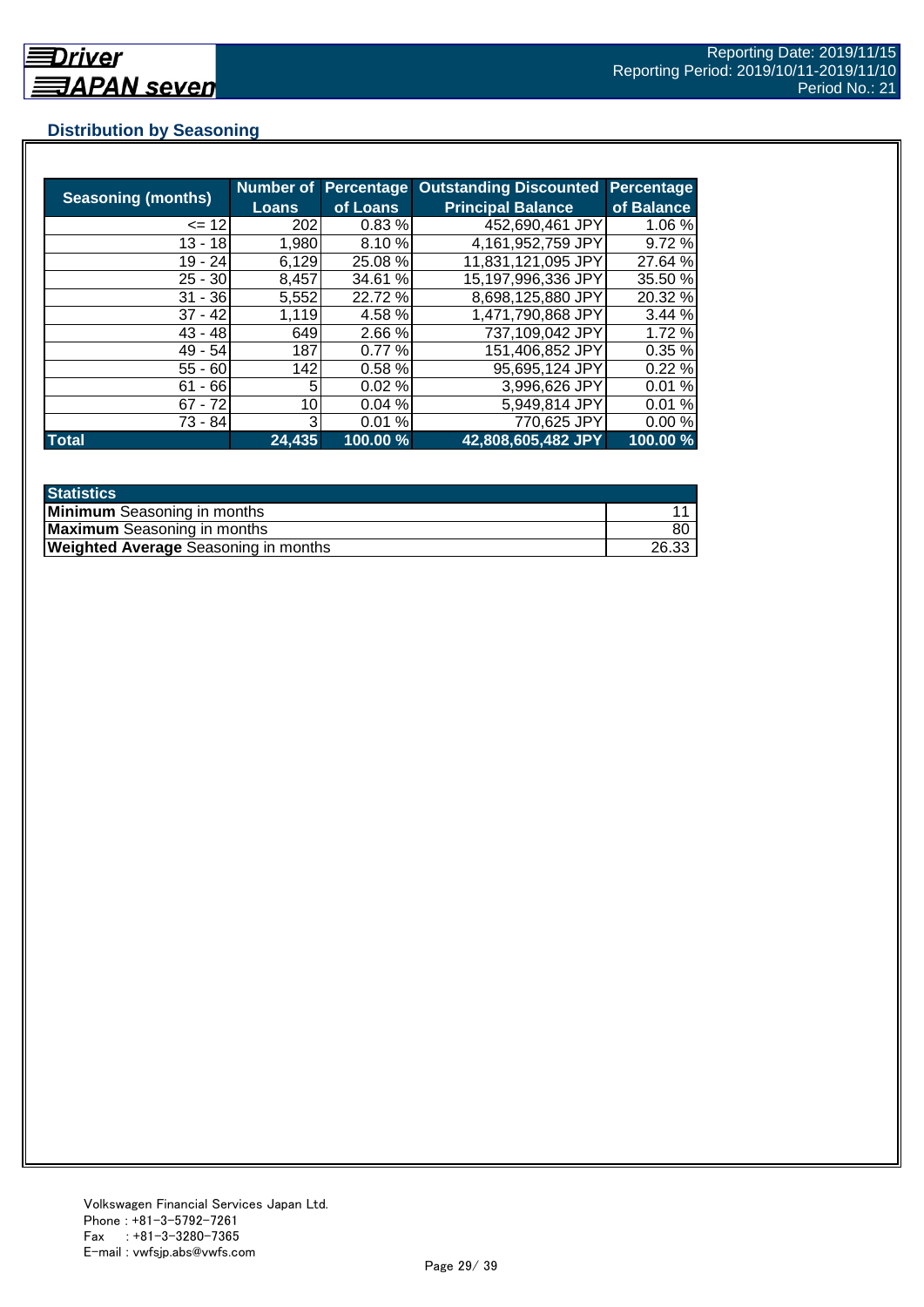## **Distribution by Type of Car**

| <b>Type of Car</b> |        |          |                                                        |            |
|--------------------|--------|----------|--------------------------------------------------------|------------|
| <b>Type of Car</b> |        |          | Number of Percentage Outstanding Discounted Percentage |            |
|                    | Loans  | of Loans | <b>Principal Balance</b>                               | of Balance |
| <b>New</b>         | 16,327 | 66.82 %  | 33,725,099,334 JPY                                     | 78.78%     |
| Used               | 8.108  | 33.18 %  | 9,083,506,148 JPY                                      | 21.22 %    |
| <b>Total</b>       | 24,435 | 100.00 % | 42,808,605,482 JPY                                     | 100.00 %   |

#### **Type of Car: Only Balloon Loans**

| Type of Car  | <b>Loans</b> | of Loans    | Number of Percentage Outstanding Discounted Percentage<br><b>Principal Balance</b> | of Balance |
|--------------|--------------|-------------|------------------------------------------------------------------------------------|------------|
| <b>New</b>   | 15.601       | 76.09 %     | 32.756.467.135 JPYI                                                                | 83.07 %    |
| Used         | 4.9031       | 23.91%      | 6.673.800.925 JPYI                                                                 | 16.93 %    |
| <b>Total</b> | 20,504       | $100.00 \%$ | 39,430,268,060 JPY                                                                 | 100.00%    |

#### **Type of Car: Only Equal Instalment Loans**

| <b>Type of Car</b> |              |             | Number of Percentage Outstanding Discounted Percentage |            |
|--------------------|--------------|-------------|--------------------------------------------------------|------------|
|                    | <b>Loans</b> | of Loans    | <b>Principal Balance</b>                               | of Balance |
| <b>New</b>         | 726I         | 18.47%      | 968,632,199 JPY                                        | 28.67 %I   |
| Used               | 3.205        | 81.53 %     | 2.409.705.223 JPY                                      | 71.33 %    |
| <b>Total</b>       | 3.931        | $100.00 \%$ | 3,378,337,422 JPY                                      | 100.00 %   |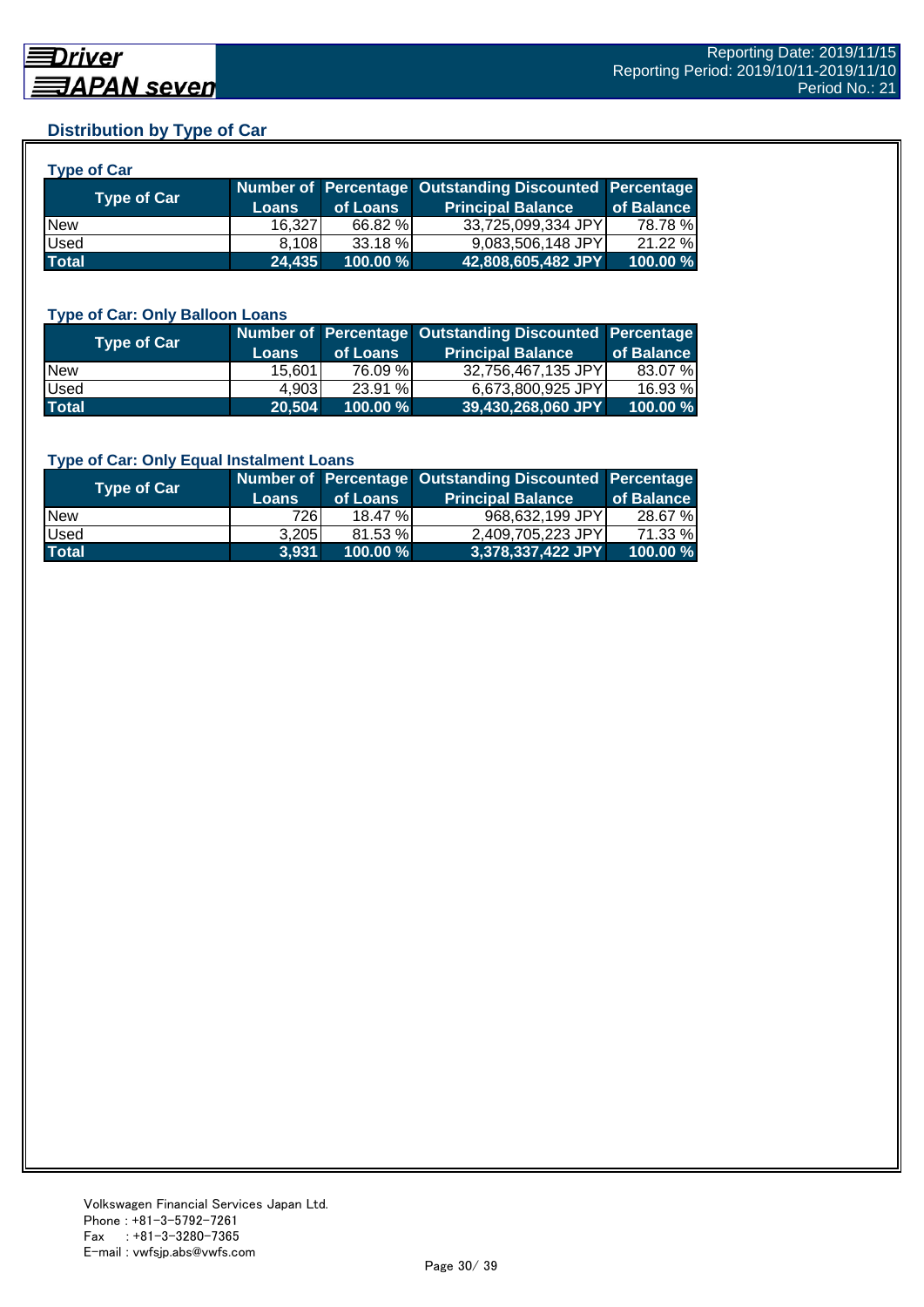#### **Distribution by Brand and Model**

| <b>Make</b>                  | <b>Model</b>                     |                         |                  | Number of Percentage Outstanding Discounted Percentage |                     |
|------------------------------|----------------------------------|-------------------------|------------------|--------------------------------------------------------|---------------------|
|                              |                                  | <b>Loans</b>            | of Loans         | <b>Principal Balance</b>                               | of Balance          |
| <b>Audi</b>                  | A1                               | 768                     | 3.14%            | 918,889,533 JPY                                        | 2.15%               |
|                              | $\overline{A3}$                  | 2,001                   | 8.19%            | 3,013,594,952 JPY                                      | 7.04%               |
|                              | A4                               | 1,698                   | 6.95%            | 3,978,952,551 JPY                                      | 9.29%               |
|                              | A5                               | 559                     | 2.29%            | 1,481,439,282 JPY                                      | 3.46 %              |
|                              | A6<br>A7                         | 503<br>175              | 2.06%            | 1,116,548,185 JPY                                      | 2.61%<br>1.31 %     |
|                              | A <sub>8</sub>                   | 59                      | 0.72%<br>0.24%   | 561,151,227 JPY<br>220,309,551 JPY                     | 0.51%               |
|                              | $\overline{\mathsf{S}1}$         | 79                      | 0.32%            | 124,600,552 JPY                                        | 0.29%               |
|                              | $\overline{\mathbb{S}^3}$        | 262                     | 1.07%            | 571,964,382 JPY                                        | 1.34 %              |
|                              | S4                               | 136                     | 0.56%            | 488,634,695 JPY                                        | 1.14 %              |
|                              | $\overline{\text{S5}}$           | 84                      | 0.34%            | 309,456,709 JPY                                        | 0.72%               |
|                              | S <sub>6</sub>                   | 20                      | 0.08%            | 69,083,123 JPY                                         | 0.16%               |
|                              | $\overline{\mathsf{S}7}$         | 20                      | 0.08%            | 72,617,571 JPY                                         | 0.17%               |
|                              | S <sub>8</sub>                   | 11                      | 0.05%            | 48,729,838 JPY                                         | 0.11%               |
|                              | SQ <sub>5</sub>                  | $\overline{29}$         | 0.12%            | 153,183,644 JPY                                        | 0.36%               |
|                              | RS3                              | 26                      | 0.11%            | 102,152,109 JPY                                        | 0.24%               |
|                              | RS4                              | $\mathbf 5$             | 0.02%            | 19,011,641 JPY                                         | 0.04%               |
|                              | RS <sub>5</sub>                  | 5                       | 0.02%            | 12,679,831 JPY                                         | 0.03%               |
|                              | RS6                              | 5                       | 0.02%            | 16,092,810 JPY                                         | 0.04%               |
|                              | RS7                              | 5                       | 0.02%            | 21,367,344 JPY                                         | 0.05%               |
|                              | Q2                               | 494                     | 2.02%            | 1,087,607,661 JPY                                      | 2.54 %              |
|                              | Q3                               | 621                     | 2.54%            | 1,094,913,683 JPY                                      | 2.56 %              |
|                              | Q5                               | 454                     | 1.86%            | 1,233,410,164 JPY                                      | 2.88%               |
|                              | Q7                               | 177                     | 0.72%            | 775,304,463 JPY                                        | 1.81 %              |
|                              | RSQ3                             | 11                      | 0.05%            | 35,816,751 JPY                                         | 0.08%               |
|                              | TT                               | 544                     | 2.23%            | 1,244,191,227 JPY                                      | 2.91 %              |
|                              | $\overline{R8}$                  | 6                       | 0.02%            | 33,689,281 JPY                                         | 0.08%               |
|                              | AUDI OTHERS                      | 0                       | 0.00%<br>35.84 % | 0 JPY<br>18,805,392,760 JPY                            | 0.00%               |
| <b>Bentley</b>               | <b>Subtotal</b><br><b>ARNAGE</b> | 8,757<br>0              | 0.00%            | 0 JPY                                                  | 43.93 %<br>0.00%    |
|                              | <b>AZURE</b>                     | 0                       | 0.00%            | 0 JPY                                                  | 0.00%               |
|                              | <b>BENTAYGA</b>                  | 0                       | 0.00%            | 0 JPY                                                  | 0.00%               |
|                              | <b>CONTINENTAL</b>               | 8                       | 0.03%            | 41,423,790 JPY                                         | 0.10%               |
|                              | <b>FLYING SPUR</b>               | $\overline{2}$          | 0.01%            | 6,178,015 JPY                                          | 0.01%               |
|                              | <b>MULSANNE</b>                  | 0                       | 0.00%            | 0 JPY                                                  | 0.00%               |
|                              | BENTLEY                          |                         |                  |                                                        |                     |
|                              | <b>OTHERS</b>                    | $\mathbf 0$             | 0.00%            | 0 JPY                                                  | 0.00%               |
|                              | <b>Subtotal</b>                  | 10                      | 0.04%            | 47,601,805 JPY                                         | 0.11%               |
| Lamborghini                  | <b>AVENTADOR</b>                 | 0                       | 0.00%            | 0 JPY                                                  | 0.00%               |
|                              | <b>DIABLO</b>                    | 0                       | 0.00%            | 0 JPY                                                  | 0.00%               |
|                              | GALLARDO                         | $\overline{\mathbf{c}}$ | 0.01%            | 10,538,156 JPY                                         | 0.02%               |
|                              | HURACÁN                          | 4                       | 0.02%            | 19,297,874 JPY                                         | 0.05%               |
|                              | <b>MULCIELAGO</b>                | $\mathbf 0$             | 0.00%            | 0 JPY                                                  | 0.00%               |
|                              | <b>LAMBORGHINI</b>               | $\mathbf 0$             | 0.00%            | 0 JPY                                                  | 0.00%               |
|                              | <b>OTHERS</b>                    |                         |                  |                                                        |                     |
| VW                           | <b>Subtotal</b><br><b>ARTEON</b> | 6<br>103                | 0.02%<br>0.42%   | 29,836,030 JPY                                         | 0.07%<br>0.84%      |
|                              |                                  | 1,539                   | 6.30%            | 359,531,336 JPY<br>2,214,788,611 JPY                   | 5.17%               |
|                              | <b>BEETLE</b><br><b>BORA</b>     | 0                       | 0.00%            | 0 JPY                                                  | 0.00%               |
|                              | EOS                              | $\mathbf 0$             | 0.00%            | 0 JPY                                                  | 0.00%               |
|                              | <b>GOLF</b>                      | 6,196                   | 25.36%           | 9,767,135,460 JPY                                      | 22.82 %             |
|                              | <b>JETTA</b>                     | 2                       | 0.01%            | 560,983 JPY                                            | 0.00%               |
|                              | <b>LUPO</b>                      | $\mathbf 0$             | 0.00%            | 0 JPY                                                  | 0.00%               |
|                              | <b>PASSAT</b>                    | 1,236                   | 5.06%            | 2,284,588,936 JPY                                      | $\overline{5.34}$ % |
|                              | <b>POLO</b>                      | 2,742                   | 11.22 %          | 3,025,732,571 JPY                                      | 7.07%               |
|                              | <b>SCIROCCO</b>                  | 7                       | 0.03%            | 4,960,745 JPY                                          | 0.01%               |
|                              | SHARAN                           | 420                     | 1.72%            | 736.413.125 JPY                                        | 1.72%               |
|                              | <b>TIGUAN</b>                    | 958                     | 3.92%            | 2,129,583,399 JPY                                      | 4.97%               |
|                              | <b>TOUAREG</b>                   | 57                      | 0.23%            | 143,269,029 JPY                                        | 0.33 %              |
|                              | <b>TOURAN</b>                    | 1,372                   | 5.61 %           | 2,422,816,022 JPY                                      | 5.66 %              |
|                              | UP                               | 1,022                   | 4.18%            | 826,553,678 JPY                                        | 1.93%               |
|                              | <b>VENTO</b>                     | 0                       | 0.00%            | 0 JPY                                                  | 0.00%               |
|                              | <b>VW OTHERS</b>                 | 0                       | 0.00%            | 0 JPY                                                  | 0.00%               |
|                              | Subtotal                         | 15,654                  | 63.64 %          | 23,915,933,895 JPY                                     | 55.03 %             |
| <b>Non VW Group Vehicles</b> |                                  | 8                       | 0.03%            | 9,840,992 JPY                                          | 0.02%               |
|                              | Subtotal                         | $\infty$                | 0.03%            | 9,840,992 JPY                                          | 0.02%               |
|                              | <b>Total</b>                     | 24,435                  | 100.00%          | 42,808,605,482 JPY                                     | 100.00 %            |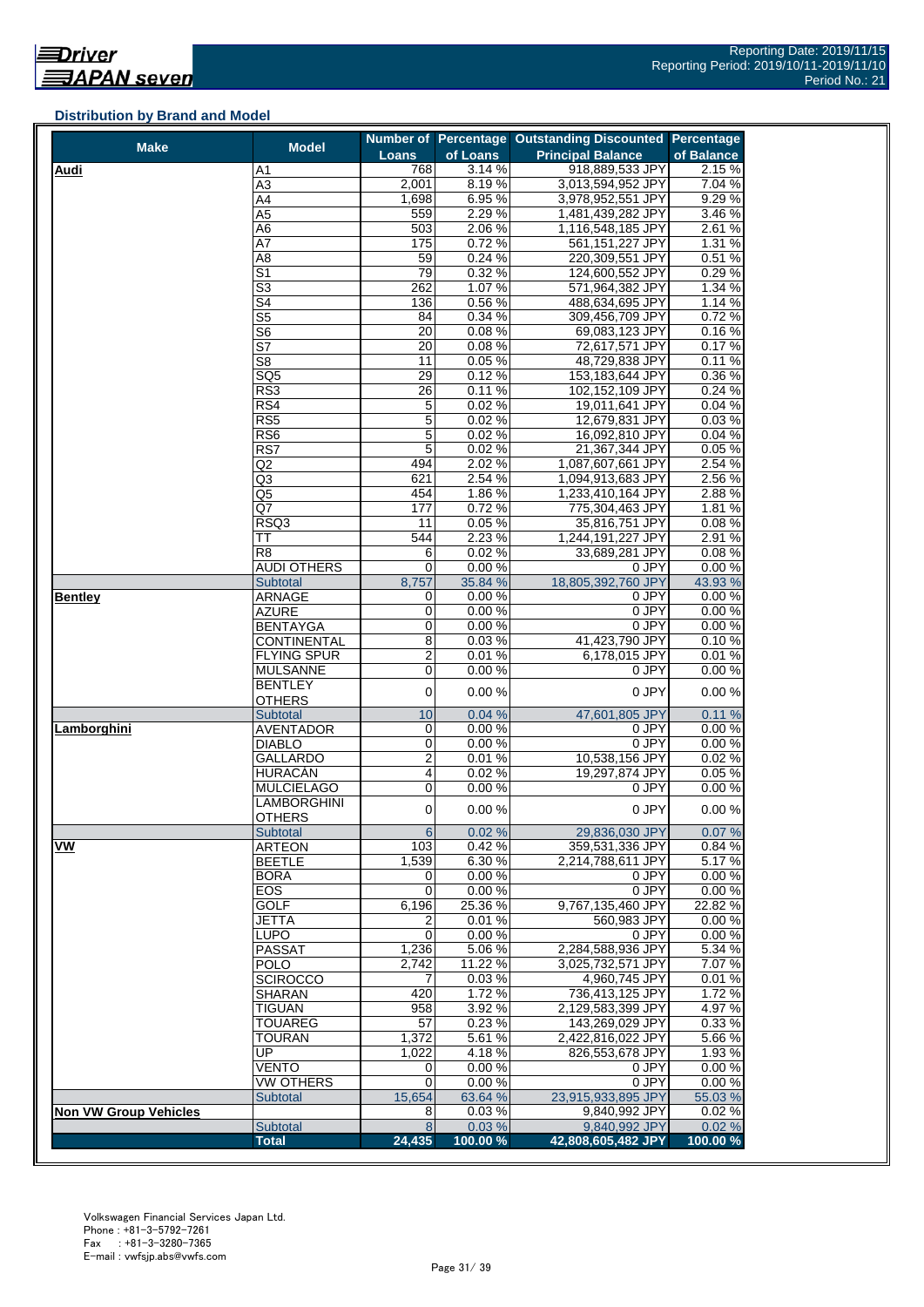## **Geographic Distribution by Prefecture**

|                   |              | <b>Number of Percentage</b> | <b>Outstanding Discounted</b> | <b>Percentage</b> |
|-------------------|--------------|-----------------------------|-------------------------------|-------------------|
| <b>Prefecture</b> | <b>Loans</b> | of Loans                    | <b>Principal Balance</b>      | of Balance        |
| Tokyo             | 3,665        | 15.00 %                     | 7,297,180,539 JPY             | 17.05 %           |
| Kanagawa          | 2,469        | 10.10 %                     | 4,473,568,321 JPY             | 10.45 %           |
| Aichi             | 1,869        | 7.65 %                      | 3,146,891,511 JPY             | 7.35 %            |
| Saitama           | 1,621        | 6.63%                       | 2,858,300,421 JPY             | 6.68%             |
| Osaka             | 1,520        | 6.22 %                      | 2,828,843,276 JPY             | 6.61%             |
| Fukuoka           | 1,182        | $4.84\%$                    | 2,088,122,181 JPY             | 4.88%             |
| Chiba             | 1,032        | $4.22\sqrt{6}$              | 1,736,993,291 JPY             | 4.06%             |
| Hokkaido          | 891          | $3.65\%$                    | 1,689,226,106 JPY             | 3.95 %            |
| Ibaraki           | 769          | 3.15 %                      | 1,310,666,891 JPY             | 3.06 %            |
| Hyogo             | 780          | 3.19 $\sqrt{8}$             | 1,304,719,599 JPY             | 3.05 %            |
| Shizuoka          | 733          | 3.00 %                      | 1,270,053,648 JPY             | 2.97 %            |
| Tochigi           | 598          | 2.45 %                      | 969,111,360 JPY               | 2.26 %            |
| Gunma             | 479          | 1.96 %                      | 799,291,381 JPY               | 1.87%             |
| Miyagi            | 460          | 1.88%                       | 759,890,538 JPY               | 1.78%             |
| Hiroshima         | 473          | 1.94 %                      | 714,433,869 JPY               | 1.67%             |
| Kyoto             | 390          | 1.60 %                      | 660,865,863 JPY               | 1.54 %            |
| Gifu              | 365          | 1.49 %                      | 613,670,799 JPY               | 1.43 %            |
| Nagano            | 345          | 1.41 $\sqrt{2}$             | 568,549,494 JPY               | 1.33 %            |
| Mie               | 302          | $1.24\%$                    | 509,055,591 JPY               | 1.19%             |
| Fukushima         | 302          | $1.24\%$                    | 490,311,812 JPY               | 1.15 %            |
| Oita              | 263          | $1.08\%$                    | 453,696,707 JPY               | $1.06\%$          |
| Nara              | 237          | $0.97\%$                    | 419,112,081 JPY               | 0.98%             |
| Niigata           | 264          | 1.08%                       | 394,641,790 JPY               | 0.92%             |
| Shiga             | 225          | 0.92%                       | 374,488,816 JPY               | 0.87%             |
| Kumamoto          | 236          | $0.97\%$                    | 368,255,293 JPY               | 0.86%             |
| Kagoshima         | 215          | 0.88%                       | 367,543,396 JPY               | 0.86%             |
| Okayama           | 241          | 0.99%                       | 364,237,053 JPY               | 0.85%             |
| Yamanashi         | 190          | 0.78%                       | 339,678,757 JPY               | 0.79%             |
| Yamaguchi         | 229          | 0.94 %                      | 332,882,805 JPY               | 0.78%             |
| Ishikawa          | 185          | 0.76%                       | 307,267,215 JPY               | 0.72%             |
| Yamagata          | 194          | 0.79%                       | 286,635,996 JPY               | 0.67%             |
| Toyama            | 192          | $0.79\sqrt{26}$             | 272,392,154 JPY               | 0.64 %            |
| Wakayama          | 156          | $0.64\sqrt{2}$              | 268,001,103 JPY               | 0.63%             |
| Nagasaki          | 150          | $0.61\%$                    | 245,937,530 JPY               | 0.57%             |
| Iwate             | 150          | 0.61%                       | 242,759,039 JPY               | 0.57%             |
| Fukui             | 137          | 0.56 %                      | 241,143,292 JPY               | 0.56%             |
| Miyazaki          | 130          | 0.53%                       | 227,746,152 JPY               | 0.53%             |
| Ehime             | 129          | 0.53 %                      | 205,509,438 JPY               | 0.48%             |
| Kagawa            | 108          | 0.44%                       | 165,145,472 JPY               | 0.39%             |
| Saga              | 109          | 0.45%                       | 160,715,855 JPY               | 0.38 %            |
| Aomori            | 107          | 0.44%                       | 155,721,881 JPY               | 0.36 %            |
| Akita             | 89           | 0.36 %                      | 133,126,911 JPY               | 0.31%             |
| Tokushima         | 86           | 0.35 %                      | 133,043,890 JPY               | 0.31%             |
| Okinawa           | 55           | $0.23\sqrt{2}$              | 78,273,610 JPY                | 0.18%             |
| Shimane           | 38           | $0.16\,\sqrt{2}$            | 71,993,165 JPY                | 0.17%             |
| Kouchi            | 43           | 0.18%                       | 57,274,902 JPY                | 0.13%             |
| Tottori           | 32           | 0.13%                       | 51,634,688 JPY                | 0.12%             |
| <b>Total</b>      | 24,435       | $100.00\%$                  | 42,808,605,482 JPY            | 100.00 %          |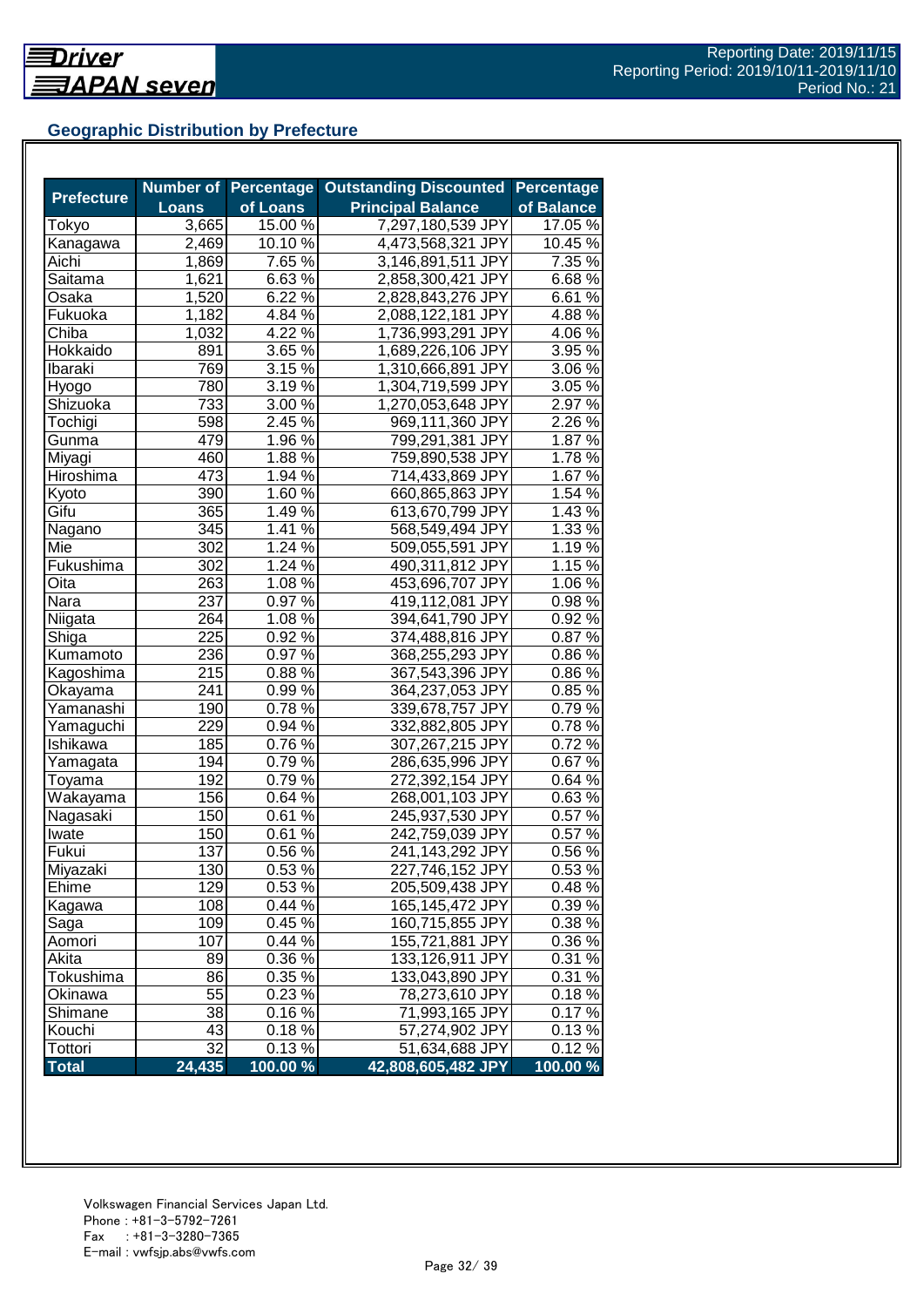## **Distribution by Obligor Concentration**

| Distribution of Loan Contracts and Vehicles per Obligor |           |                  |        |          |                                                        |            |  |
|---------------------------------------------------------|-----------|------------------|--------|----------|--------------------------------------------------------|------------|--|
| <b>Contract</b>                                         | Number of | Percentage of    |        |          | Number of Percentage Outstanding Discounted Percentage |            |  |
| <b>Concentration Customers</b>                          |           | <b>Customers</b> | Loans  | of Loans | <b>Principal Balance</b>                               | of Balance |  |
|                                                         | 23,461    | 96.43 %          | 23,461 | 96.01 %  | 40,797,595,135 JPY                                     | 95.30 %    |  |
|                                                         | 818       | 3.36%            | 909    | 3.72%    | 1,859,169,297 JPY                                      | 4.34 %     |  |
| ົ                                                       | 46        | 0.19%            | 57     | 0.23%    | 140,388,736 JPY                                        | 0.33 %     |  |
|                                                         |           | $0.02 \%$        |        | 0.03%    | 11,452,314 JPY                                         | 0.03%      |  |
|                                                         |           | 0.00%            |        | 0.00 %   | 0 JPY                                                  | 0.00%      |  |
| $6 - 10$                                                |           | 0.00%            |        | 0.00 %   | 0 JPY                                                  | 0.00%      |  |
| 11 or more                                              |           | 0.00%            |        | 0.00 %   | 0 JPY                                                  | 0.00%      |  |
| <b>Total</b>                                            | 24,330    | 100.00 %         | 24,435 | 100.00 % | 42,808,605,482 JPY                                     | 100.00 %   |  |

#### **Top 20 Obligor**

| <b>Number</b>      |                  | <b>Number of Outstanding Discounted Percentage</b> |            |
|--------------------|------------------|----------------------------------------------------|------------|
|                    | <b>Contracts</b> | <b>Principal Balance</b>                           | of Balance |
| 1                  | 2                | 11,722,890 JPY                                     | 0.03%      |
| $\overline{c}$     | $\overline{2}$   | 11,614,367 JPY                                     | 0.03%      |
| 3                  | $\overline{2}$   | 10,624,312 JPY                                     | 0.02%      |
| 4                  | 1                | 9,437,040 JPY                                      | 0.02%      |
| 5                  | $\overline{2}$   | 8,939,283 JPY                                      | 0.02%      |
| 6                  | 1                | 8,813,370 JPY                                      | 0.02%      |
| $\overline{7}$     | 1                | 8,715,535 JPY                                      | 0.02%      |
| 8                  | $\overline{2}$   | 8,298,118 JPY                                      | 0.02%      |
| 9                  | 1                | 8,214,251 JPY                                      | 0.02%      |
| 10                 | 1                | 8,147,561 JPY                                      | 0.02%      |
| 11                 | 1                | 8,144,790 JPY                                      | 0.02%      |
| 12                 | 1                | 8,030,682 JPY                                      | 0.02%      |
| 13                 | 1                | 8,004,774 JPY                                      | 0.02%      |
| 14                 | $\overline{2}$   | 7,919,223 JPY                                      | 0.02%      |
| 15                 | $\overline{2}$   | 7,863,983 JPY                                      | 0.02%      |
| 16                 | 1                | 7,842,901 JPY                                      | 0.02%      |
| 17                 | 1                | 7,762,414 JPY                                      | 0.02%      |
| 18                 | 1                | 7,748,114 JPY                                      | 0.02%      |
| 19                 | 1                | 7,744,065 JPY                                      | 0.02%      |
| 20                 | 1                | 7,738,395 JPY                                      | 0.02%      |
| <b>Total 1 -20</b> | 27               | 173,326,068 JPY                                    | 0.40%      |

Remarks:

Figures above are calculated based on each of the Sub-Servicers respectively and not across both of the Sub-Servicers.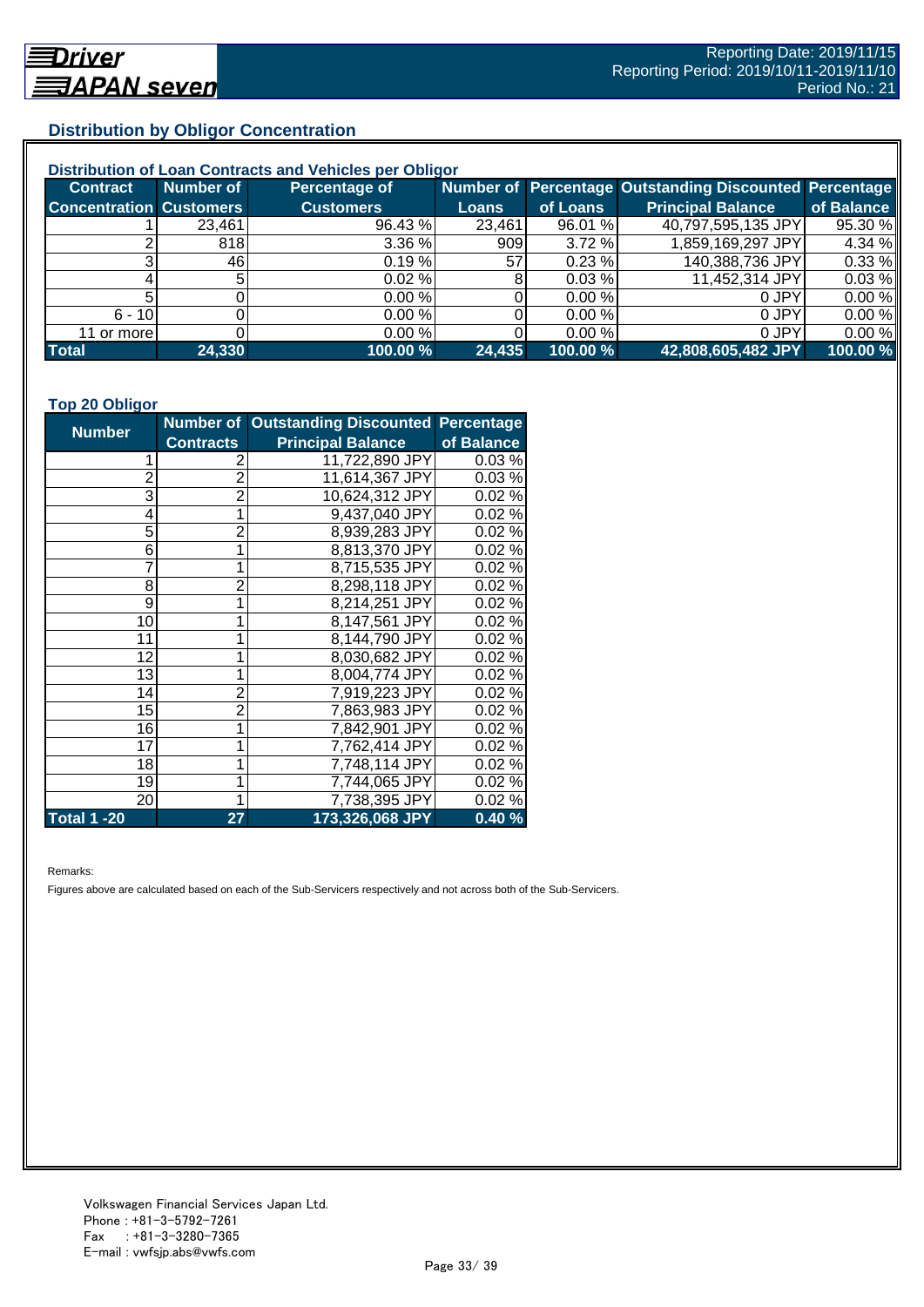## **Distribution by Contract Start Month**

| <b>Origination Month</b> | <b>Number of Loans</b> | <b>Percentage of Loans</b> | Outstanding Discounted Principal Balance Percentage of Balance |                 |
|--------------------------|------------------------|----------------------------|----------------------------------------------------------------|-----------------|
| 02.2013<br>03.2013       |                        | 0.00%<br>0.00%             | 210,800 JPY<br>183,779 JPY                                     | 0.00%<br>0.00%  |
| 04.2013                  | 0                      | 0.00%                      | 0 JPY                                                          | 0.00%           |
| 05.2013                  | 0                      | 0.00%                      | 0 JPY                                                          | 0.00%           |
| 06.2013                  | 0                      | 0.00%                      | 0 JPY                                                          | 0.00%           |
| 07.2013                  | 0                      | 0.00%                      | 0 JPY                                                          | 0.00%           |
| 08.2013                  |                        | 0.00%                      | 376,046 JPY                                                    | 0.00%           |
| 09.2013                  | 0                      | 0.00%                      | 0 JPY                                                          | 0.00%           |
| 10.2013<br>11.2013       | 0                      | 0.00%<br>0.00%             | 0 JPY<br>490,241 JPY                                           | 0.00%<br>0.00%  |
| 12.2013                  | 3                      | 0.01%                      | 2,774,944 JPY                                                  | 0.01%           |
| 01.2014                  | 2                      | 0.01%                      | 221,762 JPY                                                    | 0.00%           |
| 02.2014                  | 2                      | 0.01%                      | 1,037,379 JPY                                                  | 0.00%           |
| 03.2014                  | 2                      | 0.01%                      | 1,425,488 JPY                                                  | 0.00%           |
| 04.2014                  | 1                      | 0.00%                      | 1,275,378 JPY                                                  | 0.00%           |
| 05.2014                  | 0                      | 0.00%                      | 0 JPY                                                          | 0.00%           |
| 06.2014                  | $\overline{2}$         | 0.01%                      | 731,089 JPY                                                    | 0.00%           |
| 07.2014                  | 0                      | 0.00%                      | 0 JPY                                                          | 0.00%           |
| 08.2014                  | 1                      | 0.00%                      | 1,216,220 JPY                                                  | 0.00%           |
| 09.2014<br>10.2014       | 1<br>0                 | 0.00%<br>0.00%             | 773,939 JPY<br>0 JPY                                           | 0.00%<br>0.00%  |
| 11.2014                  | 19                     | 0.08%                      | 15,032,092 JPY                                                 | 0.04%           |
| 12.2014                  | 24                     | 0.10%                      | 15,204,832 JPY                                                 | 0.04%           |
| 01.2015                  | 27                     | 0.11%                      | 14,299,253 JPY                                                 | 0.03%           |
| 02.2015                  | 28                     | 0.11%                      | 18,010,970 JPY                                                 | 0.04%           |
| 03.2015                  | 44                     | 0.18%                      | 33,147,977 JPY                                                 | 0.08%           |
| 04.2015                  | 17                     | 0.07%                      | 9,713,446 JPY                                                  | 0.02%           |
| 05.2015                  | 25                     | 0.10%                      | 18,441,535 JPY                                                 | 0.04%           |
| 06.2015                  | 25                     | 0.10%                      | 24,084,592 JPY                                                 | 0.06%           |
| 07.2015                  | 29                     | 0.12%                      | 21,285,946 JPY                                                 | 0.05%           |
| 08.2015<br>09.2015       | 34                     | 0.14%                      | 24,792,605 JPY                                                 | 0.06%           |
| 10.2015                  | 57<br>38               | 0.23%<br>0.16%             | 53,088,728 JPY<br>39,772,678 JPY                               | 0.12%<br>0.09%  |
| 11.2015                  | 42                     | 0.17%                      | 44,206,938 JPY                                                 | 0.10%           |
| 12.2015                  | 62                     | 0.25 %                     | 70,721,421 JPY                                                 | 0.17%           |
| 01.2016                  | 101                    | 0.41%                      | 118,302,601 JPY                                                | 0.28%           |
| 02.2016                  | 159                    | 0.65%                      | 184,921,739 JPY                                                | 0.43%           |
| 03.2016                  | 247                    | 1.01%                      | 279,183,665 JPY                                                | 0.65%           |
| 04.2016                  | 105                    | 0.43%                      | 123,398,375 JPY                                                | 0.29%           |
| 05.2016                  | 152                    | 0.62%                      | 182,575,598 JPY                                                | 0.43%           |
| 06.2016                  | 154                    | 0.63%                      | 191,721,388 JPY                                                | 0.45%           |
| 07.2016                  | 182                    | 0.74%                      | 230,145,164 JPY                                                | 0.54%           |
| 08.2016<br>09.2016       | 234<br>292             | 0.96%<br>1.20 %            | 323,160,523 JPY<br>420,789,820 JPY                             | 0.75%<br>0.98 % |
| 10.2016                  | 181                    | 0.74%                      | 271,494,950 JPY                                                | 0.63%           |
| 11.2016                  | 378                    | 1.55 %                     | 556,085,570 JPY                                                | 1.30 %          |
| 12.2016                  | 841                    | 3.44 %                     | 1,233,872,687 JPY                                              | 2.88%           |
| 01.2017                  | 809                    | 3.31%                      | 1,248,982,343 JPY                                              | 2.92 %          |
| 02.2017                  | 1,224                  | 5.01%                      | 1,953,086,215 JPY                                              | 4.56 %          |
| 03.2017                  | 2,119                  | 8.67%                      | 3,434,604,115 JPY                                              | 8.02%           |
| 04.2017                  | 878                    | 3.59%                      | 1,426,261,356 JPY                                              | 3.33%           |
| 05.2017<br>06.2017       | 1,247                  | 5.10%                      | 2,088,980,694 JPY                                              | 4.88%           |
| 07.2017                  | 1,645<br>1,150         | 6.73%<br>4.71 %            | 2,818,872,624 JPY<br>2,057,744,648 JPY                         | 6.58%<br>4.81%  |
| 08.2017                  | 1,370                  | 5.61 %                     | 2,567,692,322 JPY                                              | 6.00%           |
| 09.2017                  | 2,167                  | 8.87 %                     | 4,238,444,692 JPY                                              | 9.90 %          |
| 10.2017                  | 1,389                  | 5.68 %                     | 2,728,528,592 JPY                                              | 6.37%           |
| 11.2017                  | 1,979                  | 8.10%                      | 3,767,554,392 JPY                                              | 8.80%           |
| 12.2017                  | 711                    | 2.91 %                     | 1,364,499,808 JPY                                              | 3.19%           |
| 01.2018                  | 529                    | 2.16%                      | 1,001,286,019 JPY                                              | 2.34 %          |
| 02.2018                  | 592                    | 2.42 %                     | 1,129,878,937 JPY                                              | 2.64 %          |
| 03.2018                  | 929                    | 3.80 %                     | 1,839,373,347 JPY                                              | 4.30 %          |
| 04.2018                  | 367                    | 1.50 %                     | 758,663,646 JPY<br>833.615.955 JPY                             | 1.77%           |
| 05.2018<br>06.2018       | 436<br>462             | 1.78%<br>1.89%             | 970.487.632 JPY                                                | 1.95%<br>2.27 % |
| 07.2018                  | 246                    | 1.01%                      | 532.575.837 JPY                                                | 1.24 %          |
| 08.2018                  | 220                    | 0.90%                      | 481.503.396 JPY                                                | 1.12%           |
| 09.2018                  | 249                    | 1.02 %                     | 585,106,293 JPY                                                | 1.37%           |
| 10.2018                  | 133                    | 0.54%                      | 317,526,582 JPY                                                | 0.74%           |
| 11.2018                  | 69                     | 0.28%                      | 135,163,879 JPY                                                | 0.32%           |
| 12.2018                  | 0                      | 0.00%                      | 0 JPY                                                          | 0.00%           |
| 01.2019                  | $\mathbf 0$            | 0.00%                      | 0 JPY                                                          | 0.00%           |
| 02.2019                  | 0                      | 0.00 %                     | 0 JPY                                                          | 0.00%           |
| 03.2019                  | 0                      | 0.00%                      | 0 JPY                                                          | 0.00%           |
| 04.2019                  | 0                      | 0.00%                      | 0 JPY                                                          | 0.00%           |
| 05.2019<br>06.2019       | 0<br>0                 | 0.00%<br>0.00%             | 0 JPY<br>0 JPY                                                 | 0.00%           |
| 07.2019                  | 0                      | 0.00%                      | 0 JPY                                                          | 0.00%<br>0.00%  |
| 08.2019                  | 0                      | 0.00%                      | 0 JPY                                                          | 0.00%           |
| 09.2019                  | 0                      | 0.00%                      | 0 JPY                                                          | 0.00%           |
| 10.2019                  | 0                      | 0.00%                      | 0 JPY                                                          | 0.00%           |
|                          |                        | 100.00%                    | 42,808,605,482 JPY                                             |                 |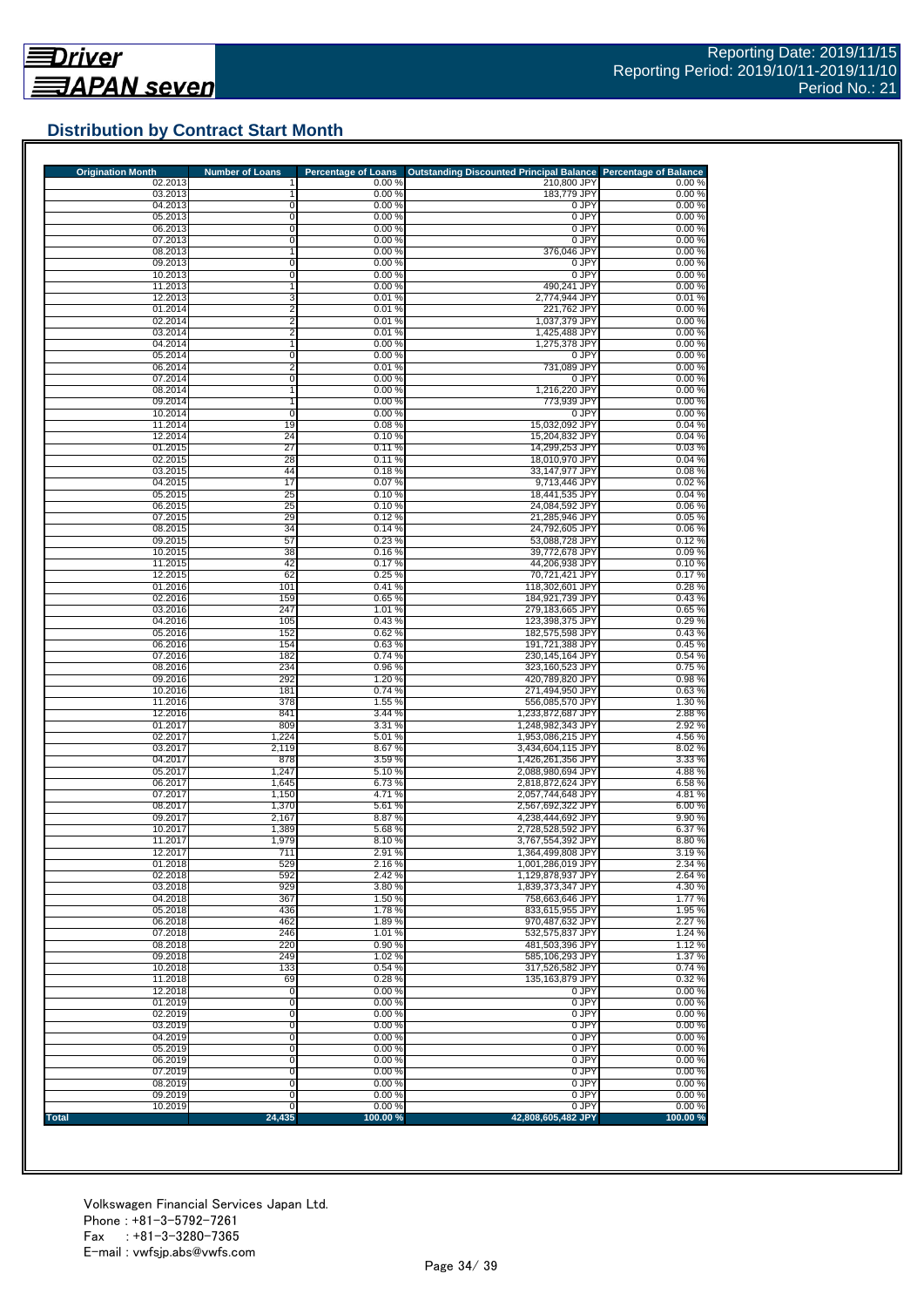## **Distribution by Contract End Month**

| <b>Maturity Month</b> | <b>Number of Loans</b>  | <b>Percentage of Loans</b> | <b>Outstanding Discounted Principal Balance</b> | <b>Percentage of Balance</b> |
|-----------------------|-------------------------|----------------------------|-------------------------------------------------|------------------------------|
| 11.2019               | 276                     | 1.13 %                     | 196,093,005 JPY                                 | 0.46%                        |
| 12.2019               | 408                     | 1.67%                      | 472,964,851 JPY                                 | 1.10%                        |
| 01.2020               | 444                     | 1.82%                      | 522,720,575 JPY                                 | 1.22 %<br>1.88%              |
| 02.2020<br>03.2020    | 607<br>1,037            | 2.48 %<br>4.24 %           | 806,586,997 JPY<br>1,401,103,738 JPY            | 3.27 %                       |
| 04.2020               | 369                     | 1.51 %                     | 505,805,636 JPY                                 | 1.18%                        |
| 05.2020               | 587                     | 2.40 %                     | 851,826,454 JPY                                 | 1.99%                        |
| 06.2020               | 754                     | 3.09 %                     | 1,162,378,813 JPY                               | 2.72%                        |
| 07.2020               | 571                     | 2.34 %                     | 903,912,473 JPY                                 | 2.11 %                       |
| 08.2020               | 671                     | 2.75 %                     | 1,126,286,639 JPY                               | 2.63%                        |
| 09.2020               | 1,025                   | 4.19%                      | 1,840,285,318 JPY                               | 4.30 %                       |
| 10.2020               | 669                     | 2.74 %                     | 1,254,091,874 JPY                               | 2.93 %                       |
| 11.2020               | 943                     | 3.86 %                     | 1,806,550,011 JPY                               | 4.22 %                       |
| 12.2020               | 433                     | 1.77 %                     | 743,136,491 JPY                                 | 1.74 %                       |
| 01.2021               | 361                     | 1.48%                      | 636,973,271 JPY                                 | 1.49%                        |
| 02.2021<br>03.2021    | 476<br>747              | 1.95 %<br>3.06 %           | 746,209,082 JPY<br>1,270,425,646 JPY            | 1.74 %<br>2.97 %             |
| 04.2021               | 275                     | 1.13 %                     | 438,217,551 JPY                                 | 1.02 %                       |
| 05.2021               | 394                     | 1.61 %                     | 612,251,340 JPY                                 | 1.43%                        |
| 06.2021               | 408                     | 1.67%                      | 672,190,503 JPY                                 | 1.57%                        |
| 07.2021               | 318                     | 1.30 %                     | 495,637,922 JPY                                 | 1.16%                        |
| 08.2021               | 371                     | 1.52 %                     | 576,934,309 JPY                                 | 1.35 %                       |
| 09.2021               | 502                     | 2.05 %                     | 806,594,550 JPY                                 | 1.88%                        |
| 10.2021               | 303                     | 1.24%                      | 445,816,628 JPY                                 | 1.04 %                       |
| 11.2021               | 374                     | 1.53%                      | 589,443,916 JPY                                 | 1.38%                        |
| 12.2021               | 510                     | 2.09 %                     | 784.543.222 JPY                                 | 1.83%                        |
| 01.2022               | 439                     | 1.80%                      | 737,403,031 JPY                                 | 1.72%                        |
| 02.2022<br>03.2022    | 664<br>1,177            | 2.72 %<br>4.82 %           | 1,139,244,200 JPY<br>2,051,775,180 JPY          | 2.66%<br>4.79%               |
| 04.2022               | 525                     | 2.15%                      | 909.139.349 JPY                                 | 2.12%                        |
| 05.2022               | 672                     | 2.75 %                     | 1,204,179,285 JPY                               | 2.81%                        |
| 06.2022               | 871                     | 3.56 %                     | 1,592,450,382 JPY                               | 3.72 %                       |
| 07.2022               | 573                     | 2.34 %                     | 1,105,594,940 JPY                               | 2.58%                        |
| 08.2022               | 677                     | 2.77 %                     | 1,380,566,278 JPY                               | 3.22 %                       |
| 09.2022               | 1,089                   | 4.46 %                     | 2,274,935,731 JPY                               | 5.31 %                       |
| 10.2022               | 667                     | 2.73 %                     | 1,394,135,817 JPY                               | 3.26 %                       |
| 11.2022               | 825                     | 3.38 %                     | 1,780,015,424 JPY                               | 4.16%                        |
| 12.2022               | 298                     | 1.22 %                     | 668,697,501 JPY                                 | 1.56 %                       |
| 01.2023               | 216                     | 0.88%                      | 448,839,256 JPY                                 | 1.05 %                       |
| 02.2023<br>03.2023    | 259<br>367              | 1.06 %<br>1.50 %           | 576,808,458 JPY<br>832,518,653 JPY              | 1.35 %<br>1.94 %             |
| 04.2023               | 194                     | 0.79%                      | 454,636,378 JPY                                 | 1.06%                        |
| 05.2023               | 207                     | 0.85%                      | 440,719,381 JPY                                 | 1.03 %                       |
| 06.2023               | 219                     | 0.90%                      | 527,481,971 JPY                                 | 1.23 %                       |
| 07.2023               | 127                     | 0.52%                      | 310,211,500 JPY                                 | 0.72%                        |
| 08.2023               | 122                     | 0.50%                      | 283,614,607 JPY                                 | 0.66%                        |
| 09.2023               | 135                     | 0.55 %                     | 343,994,649 JPY                                 | 0.80%                        |
| 10.2023               | 95                      | 0.39 %                     | 245,667,235 JPY                                 | 0.57%                        |
| 11.2023               | 54                      | 0.22%                      | 117,719,278 JPY                                 | 0.27%                        |
| 12.2023               | 8                       | 0.03%                      | 20,638,597 JPY                                  | 0.05%                        |
| 01.2024<br>02.2024    | 16                      | 0.07%<br>0.03%             | 33,919,234 JPY<br>18,340,189 JPY                | 0.08%<br>0.04%               |
| 03.2024               | 8<br>15                 | 0.06 %                     | 26,092,253 JPY                                  | 0.06%                        |
| 04.2024               | $\overline{4}$          | 0.02%                      | 8,934,894 JPY                                   | 0.02%                        |
| 05.2024               | 6                       | 0.02%                      | 12,109,577 JPY                                  | 0.03%                        |
| 06.2024               | 16                      | 0.07%                      | 35,955,186 JPY                                  | 0.08%                        |
| 07.2024               | 8                       | 0.03%                      | 21,609,140 JPY                                  | 0.05%                        |
| 08.2024               | 8                       | 0.03%                      | 22,650,680 JPY                                  | 0.05%                        |
| 09.2024               | 14                      | 0.06%                      | 38.741.262 JPY                                  | 0.09%                        |
| 10.2024               | 6                       | 0.02%                      | 17,150,785 JPY                                  | 0.04%                        |
| 11.2024               | 7                       | 0.03%                      | 25,114,334 JPY                                  | 0.06%                        |
| 12.2024               | $\overline{\mathbf{c}}$ | 0.01%                      | 5,410,226 JPY                                   | 0.01%                        |
| 01.2025               | 2                       | 0.01%                      | 4,448,097 JPY<br>5,752,631 JPY                  | 0.01%                        |
| 02.2025<br>03.2025    | 2<br>0                  | 0.01%<br>0.00%             | 0 JPY                                           | 0.01%<br>0.00%               |
| 04.2025               | 0                       | 0.00%                      | 0 JPY                                           | 0.00%                        |
| 05.2025               | $\overline{\mathbf{c}}$ | 0.01%                      | 5,787,892 JPY                                   | 0.01%                        |
| 06.2025               | 3                       | 0.01%                      | 7,165,283 JPY                                   | 0.02%                        |
| 07.2025               |                         | 0.00%                      | 3,565,994 JPY                                   | 0.01%                        |
| 08.2025               |                         | 0.00%                      | 2,893,082 JPY                                   | 0.01%                        |
| 09.2025               | 0                       | 0.00%                      | 0 JPY                                           | 0.00%                        |
| 10.2025               |                         | 0.00%                      | 2,996,847 JPY                                   | 0.01%                        |
| <b>Total</b>          | 24,435                  | 100.00%                    | 42.808.605.482 JPY                              | 100.00 %                     |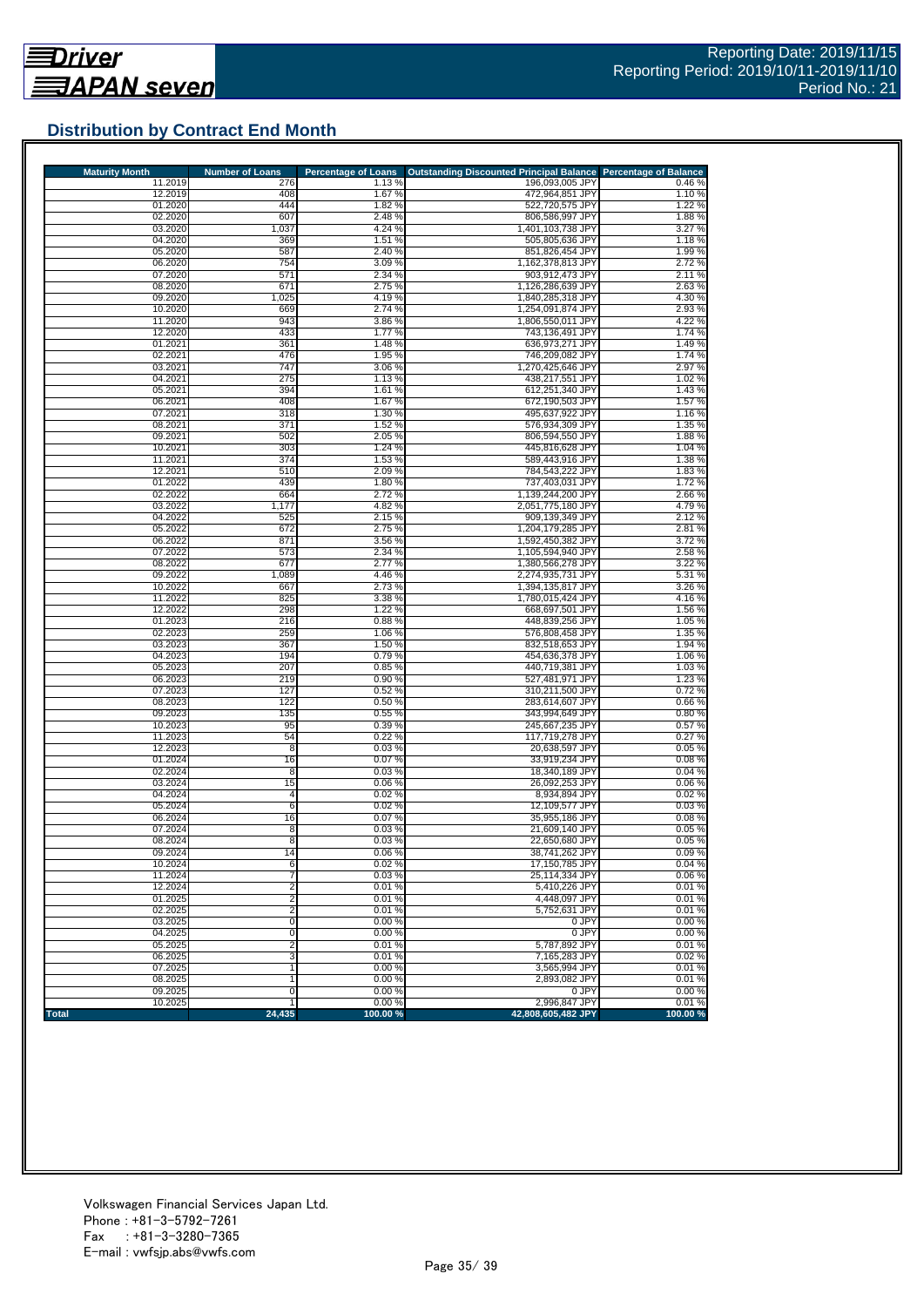## **Distribution by Monthly Payment**

|                            | <b>Number of</b> | <b>Percentage</b> | <b>Outstanding Discounted</b> | Percentage |
|----------------------------|------------------|-------------------|-------------------------------|------------|
| <b>Monthly Payment</b>     | <b>Loans</b>     | of Loans          | <b>Principal Balance</b>      | of Balance |
| 10,000 JPY<br><=           | 1,257            | 5.14 %            | 1,440,153,764 JPY             | 3.36 %     |
| 10,001 JPY<br>20,000 JPY   | 4,483            | 18.35 %           | 5,375,589,655 JPY             | 12.56 %    |
| 30,000 JPY<br>20.001 JPY   | 6,287            | 25.73%            | 8,899,282,352 JPY             | 20.79 %    |
| 30,001 JPY<br>40,000 JPY   | 4,968            | 20.33 %           | 8,411,759,514 JPY             | 19.65 %    |
| 40,001 JPY<br>50,000 JPY   | 2,816            | 11.52 %           | 5,657,541,813 JPY             | 13.22 %    |
| 50,001 JPY<br>60,000 JPY   | 1,670            | 6.83%             | 3,794,237,682 JPY             | 8.86 %     |
| 60,001 JPY<br>70,000 JPY   | 950              | 3.89%             | 2,429,044,901 JPY             | 5.67 %     |
| 70,001 JPY<br>80,000 JPY   | 539              | 2.21 %            | 1.505,004,427 JPY             | 3.52 %     |
| 90,000 JPY<br>80,001 JPY   | 379              | 1.55 %            | 1,113,674,696 JPY             | 2.60 %     |
| 100,000 JPY<br>90,001 JPY  | 331              | 1.35 %            | 1,114,569,545 JPY             | 2.60 %     |
| 110,000 JPY<br>100,001 JPY | 190              | 0.78%             | 643,389,798 JPY               | 1.50 %     |
| 120,000 JPY<br>110,001 JPY | 132              | 0.54 %            | 535,178,895 JPY               | 1.25 %     |
| 130,000 JPY<br>120,001 JPY | 117              | 0.48%             | 489,812,075 JPY               | 1.14 %     |
| 140,000 JPY<br>130,001 JPY | 90               | 0.37%             | 385,994,013 JPY               | 0.90 %     |
| 140,001 JPY<br>150,000 JPY | 66               | 0.27%             | 310,006,672 JPY               | 0.72%      |
| 150,001 JPY<br>$>=$        | 160              | 0.65%             | 703,365,680 JPY               | 1.64 %     |
| <b>Total</b>               | 24,435           | 100.00 %          | 42,808,605,482 JPY            | 100.00%    |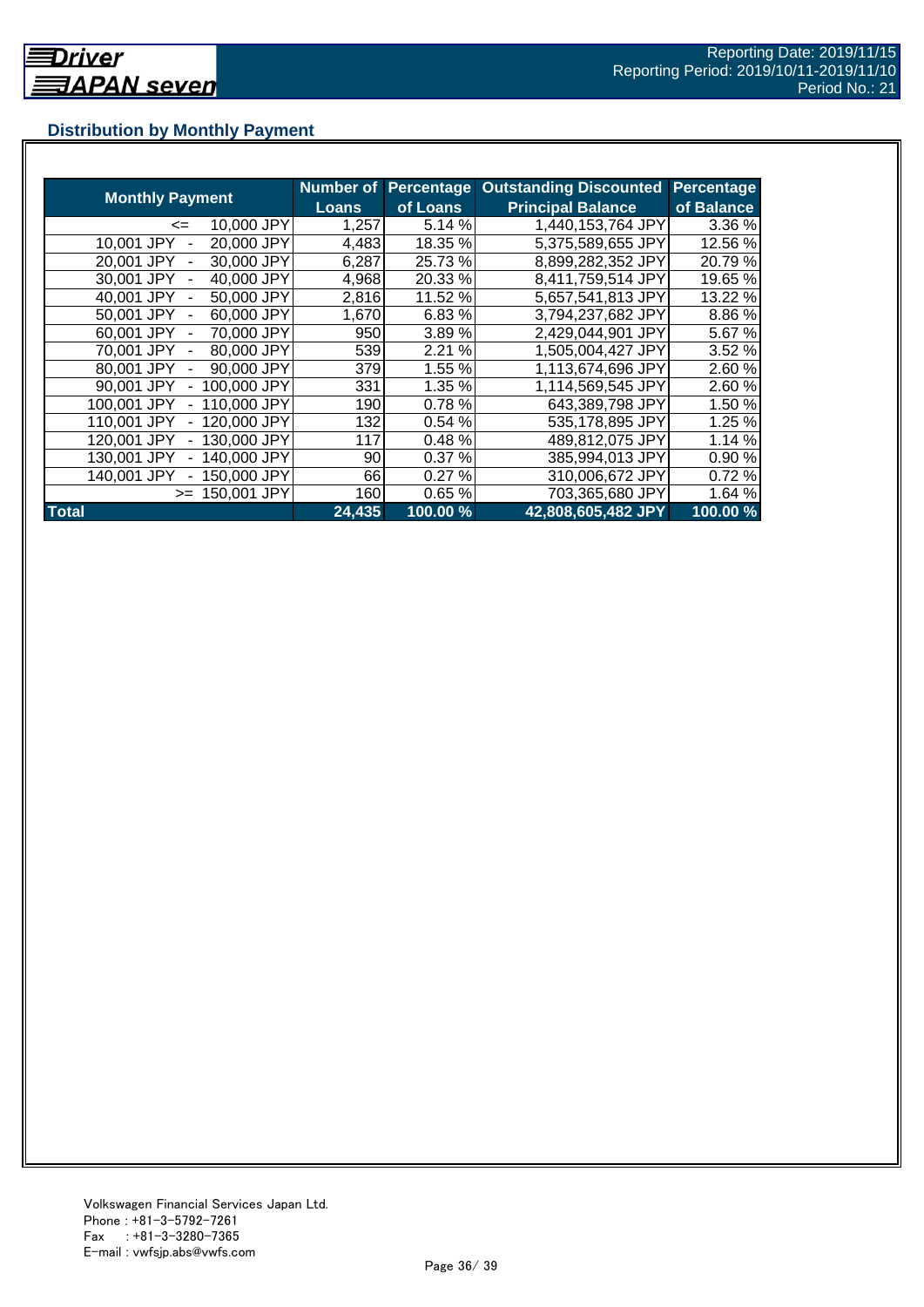## **Distribution by Bonus Payment**

|                              | <b>Number of</b> |          | <b>Percentage Outstanding Discounted</b> | <b>Percentage</b>   |
|------------------------------|------------------|----------|------------------------------------------|---------------------|
| <b>Bonus Payment</b>         | <b>Loans</b>     | of Loans | <b>Principal Balance</b>                 | of Balance          |
| No Bonus Payment             | 14,800           | 60.57 %  | 25,366,585,859 JPY                       | 59.26 %             |
| $1$ JPY $-$<br>25,000 JPY    | 200              | 0.82%    | 272,600,789 JPY                          | 0.64 %              |
| 50,000 JPY<br>25,001 JPY -   | 2,379            | 9.74 %   | 3,422,341,604 JPY                        | 7.99%               |
| 75,000 JPY<br>50,001 JPY -   | 791              | 3.24 %   | 1,250,235,230 JPY                        | 2.92 %              |
| 100,000 JPY<br>75,001 JPY -  | 3,314            | 13.56 %  | 5,838,907,308 JPY                        | 13.64 %             |
| 100,001 JPY - 125,000 JPY    | 447              | 1.83%    | 860,901,338 JPY                          | 2.01 %              |
| 125,001 JPY -<br>150,000 JPY | 1,308            | 5.35 %   | 2,784,760,797 JPY                        | 6.51%               |
| 150,001 JPY - 175,000 JPY    | 132              | 0.54 %   | 280,129,868 JPY                          | 0.65%               |
| 175,001 JPY - 200,000 JPY    | 675              | 2.76 %   | 1,612,019,614 JPY                        | 3.77 %              |
| 200,001 JPY - 225,000 JPY    | 36               | 0.15%    | 90,293,692 JPY                           | 0.21%               |
| 225,001 JPY - 250,000 JPY    | 153              | 0.63%    | 431,622,573 JPY                          | 1.01%               |
| 250,001 JPY - 275,000 JPY    | 12               | 0.05%    | 30,227,993 JPY                           | 0.07%               |
| 275,001 JPY - 300,000 JPY    | 114              | 0.47%    | 331,966,015 JPY                          | 0.78%               |
| 300,001 JPY - 325,000 JPY    | 5                | 0.02%    | 10,979,891 JPY                           | 0.03%               |
| 325,001 JPY - 350,000 JPY    | 33               | 0.14%    | 106,256,503 JPY                          | 0.25%               |
| 350,001 JPY - 375,000 JPY    | 2                | 0.01%    | 3,708,433 JPY                            | 0.01%               |
| 375,001 JPY - 400,000 JPY    | 15               | 0.06%    | 51,697,431 JPY                           | 0.12%               |
| 400,001 JPY - 425,000 JPY    |                  | 0.00%    | 5,245,422 JPY                            | 0.01%               |
| 425,001 JPY - 450,000 JPY    |                  | 0.02%    | 11,489,268 JPY                           | 0.03%               |
| 450,001 JPY - 475,000 JPY    | 0                | 0.00%    | 0 JPY                                    | 0.00%               |
| 475,001 JPY - 500,000 JPY    | 11               | 0.05%    | 41,562,056 JPY                           | 0.10%               |
| 500,001 JPY or more          | 3                | 0.01%    | 5,073,798 JPY                            | 0.01%               |
| <b>Total</b>                 | 24,435           | 100.00 % | 42,808,605,482 JPY                       | $100.00\frac{9}{6}$ |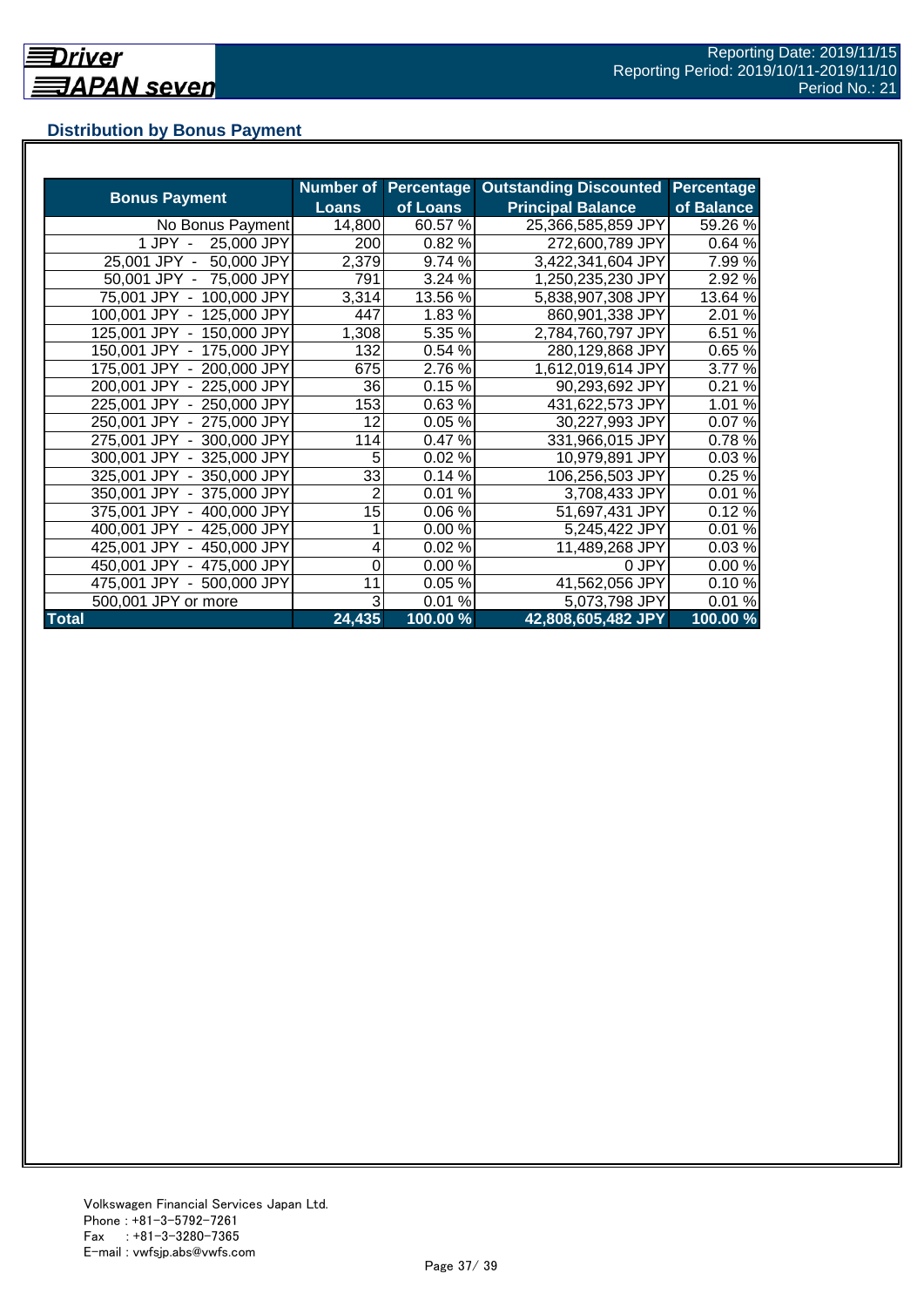## **Distribution by Motor Type**

| <b>Motor Type</b> | <b>Loans</b> | of Loans    | Number of Percentage Outstanding Discounted Percentage<br>Principal Balance <sup>'</sup> | of Balance |
|-------------------|--------------|-------------|------------------------------------------------------------------------------------------|------------|
| EA 189            |              | $0.00 \%$   | 0 JPY                                                                                    | $0.00 \%$  |
| Other             | 24.435       | $100.00\%$  | 42,808,605,482 JPY                                                                       | 100.00 %   |
| <b>Total</b>      | 24,435       | $100.00 \%$ | 42,808,605,482 JPY                                                                       | 100.00%    |